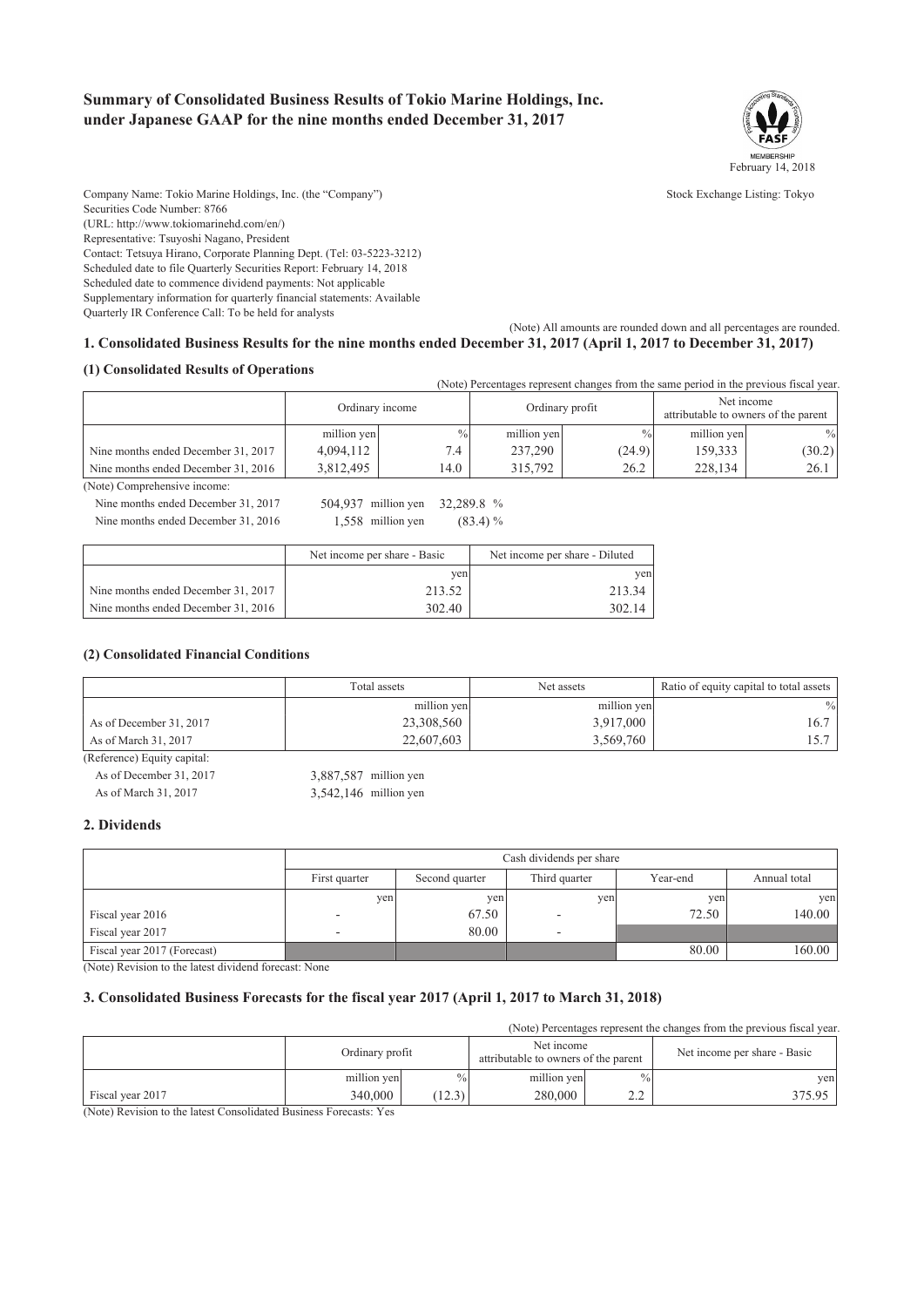### **\* Notes**

(1) Changes in significant subsidiaries during the nine months ended December 31, 2017 (Changes in specified subsidiaries that resulted in a change in the scope of consolidation): None

(2) Adoption of accounting methods that are specific to quarterly consolidated financial reports: None

(3) Changes in accounting policies, changes in accounting estimates, and retrospective restatements

(a) Changes in accounting policies to reflect amendments of accounting standards: None (b) Changes in accounting policies other than (a): None

(c) Changes in accounting estimates: None

(d) Retrospective restatements: None

| (4) Number of shares issued (common stock)                 |                    |
|------------------------------------------------------------|--------------------|
| (a) Total number of shares issued including treasury stock |                    |
| As of December 31, 2017                                    | 748,024,375 shares |
| As of March 31, 2017                                       | 753,024,375 shares |
| (b) Number of treasury stock held                          |                    |
| As of December 31, 2017                                    | 7,552,161 shares   |
| As of March 31, 2017                                       | 2,912,404 shares   |
| (c) Average number of shares outstanding                   |                    |
| During the nine months ended December 31, 2017             | 746,197,598 shares |
| During the nine months ended December 31, 2016             | 754,406,947 shares |
|                                                            |                    |

### **\* "Summary of Consolidated Business Results" is outside the scope of external auditor's quarterly review.**

### **\* Notes concerning business forecasts and other items**

Business forecasts are prepared based on certain assumptions and information available to the Company as of the release date of this document, and actual results may significantly differ depending on various factors.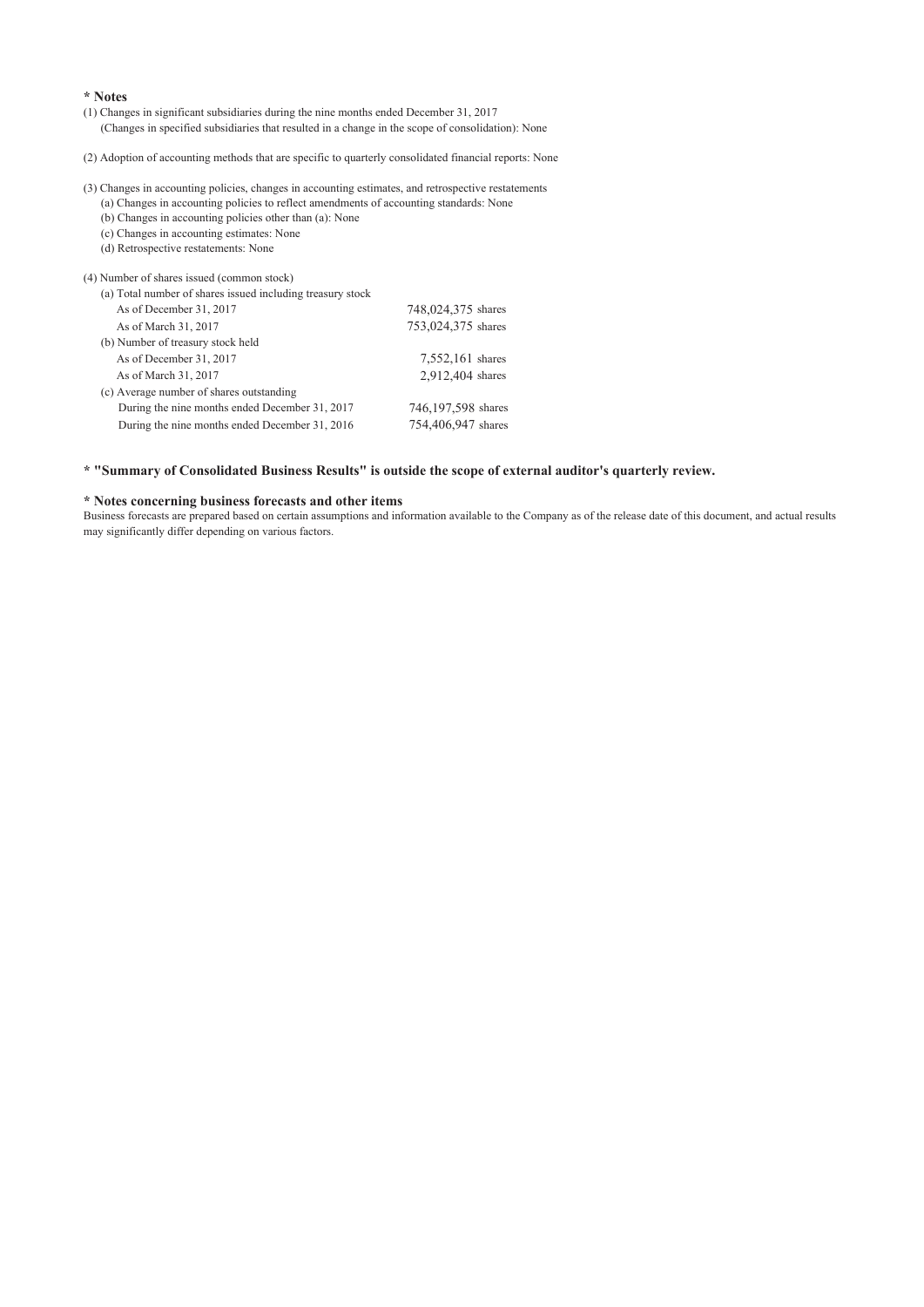## **Contents of Appendix**

| 1. Qualitative information concerning Consolidated Business Results for the nine months ended December 31, 2017 | $\overline{2}$ |
|-----------------------------------------------------------------------------------------------------------------|----------------|
|                                                                                                                 | $\overline{2}$ |
|                                                                                                                 | $\overline{2}$ |
|                                                                                                                 | $\overline{2}$ |
|                                                                                                                 |                |
|                                                                                                                 |                |
|                                                                                                                 |                |
|                                                                                                                 |                |
|                                                                                                                 |                |
|                                                                                                                 |                |
|                                                                                                                 |                |
|                                                                                                                 |                |
|                                                                                                                 |                |
|                                                                                                                 |                |
|                                                                                                                 |                |
|                                                                                                                 |                |
|                                                                                                                 |                |

- Tokio Marine & Nichido Fire Insurance Co., Ltd. (non-consolidated) …………………………………………………………. 11 - Nisshin Fire & Marine Insurance Co., Ltd. (non-consolidated) ……………………………………………………………….. 15 - E.design Insurance Co., Ltd. (non-consolidated) …………………………………………………………………………….… 19 - Tokio Marine & Nichido Life Insurance Co., Ltd. (non-consolidated) ……………………………………………………...….. 21 Glossary of terminology ……………………………………………………………………………………………………….… 26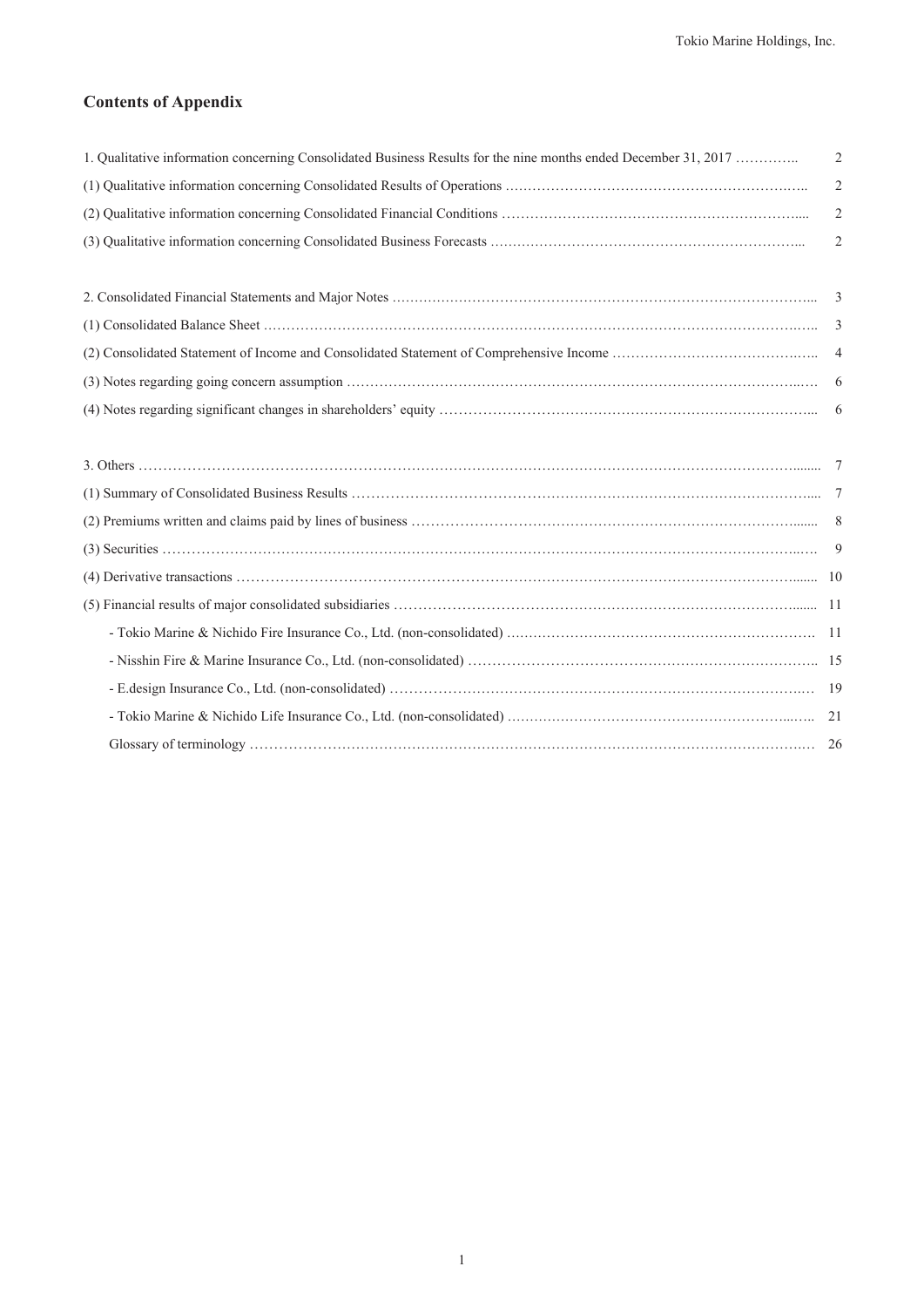## **1. Qualitative information concerning Consolidated Business Results for the nine months ended December 31, 2017**

## **(1) Qualitative information concerning Consolidated Results of Operations**

During the nine months ended December 31, 2017, the world economy as a whole steadily progressed due to the continuing economic expansion in the U.S. and Europe.

In Japan, the economy gradually expanded due to steady exports and production.

Under these conditions, as a result of our efforts to expand our business, which is centered on property and casualty insurance and life insurance, our consolidated results of operations for the nine months ended December 31, 2017 were as follows:

Ordinary income increased by 281.6 billion yen to 4,094.1 billion yen from the same period in the previous fiscal year, the main components of which were Underwriting income of 3,505.8 billion yen and Investment income of 506.4 billion yen. Ordinary expenses increased by 360.1 billion yen to 3,856.8 billion yen from the same period in the previous fiscal year, the main components of which were Underwriting expenses of 3,142.2 billion yen, Investment expenses of 65.6 billion yen, and Operating and general administrative expenses of 632.1 billion yen.

As a result, Ordinary profit decreased by 78.5 billion yen to 237.2 billion yen from the same period in the previous fiscal year.

Net income attributable to owners of the parent, composed of Ordinary profit plus Extraordinary gains minus Extraordinary losses and Total income taxes, decreased by 68.8 billion yen to 159.3 billion yen from the same period in the previous fiscal year.

## **(2) Qualitative information concerning Consolidated Financial Conditions**

As of December 31, 2017, consolidated total assets increased by 700.9 billion yen to 23,308.5 billion yen from that as of March 31, 2017, mainly due to the expansion of our domestic and international insurance businesses as well as the increase in equity securities driven by the rising stock market.

## **(3) Qualitative information concerning Consolidated Business Forecasts**

The Company reviewed its consolidated business forecasts for the fiscal year 2017 announced on November 17, 2017. The forecast for Ordinary profit remains unchanged at 340.0 billion yen and the forecast for Net income attributable to owners of the parent was revised upward by 50.0 billion yen to 280.0 billion yen due to the effects of the U.S. tax reform. The forecasts are based on the following assumptions:

- Net premiums written and Life insurance premiums are projected to be 3,540.0 billion yen and 910.0 billion yen respectively, based on the Company's own projections taking into consideration the business results for previous years and for the nine months ended December 31, 2017.
- Net incurred losses related to natural catastrophe are projected to be 80.0 billion yen for Tokio Marine & Nichido Fire Insurance Co., Ltd. and 4.0 billion yen for Nisshin Fire & Marine Insurance Co., Ltd., taking into consideration the actual results for previous years and for the nine months ended December 31, 2017.
- In regard to interest rates, exchange rates and stock market conditions, the Company assumes there will be no significant changes from market rates and conditions as of December 31, 2017.

The forecasts described above are prepared based on the aforementioned assumptions and information available to the Company as of the release date of this document. The actual results may significantly differ depending on various factors.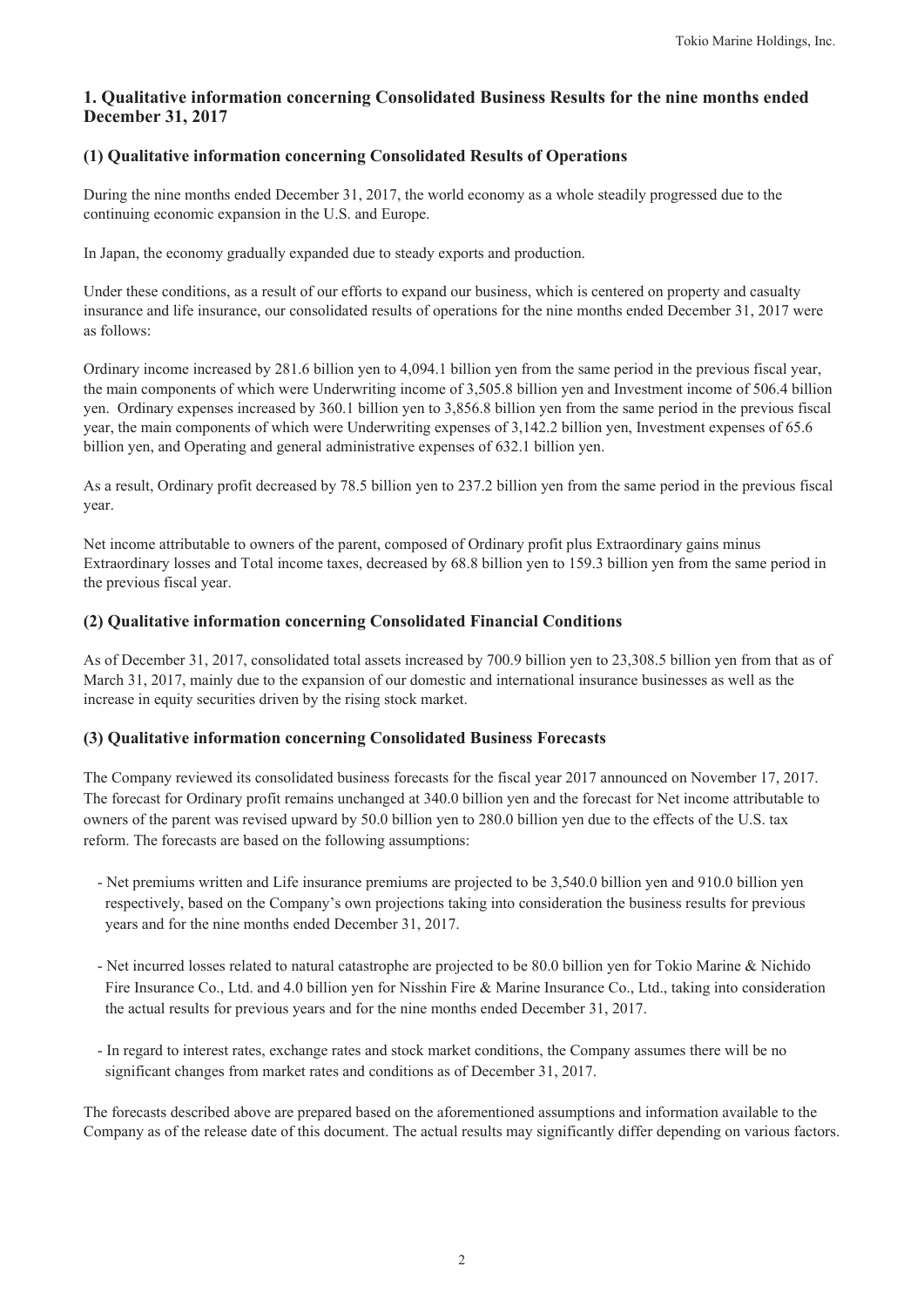# **2. Consolidated Financial Statements and Major Notes**

# **(1) Consolidated Balance Sheet**

|                                                            |                      | (Yen in millions)       |
|------------------------------------------------------------|----------------------|-------------------------|
|                                                            | As of March 31, 2017 | As of December 31, 2017 |
| <b>Assets</b>                                              |                      |                         |
| Cash and bank deposits                                     | 710,666              | 801,206                 |
| Call loans                                                 | 220,805              | -1                      |
| Receivables under resale agreements                        | 34,999               | 4,999                   |
| Receivables under securities borrowing transactions        | 21,809               | 30,267                  |
| Monetary receivables bought                                | 1,265,837            | 1,202,813               |
| Money trusts                                               | 101,650              | 162,058                 |
| Securities                                                 | 16,098,063           | 16,946,150              |
| Loans                                                      | 1,253,094            | 1,177,490               |
| Tangible fixed assets                                      | 289,398              | 285,818                 |
| Intangible fixed assets                                    | 880,080              | 784,700                 |
| Other assets                                               | 1,706,741            | 1,887,826               |
| Net defined benefit assets                                 | 3,386                | 5,715                   |
| Deferred tax assets                                        | 31,032               | 29,956                  |
| Customers' liabilities under acceptances and guarantees    | 2,465                | 2,345                   |
| Allowance for doubtful accounts                            | (12, 429)            | (12, 789)               |
| <b>Total assets</b>                                        | 22,607,603           | 23,308,560              |
| <b>Liabilities</b>                                         |                      |                         |
| Insurance liabilities                                      | 15,544,525           | 16,154,997              |
| Outstanding claims                                         | 2,753,498            | 2,943,659               |
| Underwriting reserves                                      | 12,791,026           | 13,211,338              |
| Corporate bonds                                            | 69,097               | 60,349                  |
| Other liabilities                                          | 2,629,093            | 2,255,804               |
| Net defined benefit liabilities                            | 244,253              | 247,815                 |
| Provision for retirement benefits for directors            | 24                   |                         |
| Provision for employees' bonus                             | 65,612               | 44,521                  |
| Reserves under special laws                                | 93,645               | 98,902                  |
| Price fluctuation reserve                                  | 93,645               | 98,902                  |
| Deferred tax liabilities                                   | 329,527              | 474,895                 |
| Negative goodwill                                          | 59,598               | 51,926                  |
| Acceptances and guarantees                                 | 2,465                | 2,345                   |
| <b>Total liabilities</b>                                   | 19,037,843           | 19,391,560              |
| Net assets                                                 |                      |                         |
| Shareholders' equity                                       |                      |                         |
| Share capital                                              | 150,000              | 150,000                 |
| Retained earnings                                          | 1,699,030            | 1,726,159               |
| Treasury stock                                             | (13,658)             | (37, 465)               |
| Total shareholders' equity                                 | 1,835,371            | 1,838,693               |
| Accumulated other comprehensive income                     |                      |                         |
| Unrealized gains (losses) on available-for-sale securities | 1,600,740            | 1,993,806               |
| Deferred gains (losses) on hedge transactions              | 11,098               | 8,934                   |
| Foreign currency translation adjustments                   | 112,869              | 61,455                  |
| Remeasurements of defined benefit plans                    | (17, 933)            | (15,302)                |
| Total accumulated other comprehensive income               | 1,706,774            | 2,048,893               |
| <b>Stock acquisition rights</b>                            | 2,292                | 2,370                   |
| Non-controlling interests                                  | 25,321               | 27,042                  |
| <b>Total net assets</b>                                    | 3,569,760            | 3,917,000               |
| <b>Total liabilities and net assets</b>                    | 22,607,603           | 23,308,560              |
|                                                            |                      |                         |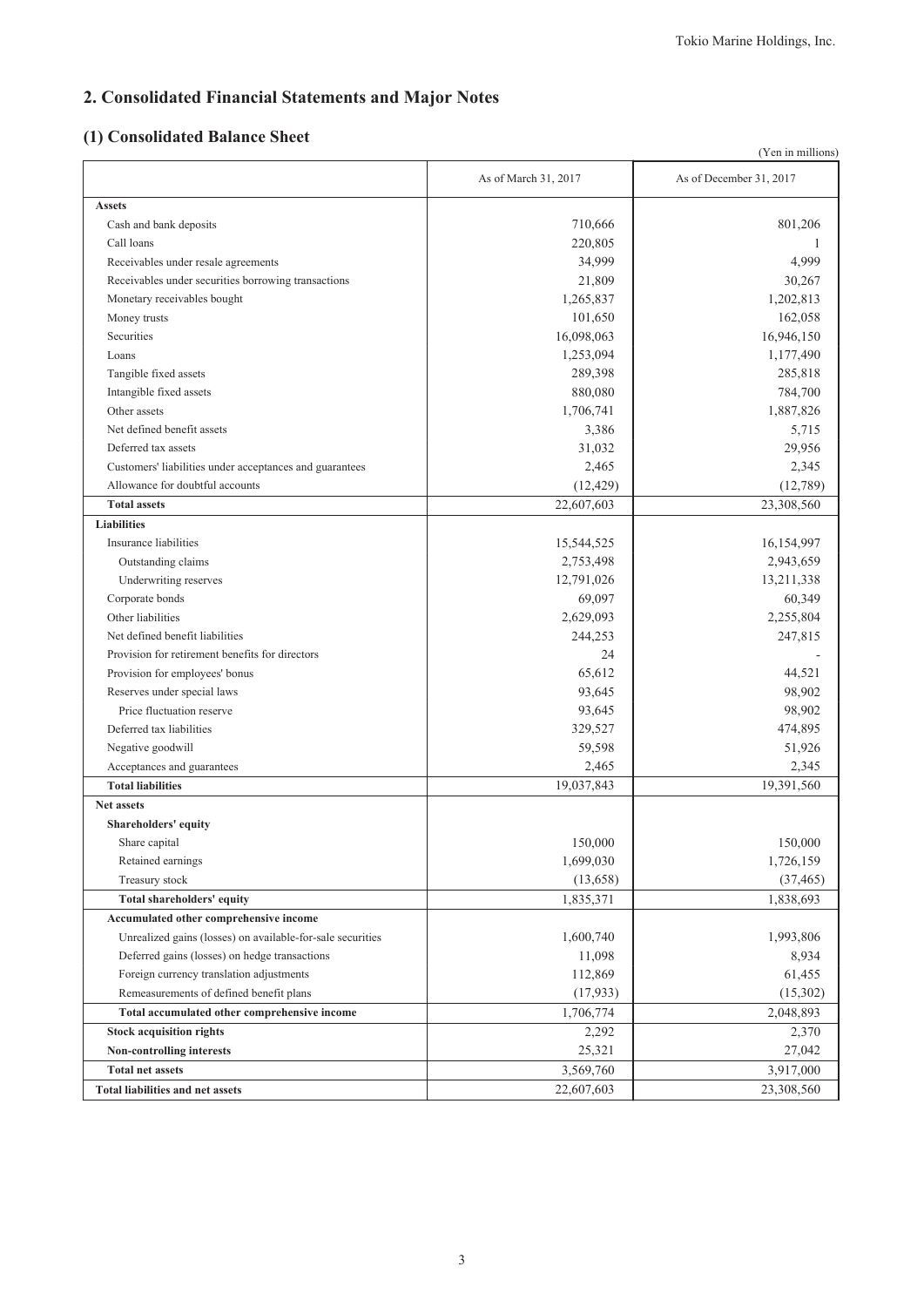# **(2) Consolidated Statement of Income and Consolidated Statement of Comprehensive Income**

# **(Consolidated Statement of Income)**

|                                                          |                                        | (Yen in millions)                      |
|----------------------------------------------------------|----------------------------------------|----------------------------------------|
|                                                          | Nine months ended                      | Nine months ended                      |
|                                                          | December 31, 2016<br>(April 1, 2016 to | December 31, 2017<br>(April 1, 2017 to |
|                                                          | December 31, 2016)                     | December 31, 2017)                     |
| <b>Ordinary income</b>                                   | 3,812,495                              | 4,094,112                              |
| <b>Underwriting income</b>                               | 3,309,235                              | 3,505,824                              |
| Net premiums written                                     | 2,538,961                              | 2,715,787                              |
| Deposit premiums from policyholders                      | 91,802                                 | 76,627                                 |
| Investment income on deposit premiums                    | 37,482                                 | 33,739                                 |
| Life insurance premiums                                  | 633,129                                | 676,444                                |
| <b>Investment</b> income                                 | 420,385                                | 506,412                                |
| Interest and dividends                                   | 299,542                                | 343,241                                |
| Gains on money trusts                                    | 119                                    | 4,856                                  |
| Gains on trading securities                              | 19,466                                 |                                        |
| Gains on sales of securities                             | 99,029                                 | 100,528                                |
| Gains on redemption of securities                        | 517                                    | 910                                    |
| Investment gains on separate accounts                    | 23,910                                 | 37,411                                 |
| Transfer of investment income on deposit premiums        | (37, 482)                              | (33, 739)                              |
| Other ordinary income                                    | 82,874                                 | 81,875                                 |
| Amortization of negative goodwill                        | 7,671                                  | 7,671                                  |
| <b>Ordinary expenses</b>                                 | 3,496,702                              | 3,856,822                              |
| <b>Underwriting expenses</b>                             | 2,823,053                              | 3,142,212                              |
| Net claims paid                                          | 1,296,379                              | 1,412,063                              |
| Loss adjustment expenses                                 | 98,793                                 | 101,093                                |
| Agency commissions and brokerage                         | 486,044                                | 524,399                                |
| Maturity refunds to policyholders                        | 143,131                                | 132,496                                |
| Dividends to policyholders                               | 68                                     | 39                                     |
| Life insurance claims                                    | 444,129                                | 424,005                                |
| Provision for outstanding claims                         | 132,099                                | 231,795                                |
| Provision for underwriting reserves                      | 218,776                                | 310,171                                |
| <b>Investment expenses</b>                               | 58,648                                 | 65,658                                 |
| Losses on money trusts                                   | 3,236                                  | 6,145                                  |
| Losses on trading securities                             |                                        | 388                                    |
| Losses on sales of securities                            | 18,431                                 | 8,620                                  |
| Impairment losses on securities                          | 4,852                                  | 5,630                                  |
| Losses on redemption of securities                       | 2,121                                  | 906                                    |
| Losses on derivatives                                    | 18,991                                 | 38,234                                 |
| Operating and general administrative expenses            | 602,150                                | 632,109                                |
| Other ordinary expenses                                  | 12,850                                 | 16,842                                 |
| Interest expenses                                        | 8,138                                  | 9,974                                  |
| Increase in allowance for doubtful accounts              |                                        | 474                                    |
| Losses on bad debts                                      | 176                                    | 97                                     |
| Equity in losses of affiliates                           | 249                                    | 1,323                                  |
| Amortization of deferred assets under Article 113 of the |                                        |                                        |
| <b>Insurance Business Act</b>                            | 2,870                                  | 2,870                                  |
| Ordinary profit                                          | 315,792                                | 237,290                                |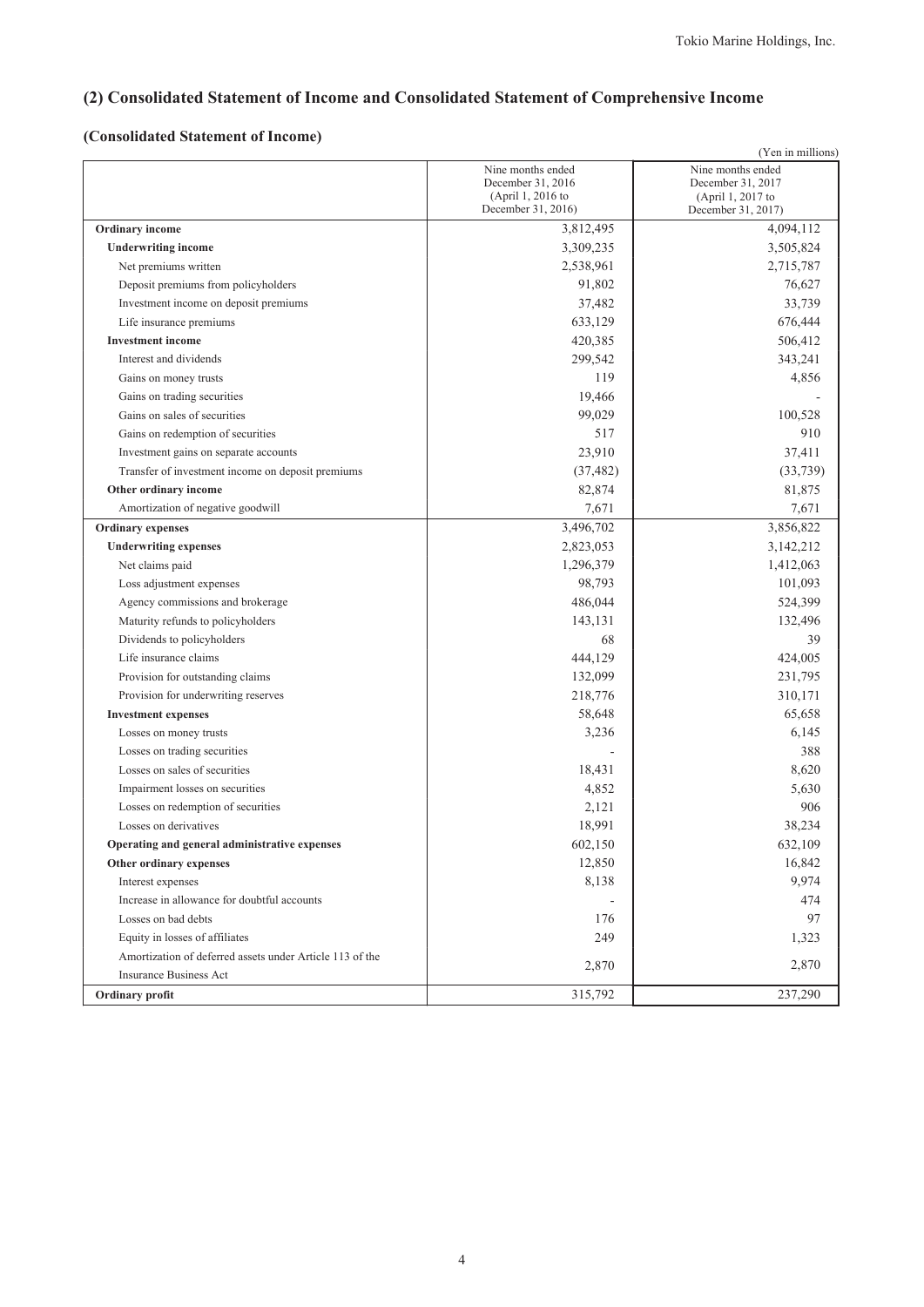|                                                          |                                                                                   | (Yen in millions)                                                                 |
|----------------------------------------------------------|-----------------------------------------------------------------------------------|-----------------------------------------------------------------------------------|
|                                                          | Nine months ended<br>December 31, 2016<br>(April 1, 2016 to<br>December 31, 2016) | Nine months ended<br>December 31, 2017<br>(April 1, 2017 to<br>December 31, 2017) |
| <b>Extraordinary gains</b>                               | 8,073                                                                             | 1,735                                                                             |
| Gains on disposal of fixed assets                        | 5,628                                                                             | 120                                                                               |
| Other extraordinary gains                                | 2,445                                                                             | 1,615                                                                             |
| <b>Extraordinary losses</b>                              | 6,872                                                                             | 6,715                                                                             |
| Losses on disposal of fixed assets                       | 1,351                                                                             | 1,356                                                                             |
| Impairment losses on fixed assets                        | 803                                                                               | 97                                                                                |
| Provision for reserves under special laws                | 4,439                                                                             | 5,257                                                                             |
| Provision for price fluctuation reserve                  | 4,439                                                                             | 5,257                                                                             |
| Other extraordinary losses                               | 278                                                                               | 4                                                                                 |
| Income before income taxes and non-controlling interests | 316,993                                                                           | 232,310                                                                           |
| Income taxes - current                                   | 93,225                                                                            | 82,194                                                                            |
| <b>Income taxes - deferred</b>                           | (5,306)                                                                           | (10,773)                                                                          |
| <b>Total income taxes</b>                                | 87,918                                                                            | 71,420                                                                            |
| Net income                                               | 229,075                                                                           | 160,889                                                                           |
| Net income attributable to non-controlling interests     | 940                                                                               | 1,555                                                                             |
| Net income attributable to owners of the parent          | 228,134                                                                           | 159,333                                                                           |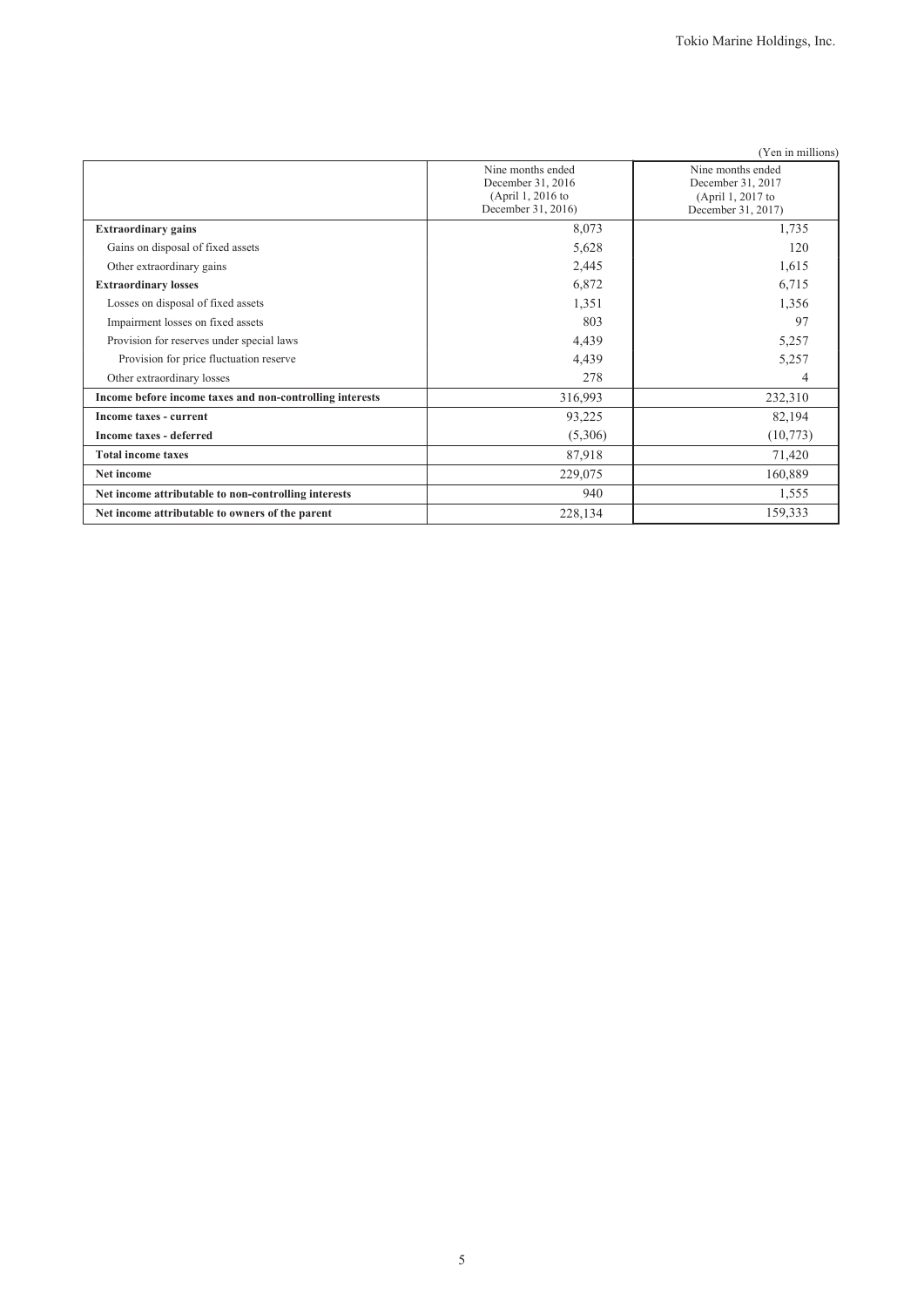## **(Consolidated Statement of Comprehensive Income)**

|                                                                                         |                                                                                   | (Yen in millions)                                                                 |
|-----------------------------------------------------------------------------------------|-----------------------------------------------------------------------------------|-----------------------------------------------------------------------------------|
|                                                                                         | Nine months ended<br>December 31, 2016<br>(April 1, 2016 to<br>December 31, 2016) | Nine months ended<br>December 31, 2017<br>(April 1, 2017 to<br>December 31, 2017) |
| Net income                                                                              | 229,075                                                                           | 160,889                                                                           |
| Other comprehensive income                                                              |                                                                                   |                                                                                   |
| Unrealized gains (losses) on available-for-sale securities                              | 146,101                                                                           | 393,330                                                                           |
| Deferred gains (losses) on hedge transactions                                           | (6,932)                                                                           | (2,164)                                                                           |
| Foreign currency translation adjustments                                                | (368,091)                                                                         | (51, 451)                                                                         |
| Remeasurements of defined benefit plans                                                 | 4,236                                                                             | 2,631                                                                             |
| Share of other comprehensive income of affiliates accounted for<br>by the equity method | (2,830)                                                                           | 1,701                                                                             |
| Total other comprehensive income                                                        | (227, 516)                                                                        | 344,048                                                                           |
| <b>Total comprehensive income</b>                                                       | 1,558                                                                             | 504,937                                                                           |
| Comprehensive income attributable to:                                                   |                                                                                   |                                                                                   |
| Owners of the parent                                                                    | 2,767                                                                             | 502,393                                                                           |
| Non-controlling interests                                                               | (1,208)                                                                           | 2,543                                                                             |

# **(3) Notes regarding going concern assumption**

Not applicable.

# **(4) Notes regarding significant changes in shareholders' equity**

Not applicable.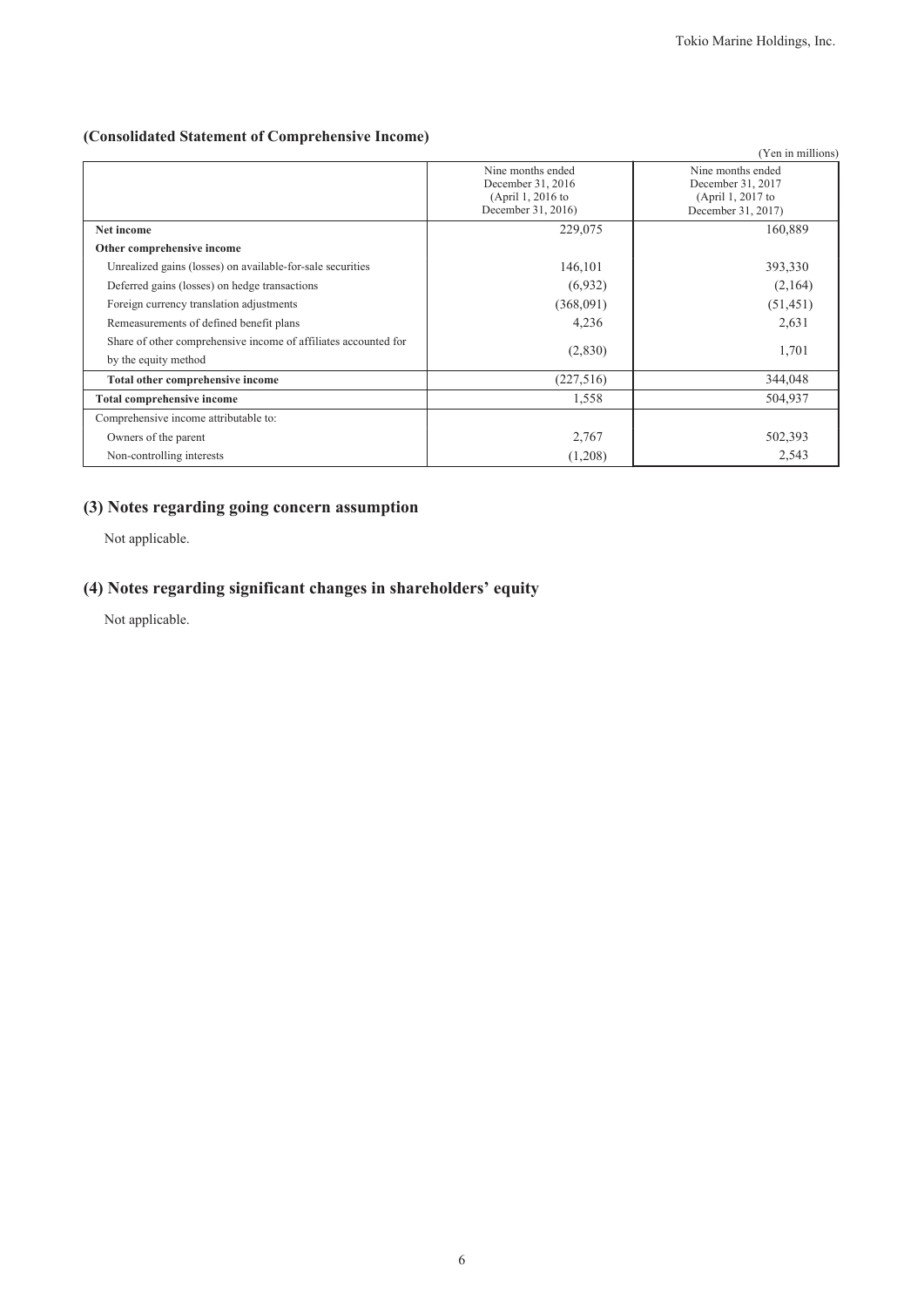## **3. Others**

# **(1) Summary of Consolidated Business Results**

|                                                      |                                                                                   |                                                                                   |                        | (Yen in millions) |
|------------------------------------------------------|-----------------------------------------------------------------------------------|-----------------------------------------------------------------------------------|------------------------|-------------------|
|                                                      | Nine months ended<br>December 31, 2016<br>(April 1, 2016 to<br>December 31, 2016) | Nine months ended<br>December 31, 2017<br>(April 1, 2017 to<br>December 31, 2017) | Increase<br>(Decrease) | Rate of change    |
| Ordinary income and expenses                         |                                                                                   |                                                                                   |                        | $\%$              |
| <b>Underwriting income</b>                           | 3,309,235                                                                         | 3,505,824                                                                         | 196,588                | 5.9               |
| Net premiums written                                 | 2,538,961                                                                         | 2,715,787                                                                         | 176,826                | 7.0               |
| Deposit premiums from policyholders                  | 91,802                                                                            | 76,627                                                                            | (15, 175)              | (16.5)            |
| Life insurance premiums                              | 633,129                                                                           | 676,444                                                                           | 43,314                 | 6.8               |
| <b>Underwriting expenses</b>                         | 2,823,053                                                                         | 3,142,212                                                                         | 319,159                | 11.3              |
| Net claims paid                                      | 1,296,379                                                                         | 1,412,063                                                                         | 115,683                | 8.9               |
| Loss adjustment expenses                             | 98,793                                                                            | 101,093                                                                           | 2,299                  | 2.3               |
| Agency commissions and brokerage                     | 486,044                                                                           | 524,399                                                                           | 38,355                 | 7.9               |
| Maturity refunds to policyholders                    | 143,131                                                                           | 132,496                                                                           | (10, 634)              | (7.4)             |
| Life insurance claims                                | 444,129                                                                           | 424,005                                                                           | (20, 123)              | (4.5)             |
| Provision for outstanding claims                     | 132,099                                                                           | 231,795                                                                           | 99,696                 | 75.5              |
| Provision for underwriting reserves                  | 218,776                                                                           | 310,171                                                                           | 91,394                 | 41.8              |
| <b>Investment</b> income                             | 420,385                                                                           | 506,412                                                                           | 86,027                 | 20.5              |
| Interest and dividends                               | 299,542                                                                           | 343,241                                                                           | 43,698                 | 14.6              |
| Gains on sales of securities                         | 99,029                                                                            | 100,528                                                                           | 1,499                  | 1.5               |
| Investment gains on separate accounts                | 23,910                                                                            | 37,411                                                                            | 13,501                 | 56.5              |
| <b>Investment expenses</b>                           | 58,648                                                                            | 65,658                                                                            | 7,009                  | 12.0              |
| Losses on sales of securities                        | 18,431                                                                            | 8,620                                                                             | (9,810)                | (53.2)            |
| Impairment losses on securities                      | 4,852                                                                             | 5,630                                                                             | 777                    | 16.0              |
| Losses on derivatives                                | 18,991                                                                            | 38,234                                                                            | 19,242                 | 101.3             |
| Operating and general administrative expenses        | 602,150                                                                           | 632,109                                                                           | 29,958                 | 5.0               |
| Other ordinary income and expenses                   | 70,023                                                                            | 65,032                                                                            | (4,990)                | (7.1)             |
| Equity in earnings (losses) of affiliates            | (249)                                                                             | (1, 323)                                                                          | (1,074)                |                   |
| Ordinary profit                                      | 315,792                                                                           | 237,290                                                                           | (78, 502)              | (24.9)            |
| <b>Extraordinary gains and losses</b>                |                                                                                   |                                                                                   |                        |                   |
| Extraordinary gains                                  | 8,073                                                                             | 1,735                                                                             | (6, 337)               | (78.5)            |
| Extraordinary losses                                 | 6,872                                                                             | 6,715                                                                             | (156)                  | (2.3)             |
| <b>Extraordinary gains (losses)</b>                  | 1,201                                                                             | (4,979)                                                                           | (6,181)                | (514.6)           |
| Income before income taxes and                       | 316,993                                                                           |                                                                                   |                        |                   |
| non-controlling interests                            |                                                                                   | 232,310                                                                           | (84, 683)              | (26.7)            |
| Income taxes - current                               | 93,225                                                                            | 82,194                                                                            | (11,030)               | (11.8)            |
| Income taxes - deferred                              | (5,306)                                                                           | (10, 773)                                                                         | (5, 467)               |                   |
| <b>Total income taxes</b>                            | 87,918                                                                            | 71,420                                                                            | (16, 497)              | (18.8)            |
| Net income                                           | 229,075                                                                           | 160,889                                                                           | (68, 185)              | (29.8)            |
| Net income attributable to non-controlling interests | 940                                                                               | 1,555                                                                             | 614                    | 65.3              |
| Net income attributable to owners of the parent      | 228,134                                                                           | 159,333                                                                           | (68, 800)              | (30.2)            |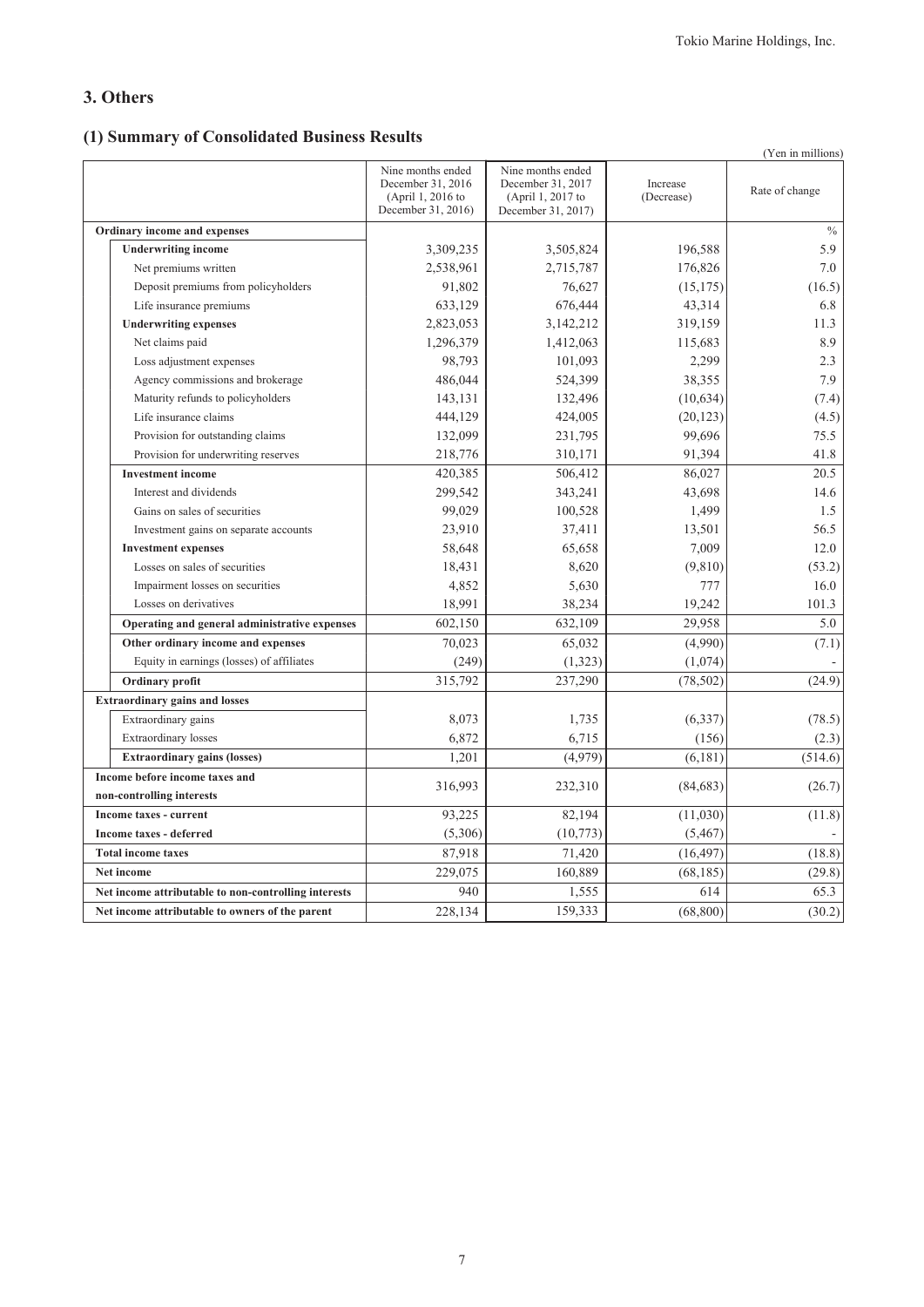# **(2) Premiums written and claims paid by lines of business**

Direct premiums written including deposit premiums from policyholders

|                                     |           |                                                                             |                |                                                                             |                      | (Yen in millions) |  |
|-------------------------------------|-----------|-----------------------------------------------------------------------------|----------------|-----------------------------------------------------------------------------|----------------------|-------------------|--|
|                                     |           | Nine months ended December 31, 2016<br>(April 1, 2016 to December 31, 2016) |                | Nine months ended December 31, 2017<br>(April 1, 2017 to December 31, 2017) |                      |                   |  |
|                                     | Amount    | Composition<br>ratio                                                        | Rate of change | Amount                                                                      | Composition<br>ratio | Rate of change    |  |
|                                     |           | $\frac{0}{0}$                                                               | $\frac{0}{0}$  |                                                                             | $\frac{0}{0}$        | $\frac{0}{0}$     |  |
| Fire and allied lines               | 435,672   | 15.9                                                                        | (9.5)          | 467,340                                                                     | 16.0                 | 7.3               |  |
| Hull and cargo                      | 84,218    | 3.1                                                                         | (3.4)          | 93,096                                                                      | 3.2                  | 10.5              |  |
| Personal accident                   | 259,762   | 9.5                                                                         | 1.2            | 243,497                                                                     | 8.3                  | (6.3)             |  |
| Voluntary automobile                | 1,005,339 | 36.7                                                                        | 1.5            | 1,057,204                                                                   | 36.1                 | 5.2               |  |
| Compulsory automobile liability     | 219,968   | 8.0                                                                         | 0.7            | 211,770                                                                     | 7.2                  | (3.7)             |  |
| Others                              | 734,428   | 26.8                                                                        | 26.8           | 852,323                                                                     | 29.1                 | 16.1              |  |
| Total                               | 2,739,389 | 100.0                                                                       | 4.8            | 2,925,233                                                                   | 100.0                | 6.8               |  |
| Deposit premiums from policyholders | 91,802    | 3.4                                                                         | (6.2)          | 76,627                                                                      | 2.6                  | (16.5)            |  |

Net premiums written

|                                 |                                                  |                                                                             |               |                                                                             |                      | (Yen in millions) |  |
|---------------------------------|--------------------------------------------------|-----------------------------------------------------------------------------|---------------|-----------------------------------------------------------------------------|----------------------|-------------------|--|
|                                 |                                                  | Nine months ended December 31, 2016<br>(April 1, 2016 to December 31, 2016) |               | Nine months ended December 31, 2017<br>(April 1, 2017 to December 31, 2017) |                      |                   |  |
|                                 | Composition<br>Rate of change<br>Amount<br>ratio |                                                                             |               | Amount                                                                      | Composition<br>ratio | Rate of change    |  |
|                                 |                                                  | $\frac{0}{0}$                                                               | $\frac{0}{0}$ |                                                                             | $\frac{0}{0}$        | $\frac{0}{0}$     |  |
| Fire and allied lines           | 379,260                                          | 14.9                                                                        | (18.6)        | 395,035                                                                     | 14.5                 | 4.2               |  |
| Hull and cargo                  | 72,043                                           | 2.8                                                                         | (11.5)        | 82,023                                                                      | 3.0                  | 13.9              |  |
| Personal accident               | 168,676                                          | 6.6                                                                         | 5.5           | 169,643                                                                     | 6.2                  | 0.6               |  |
| Voluntary automobile            | 1,044,263                                        | 41.1                                                                        | 1.8           | 1,087,810                                                                   | 40.1                 | 4.2               |  |
| Compulsory automobile liability | 223,977                                          | 8.8                                                                         | (2.9)         | 230,977                                                                     | 8.5                  | 3.1               |  |
| Others                          | 650,739                                          | 25.6                                                                        | 21.8          | 750,297                                                                     | 27.6                 | 15.3              |  |
| Total                           | 2,538,961                                        | 100.0                                                                       | 1.6           | 2,715,787                                                                   | 100.0                | 7.0               |  |

### Net claims paid

(Yen in millions)

|                                 |                         | Nine months ended December 31, 2016<br>(April 1, 2016 to December 31, 2016) |               | Nine months ended December 31, 2017<br>(April 1, 2017 to December 31, 2017) |                      |                |  |
|---------------------------------|-------------------------|-----------------------------------------------------------------------------|---------------|-----------------------------------------------------------------------------|----------------------|----------------|--|
|                                 | Amount                  | Composition<br>Rate of change<br>ratio                                      |               | Amount                                                                      | Composition<br>ratio | Rate of change |  |
|                                 |                         | $\frac{0}{0}$                                                               | $\frac{0}{0}$ |                                                                             | $\frac{0}{0}$        | $\frac{0}{0}$  |  |
| Fire and allied lines           | 190,585                 | 14.7                                                                        | (7.4)         | 219,269                                                                     | 15.5                 | 15.1           |  |
| Hull and cargo                  | 39,742                  | 3.1                                                                         | (13.2)        | 44,333                                                                      | 3.1                  | 11.6           |  |
| Personal accident               | 72,584                  | 5.6                                                                         | (0.7)         | 77,237                                                                      | 5.5                  | 6.4            |  |
| Voluntary automobile            | 550,771                 | 42.5                                                                        | 0.9           | 589,101                                                                     | 41.7                 | 7.0            |  |
| Compulsory automobile liability | 172,469                 | 13.3                                                                        | (1.0)         | 167,053                                                                     | 11.8                 | (3.1)          |  |
| Others                          | 20.8<br>270,226<br>36.3 |                                                                             | 315,068       | 22.3                                                                        | 16.6                 |                |  |
| Total                           | 1.296.379               | 100.0                                                                       | 4.3           | 1,412,063                                                                   | 100.0                | 8.9            |  |

8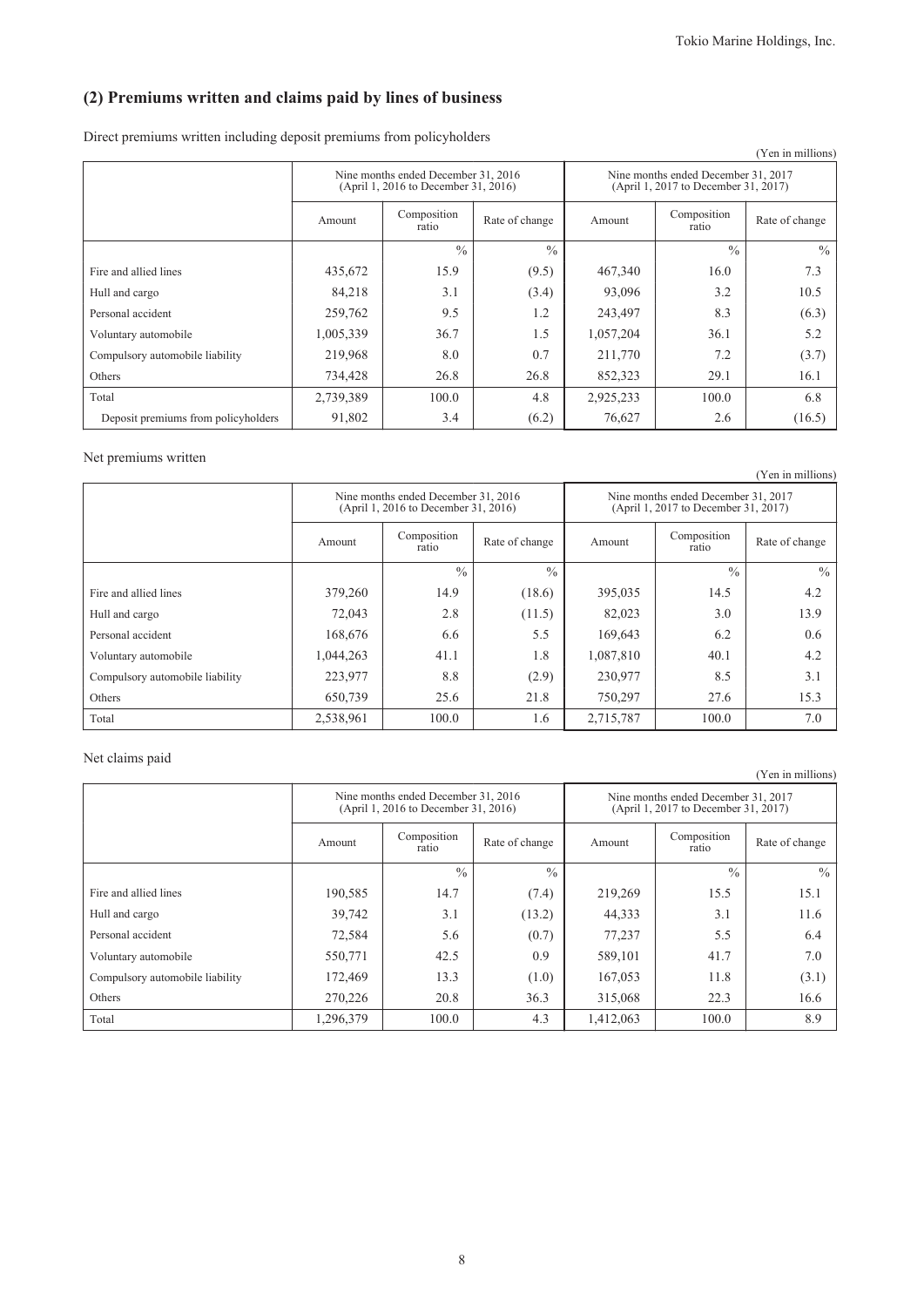(Yen in millions)

## **(3) Securities**

### 1. Bonds held to maturity

| 1 CH III IIIIIIIIUIIS J  |                                              |                      |            |                                              |            |            |  |  |
|--------------------------|----------------------------------------------|----------------------|------------|----------------------------------------------|------------|------------|--|--|
|                          |                                              | As of March 31, 2017 |            | As of December 31, 2017                      |            |            |  |  |
|                          | Carrying amount<br>shown on<br>balance sheet | Fair value           | Difference | Carrying amount<br>shown on<br>balance sheet | Fair value | Difference |  |  |
| Domestic debt securities | 4,476,245                                    | 5,086,691            | 610.445    | 4,672,065                                    | 5,310,280  | 638,215    |  |  |
| Foreign securities       | 36,337                                       | 33,352               | (2,984)    | 38,108                                       | 37,232     | (875)      |  |  |
| Total                    | 4,512,582                                    | 5,120,043            | 607,460    | 4,710,173                                    | 5,347,513  | 637,339    |  |  |

#### 2. Bonds earmarked for underwriting reserves

|                          | $\sim$                                       |                      |            |                                              |            | (Yen in millions) |  |
|--------------------------|----------------------------------------------|----------------------|------------|----------------------------------------------|------------|-------------------|--|
|                          |                                              | As of March 31, 2017 |            | As of December 31, 2017                      |            |                   |  |
|                          | Carrying amount<br>shown on<br>balance sheet | Fair value           | Difference | Carrying amount<br>shown on<br>balance sheet | Fair value | Difference        |  |
| Domestic debt securities | 32,789                                       | 34,309               | 1,520      | 25,424                                       | 26,566     | 1,142             |  |
| Foreign securities       | 20,122                                       | 20,578               | 456        | 17,552                                       | 17,789     | 236               |  |
| Total                    | 52,911                                       | 54,888               | 1,976      | 42,976                                       | 44,356     | 1,379             |  |

### 3. Available-for-sale securities

|                            |           |                                         |            |           |                                         | (Yen in millions) |
|----------------------------|-----------|-----------------------------------------|------------|-----------|-----------------------------------------|-------------------|
|                            |           | As of March 31, 2017                    |            |           | As of December 31, 2017                 |                   |
|                            | Cost      | Fair value<br>shown on<br>balance sheet | Difference | Cost      | Fair value<br>shown on<br>balance sheet | <b>Difference</b> |
| Domestic debt securities   | 3,563,023 | 3,948,575                               | 385,551    | 3,637,061 | 4,023,558                               | 386,497           |
| Domestic equity securities | 653,684   | 2,418,279                               | 1,764,595  | 631,172   | 2,841,522                               | 2,210,349         |
| Foreign securities         | 4,155,431 | 4,216,377                               | 60,946     | 4,242,026 | 4,433,607                               | 191,580           |
| Others                     | 1,334,870 | 1,343,708                               | 8,838      | 1,226,077 | 1,257,661                               | 31,584            |
| Total                      | 9,707,009 | 11,926,940                              | 2,219,931  | 9,736,338 | 12,556,350                              | 2,820,012         |

(Note) 1. Available-for-sale securities whose fair value cannot be measured reliably are not included in the table above.

2. As of March 31, 2017, "Others" includes negotiable certificates of deposit (cost 64,407 million yen, fair value 64,408 million yen, difference 0 million yen) which are presented as Cash and bank deposits on the consolidated balance sheet, and foreign mortgage securities, etc. (cost 1,254,105 million yen, fair value 1,260,946 million yen, difference 6,840 million yen) which are presented as Monetary receivables bought on the consolidated balance sheet.

As of December 31, 2017, "Others" includes negotiable certificates of deposit (cost 36,207 million yen, fair value 36,207 million yen) which are presented as Cash and bank deposits on the consolidated balance sheet, and foreign mortgage securities, etc. (cost 1,172,845 million yen, fair value 1,200,839 million yen, difference 27,994 million yen) which are presented as Monetary receivables bought on the consolidated balance sheet.

3. For the fiscal year 2016, impairment losses of 8,653 million yen (Domestic equity securities 68 million yen, Foreign securities 6,099 million yen, Others 2,485 million yen) were recognized for Available-for-sale securities with fair value.

For the nine months ended December 31, 2017, impairment losses of 5,804 million yen (Domestic equity securities 74 million yen, Foreign securities 4,011 million yen, Others 1,718 million yen) were recognized for Available-for-sale securities with fair value.

In principle, impairment loss on a security with fair value is recognized when the fair value is below its cost by 30% or more.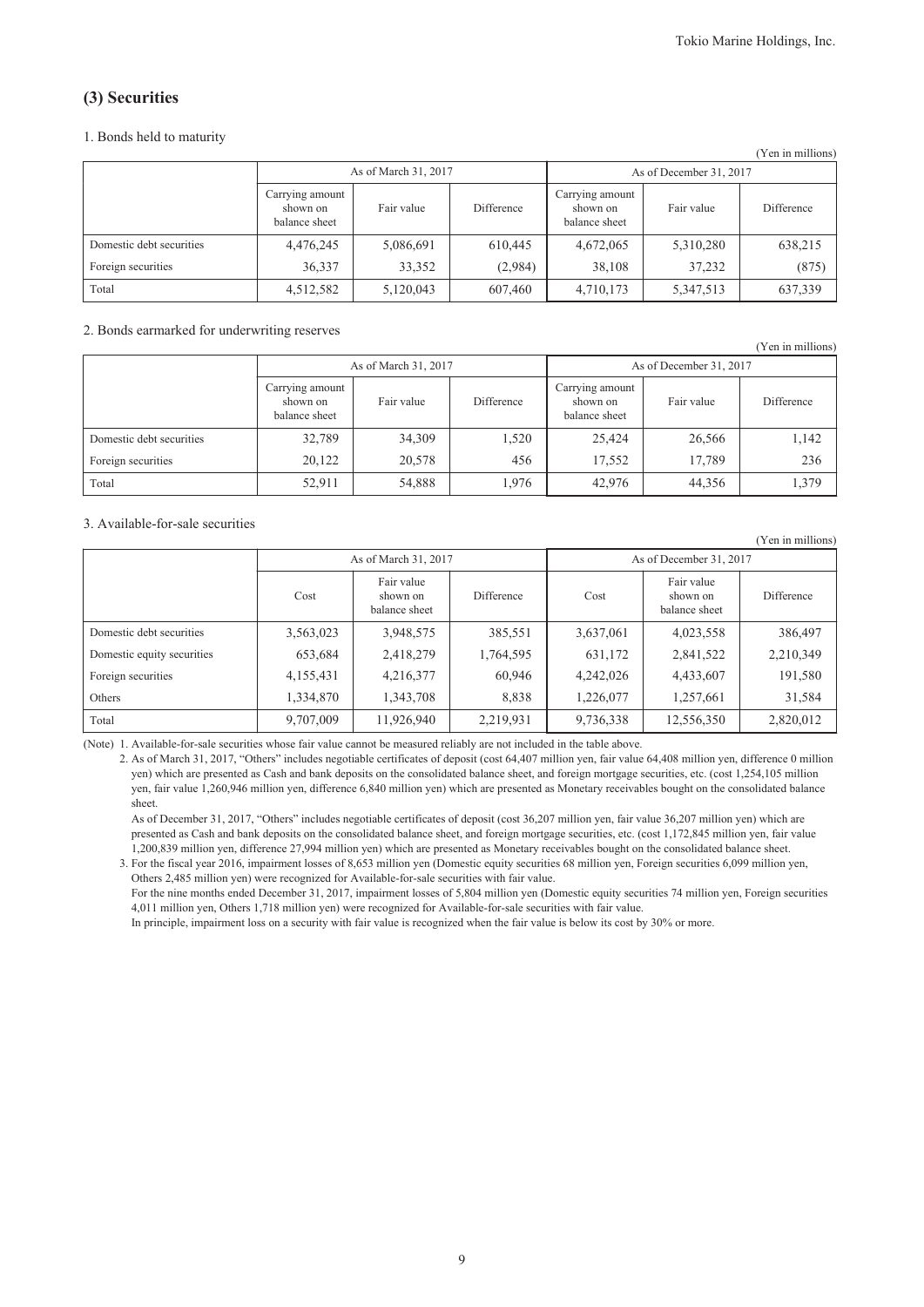# **(4) Derivative transactions**

| As of March 31, 2017<br>As of December 31, 2017<br>Unrealized gains<br>Unrealized gains<br>Principal amount<br>Fair value<br>Principal amount<br>Fair value<br>(losses)<br>(losses)<br>Foreign currency-related instruments<br>Currency futures<br>Short<br>3,964<br>3,309<br>132<br>Long<br>Foreign exchange forwards<br>737,369<br>Short<br>(1,767)<br>(1,767)<br>731,084<br>(24, 555)<br>(24, 555)<br>1,904<br>1,904<br>20,422<br>(34)<br>141,830<br>(34)<br>Long<br>Currency swaps<br>27,456<br>15,977<br>$\sim$<br>Interest rate-related instruments<br>Interest rate futures<br>82,503<br>Short<br>5,260<br>(8)<br>(8)<br>÷,<br>571<br>1,459<br>Long<br>÷.<br>$\overline{\phantom{a}}$<br>2,645,804<br>2,736,240<br>Interest rate swaps<br>(914)<br>(914)<br>22,785<br>22,785<br>Equity-related instruments<br>Equity index futures<br>(109)<br>Short<br>9,248<br>(44)<br>(44)<br>9,067<br>(109)<br>5,245<br>(18)<br>2,531<br>Long<br>(18)<br>(11)<br>(11)<br>Equity index options<br>Short<br>94,227<br>108,926<br>(2,279)<br>6,192<br>[3,204]<br>5,484<br>[2,999]<br>(3,193)<br>109,077<br>144,073<br>Long<br>(85)<br>[9, 472]<br>9,387<br>[10, 781]<br>12,028<br>1,247<br>Bond-related instruments<br>Bond futures<br>Short<br>125,915<br>(251)<br>(251)<br>21,416<br>136<br>136<br>14,708<br>33<br>33<br>73,804<br>(362)<br>(362)<br>Long<br>Bond future options<br>Short<br>28,453<br>39<br>24<br>$[64]$<br>$[\cdot] % \centering \includegraphics[width=0.9\textwidth]{images/TrDiS/N-Architecture.png} % \caption{The first two different values of $N$ in the \mbox{thick model} and the second two different values of $N$ in the \mbox{thick model} and the second two different values of $N$ in the \mbox{thick model} and the second two different values of $N$ in the \mbox{thick model} and the second two different values of $N$ in the \mbox{thick model} and the second two different values of $N$ in the \mbox{thick model} and the third two different values of $N$ in the \mbox{thick model} and the third two different values of $N$ in the \mbox{thick model} and the third two different values of $N$ in the \mbox{thick model} and the third two different values$<br>Bond over-the-counter options<br>Short<br>20,998<br>43,671<br>23<br>10<br>7<br>$[141]$<br>117<br>$[18]$<br>43,671<br>20,998<br>Long<br>$[209]$<br>165<br>$[67]$<br>46<br>(44)<br>(21)<br>Credit-related instruments<br>Credit derivatives<br>(125)<br>(125)<br>17,168<br>Sell protection<br>Commodity-related instruments<br>(90)<br>Commodity swaps<br>2,597<br>(142)<br>1,350<br>(90)<br>(142)<br>Others<br>Natural catastrophe derivatives<br>33,769<br>58,080<br>Short<br>6,228<br>1,509<br>[2,698]<br>1,318<br>1,380<br>[7, 738]<br>69,515<br>20,607<br>Long<br>461<br>(964)<br>8,832<br>(1, 475)<br>[1, 425]<br>[10, 308]<br>Weather derivatives<br>13<br>20<br>Short<br>$\boldsymbol{0}$<br>$[1]$<br>$\boldsymbol{0}$<br>$[2]$<br>$\overline{c}$<br>$\boldsymbol{0}$<br>Others<br>Short<br>23,298<br>22,546<br>[2,679]<br>2,679<br>[2, 592]<br>2,254<br>338<br>$\overline{a}$<br>12,081<br>12,645<br>Long<br>242<br>1,319<br>152<br>[1,205]<br>1,448<br>[1, 166] |       |                   |        |         |        | (Yen in millions) |
|------------------------------------------------------------------------------------------------------------------------------------------------------------------------------------------------------------------------------------------------------------------------------------------------------------------------------------------------------------------------------------------------------------------------------------------------------------------------------------------------------------------------------------------------------------------------------------------------------------------------------------------------------------------------------------------------------------------------------------------------------------------------------------------------------------------------------------------------------------------------------------------------------------------------------------------------------------------------------------------------------------------------------------------------------------------------------------------------------------------------------------------------------------------------------------------------------------------------------------------------------------------------------------------------------------------------------------------------------------------------------------------------------------------------------------------------------------------------------------------------------------------------------------------------------------------------------------------------------------------------------------------------------------------------------------------------------------------------------------------------------------------------------------------------------------------------------------------------------------------------------------------------------------------------------------------------------------------------------------------------------------------------------------------------------------------------------------------------------------------------------------------------------------------------------------------------------------------------------------------------------------------------------------------------------------------------------------------------------------------------------------------------------------------------------------------------------------------------------------------------------------------------------------------------------------------------------------------------------------------------------------------------------------------------------------------------------------------------------------------------------------------------------------------------------------------------------------------------------------------------------------------------------------------------------------------------------------------------------------------------------------------------------------------------------------------------------------------------------------------------------------------------------------------------------------|-------|-------------------|--------|---------|--------|-------------------|
|                                                                                                                                                                                                                                                                                                                                                                                                                                                                                                                                                                                                                                                                                                                                                                                                                                                                                                                                                                                                                                                                                                                                                                                                                                                                                                                                                                                                                                                                                                                                                                                                                                                                                                                                                                                                                                                                                                                                                                                                                                                                                                                                                                                                                                                                                                                                                                                                                                                                                                                                                                                                                                                                                                                                                                                                                                                                                                                                                                                                                                                                                                                                                                                    |       |                   |        |         |        |                   |
|                                                                                                                                                                                                                                                                                                                                                                                                                                                                                                                                                                                                                                                                                                                                                                                                                                                                                                                                                                                                                                                                                                                                                                                                                                                                                                                                                                                                                                                                                                                                                                                                                                                                                                                                                                                                                                                                                                                                                                                                                                                                                                                                                                                                                                                                                                                                                                                                                                                                                                                                                                                                                                                                                                                                                                                                                                                                                                                                                                                                                                                                                                                                                                                    |       |                   |        |         |        |                   |
|                                                                                                                                                                                                                                                                                                                                                                                                                                                                                                                                                                                                                                                                                                                                                                                                                                                                                                                                                                                                                                                                                                                                                                                                                                                                                                                                                                                                                                                                                                                                                                                                                                                                                                                                                                                                                                                                                                                                                                                                                                                                                                                                                                                                                                                                                                                                                                                                                                                                                                                                                                                                                                                                                                                                                                                                                                                                                                                                                                                                                                                                                                                                                                                    |       |                   |        |         |        |                   |
|                                                                                                                                                                                                                                                                                                                                                                                                                                                                                                                                                                                                                                                                                                                                                                                                                                                                                                                                                                                                                                                                                                                                                                                                                                                                                                                                                                                                                                                                                                                                                                                                                                                                                                                                                                                                                                                                                                                                                                                                                                                                                                                                                                                                                                                                                                                                                                                                                                                                                                                                                                                                                                                                                                                                                                                                                                                                                                                                                                                                                                                                                                                                                                                    |       |                   |        |         |        |                   |
|                                                                                                                                                                                                                                                                                                                                                                                                                                                                                                                                                                                                                                                                                                                                                                                                                                                                                                                                                                                                                                                                                                                                                                                                                                                                                                                                                                                                                                                                                                                                                                                                                                                                                                                                                                                                                                                                                                                                                                                                                                                                                                                                                                                                                                                                                                                                                                                                                                                                                                                                                                                                                                                                                                                                                                                                                                                                                                                                                                                                                                                                                                                                                                                    |       |                   |        |         |        |                   |
|                                                                                                                                                                                                                                                                                                                                                                                                                                                                                                                                                                                                                                                                                                                                                                                                                                                                                                                                                                                                                                                                                                                                                                                                                                                                                                                                                                                                                                                                                                                                                                                                                                                                                                                                                                                                                                                                                                                                                                                                                                                                                                                                                                                                                                                                                                                                                                                                                                                                                                                                                                                                                                                                                                                                                                                                                                                                                                                                                                                                                                                                                                                                                                                    |       |                   |        |         |        |                   |
|                                                                                                                                                                                                                                                                                                                                                                                                                                                                                                                                                                                                                                                                                                                                                                                                                                                                                                                                                                                                                                                                                                                                                                                                                                                                                                                                                                                                                                                                                                                                                                                                                                                                                                                                                                                                                                                                                                                                                                                                                                                                                                                                                                                                                                                                                                                                                                                                                                                                                                                                                                                                                                                                                                                                                                                                                                                                                                                                                                                                                                                                                                                                                                                    |       |                   |        |         |        |                   |
|                                                                                                                                                                                                                                                                                                                                                                                                                                                                                                                                                                                                                                                                                                                                                                                                                                                                                                                                                                                                                                                                                                                                                                                                                                                                                                                                                                                                                                                                                                                                                                                                                                                                                                                                                                                                                                                                                                                                                                                                                                                                                                                                                                                                                                                                                                                                                                                                                                                                                                                                                                                                                                                                                                                                                                                                                                                                                                                                                                                                                                                                                                                                                                                    |       |                   |        |         |        |                   |
|                                                                                                                                                                                                                                                                                                                                                                                                                                                                                                                                                                                                                                                                                                                                                                                                                                                                                                                                                                                                                                                                                                                                                                                                                                                                                                                                                                                                                                                                                                                                                                                                                                                                                                                                                                                                                                                                                                                                                                                                                                                                                                                                                                                                                                                                                                                                                                                                                                                                                                                                                                                                                                                                                                                                                                                                                                                                                                                                                                                                                                                                                                                                                                                    |       |                   |        |         |        |                   |
|                                                                                                                                                                                                                                                                                                                                                                                                                                                                                                                                                                                                                                                                                                                                                                                                                                                                                                                                                                                                                                                                                                                                                                                                                                                                                                                                                                                                                                                                                                                                                                                                                                                                                                                                                                                                                                                                                                                                                                                                                                                                                                                                                                                                                                                                                                                                                                                                                                                                                                                                                                                                                                                                                                                                                                                                                                                                                                                                                                                                                                                                                                                                                                                    |       |                   |        |         |        |                   |
|                                                                                                                                                                                                                                                                                                                                                                                                                                                                                                                                                                                                                                                                                                                                                                                                                                                                                                                                                                                                                                                                                                                                                                                                                                                                                                                                                                                                                                                                                                                                                                                                                                                                                                                                                                                                                                                                                                                                                                                                                                                                                                                                                                                                                                                                                                                                                                                                                                                                                                                                                                                                                                                                                                                                                                                                                                                                                                                                                                                                                                                                                                                                                                                    |       |                   |        |         |        |                   |
|                                                                                                                                                                                                                                                                                                                                                                                                                                                                                                                                                                                                                                                                                                                                                                                                                                                                                                                                                                                                                                                                                                                                                                                                                                                                                                                                                                                                                                                                                                                                                                                                                                                                                                                                                                                                                                                                                                                                                                                                                                                                                                                                                                                                                                                                                                                                                                                                                                                                                                                                                                                                                                                                                                                                                                                                                                                                                                                                                                                                                                                                                                                                                                                    |       |                   |        |         |        |                   |
|                                                                                                                                                                                                                                                                                                                                                                                                                                                                                                                                                                                                                                                                                                                                                                                                                                                                                                                                                                                                                                                                                                                                                                                                                                                                                                                                                                                                                                                                                                                                                                                                                                                                                                                                                                                                                                                                                                                                                                                                                                                                                                                                                                                                                                                                                                                                                                                                                                                                                                                                                                                                                                                                                                                                                                                                                                                                                                                                                                                                                                                                                                                                                                                    |       |                   |        |         |        |                   |
|                                                                                                                                                                                                                                                                                                                                                                                                                                                                                                                                                                                                                                                                                                                                                                                                                                                                                                                                                                                                                                                                                                                                                                                                                                                                                                                                                                                                                                                                                                                                                                                                                                                                                                                                                                                                                                                                                                                                                                                                                                                                                                                                                                                                                                                                                                                                                                                                                                                                                                                                                                                                                                                                                                                                                                                                                                                                                                                                                                                                                                                                                                                                                                                    |       |                   |        |         |        |                   |
|                                                                                                                                                                                                                                                                                                                                                                                                                                                                                                                                                                                                                                                                                                                                                                                                                                                                                                                                                                                                                                                                                                                                                                                                                                                                                                                                                                                                                                                                                                                                                                                                                                                                                                                                                                                                                                                                                                                                                                                                                                                                                                                                                                                                                                                                                                                                                                                                                                                                                                                                                                                                                                                                                                                                                                                                                                                                                                                                                                                                                                                                                                                                                                                    |       |                   |        |         |        |                   |
|                                                                                                                                                                                                                                                                                                                                                                                                                                                                                                                                                                                                                                                                                                                                                                                                                                                                                                                                                                                                                                                                                                                                                                                                                                                                                                                                                                                                                                                                                                                                                                                                                                                                                                                                                                                                                                                                                                                                                                                                                                                                                                                                                                                                                                                                                                                                                                                                                                                                                                                                                                                                                                                                                                                                                                                                                                                                                                                                                                                                                                                                                                                                                                                    |       |                   |        |         |        |                   |
|                                                                                                                                                                                                                                                                                                                                                                                                                                                                                                                                                                                                                                                                                                                                                                                                                                                                                                                                                                                                                                                                                                                                                                                                                                                                                                                                                                                                                                                                                                                                                                                                                                                                                                                                                                                                                                                                                                                                                                                                                                                                                                                                                                                                                                                                                                                                                                                                                                                                                                                                                                                                                                                                                                                                                                                                                                                                                                                                                                                                                                                                                                                                                                                    |       |                   |        |         |        |                   |
|                                                                                                                                                                                                                                                                                                                                                                                                                                                                                                                                                                                                                                                                                                                                                                                                                                                                                                                                                                                                                                                                                                                                                                                                                                                                                                                                                                                                                                                                                                                                                                                                                                                                                                                                                                                                                                                                                                                                                                                                                                                                                                                                                                                                                                                                                                                                                                                                                                                                                                                                                                                                                                                                                                                                                                                                                                                                                                                                                                                                                                                                                                                                                                                    |       |                   |        |         |        |                   |
|                                                                                                                                                                                                                                                                                                                                                                                                                                                                                                                                                                                                                                                                                                                                                                                                                                                                                                                                                                                                                                                                                                                                                                                                                                                                                                                                                                                                                                                                                                                                                                                                                                                                                                                                                                                                                                                                                                                                                                                                                                                                                                                                                                                                                                                                                                                                                                                                                                                                                                                                                                                                                                                                                                                                                                                                                                                                                                                                                                                                                                                                                                                                                                                    |       |                   |        |         |        |                   |
|                                                                                                                                                                                                                                                                                                                                                                                                                                                                                                                                                                                                                                                                                                                                                                                                                                                                                                                                                                                                                                                                                                                                                                                                                                                                                                                                                                                                                                                                                                                                                                                                                                                                                                                                                                                                                                                                                                                                                                                                                                                                                                                                                                                                                                                                                                                                                                                                                                                                                                                                                                                                                                                                                                                                                                                                                                                                                                                                                                                                                                                                                                                                                                                    |       |                   |        |         |        |                   |
|                                                                                                                                                                                                                                                                                                                                                                                                                                                                                                                                                                                                                                                                                                                                                                                                                                                                                                                                                                                                                                                                                                                                                                                                                                                                                                                                                                                                                                                                                                                                                                                                                                                                                                                                                                                                                                                                                                                                                                                                                                                                                                                                                                                                                                                                                                                                                                                                                                                                                                                                                                                                                                                                                                                                                                                                                                                                                                                                                                                                                                                                                                                                                                                    |       |                   |        |         |        |                   |
|                                                                                                                                                                                                                                                                                                                                                                                                                                                                                                                                                                                                                                                                                                                                                                                                                                                                                                                                                                                                                                                                                                                                                                                                                                                                                                                                                                                                                                                                                                                                                                                                                                                                                                                                                                                                                                                                                                                                                                                                                                                                                                                                                                                                                                                                                                                                                                                                                                                                                                                                                                                                                                                                                                                                                                                                                                                                                                                                                                                                                                                                                                                                                                                    |       |                   |        |         |        |                   |
|                                                                                                                                                                                                                                                                                                                                                                                                                                                                                                                                                                                                                                                                                                                                                                                                                                                                                                                                                                                                                                                                                                                                                                                                                                                                                                                                                                                                                                                                                                                                                                                                                                                                                                                                                                                                                                                                                                                                                                                                                                                                                                                                                                                                                                                                                                                                                                                                                                                                                                                                                                                                                                                                                                                                                                                                                                                                                                                                                                                                                                                                                                                                                                                    |       |                   |        |         |        |                   |
|                                                                                                                                                                                                                                                                                                                                                                                                                                                                                                                                                                                                                                                                                                                                                                                                                                                                                                                                                                                                                                                                                                                                                                                                                                                                                                                                                                                                                                                                                                                                                                                                                                                                                                                                                                                                                                                                                                                                                                                                                                                                                                                                                                                                                                                                                                                                                                                                                                                                                                                                                                                                                                                                                                                                                                                                                                                                                                                                                                                                                                                                                                                                                                                    |       |                   |        |         |        |                   |
|                                                                                                                                                                                                                                                                                                                                                                                                                                                                                                                                                                                                                                                                                                                                                                                                                                                                                                                                                                                                                                                                                                                                                                                                                                                                                                                                                                                                                                                                                                                                                                                                                                                                                                                                                                                                                                                                                                                                                                                                                                                                                                                                                                                                                                                                                                                                                                                                                                                                                                                                                                                                                                                                                                                                                                                                                                                                                                                                                                                                                                                                                                                                                                                    |       |                   |        |         |        |                   |
|                                                                                                                                                                                                                                                                                                                                                                                                                                                                                                                                                                                                                                                                                                                                                                                                                                                                                                                                                                                                                                                                                                                                                                                                                                                                                                                                                                                                                                                                                                                                                                                                                                                                                                                                                                                                                                                                                                                                                                                                                                                                                                                                                                                                                                                                                                                                                                                                                                                                                                                                                                                                                                                                                                                                                                                                                                                                                                                                                                                                                                                                                                                                                                                    |       |                   |        |         |        |                   |
|                                                                                                                                                                                                                                                                                                                                                                                                                                                                                                                                                                                                                                                                                                                                                                                                                                                                                                                                                                                                                                                                                                                                                                                                                                                                                                                                                                                                                                                                                                                                                                                                                                                                                                                                                                                                                                                                                                                                                                                                                                                                                                                                                                                                                                                                                                                                                                                                                                                                                                                                                                                                                                                                                                                                                                                                                                                                                                                                                                                                                                                                                                                                                                                    |       |                   |        |         |        |                   |
|                                                                                                                                                                                                                                                                                                                                                                                                                                                                                                                                                                                                                                                                                                                                                                                                                                                                                                                                                                                                                                                                                                                                                                                                                                                                                                                                                                                                                                                                                                                                                                                                                                                                                                                                                                                                                                                                                                                                                                                                                                                                                                                                                                                                                                                                                                                                                                                                                                                                                                                                                                                                                                                                                                                                                                                                                                                                                                                                                                                                                                                                                                                                                                                    |       |                   |        |         |        |                   |
|                                                                                                                                                                                                                                                                                                                                                                                                                                                                                                                                                                                                                                                                                                                                                                                                                                                                                                                                                                                                                                                                                                                                                                                                                                                                                                                                                                                                                                                                                                                                                                                                                                                                                                                                                                                                                                                                                                                                                                                                                                                                                                                                                                                                                                                                                                                                                                                                                                                                                                                                                                                                                                                                                                                                                                                                                                                                                                                                                                                                                                                                                                                                                                                    |       |                   |        |         |        |                   |
|                                                                                                                                                                                                                                                                                                                                                                                                                                                                                                                                                                                                                                                                                                                                                                                                                                                                                                                                                                                                                                                                                                                                                                                                                                                                                                                                                                                                                                                                                                                                                                                                                                                                                                                                                                                                                                                                                                                                                                                                                                                                                                                                                                                                                                                                                                                                                                                                                                                                                                                                                                                                                                                                                                                                                                                                                                                                                                                                                                                                                                                                                                                                                                                    |       |                   |        |         |        |                   |
|                                                                                                                                                                                                                                                                                                                                                                                                                                                                                                                                                                                                                                                                                                                                                                                                                                                                                                                                                                                                                                                                                                                                                                                                                                                                                                                                                                                                                                                                                                                                                                                                                                                                                                                                                                                                                                                                                                                                                                                                                                                                                                                                                                                                                                                                                                                                                                                                                                                                                                                                                                                                                                                                                                                                                                                                                                                                                                                                                                                                                                                                                                                                                                                    |       |                   |        |         |        |                   |
|                                                                                                                                                                                                                                                                                                                                                                                                                                                                                                                                                                                                                                                                                                                                                                                                                                                                                                                                                                                                                                                                                                                                                                                                                                                                                                                                                                                                                                                                                                                                                                                                                                                                                                                                                                                                                                                                                                                                                                                                                                                                                                                                                                                                                                                                                                                                                                                                                                                                                                                                                                                                                                                                                                                                                                                                                                                                                                                                                                                                                                                                                                                                                                                    |       |                   |        |         |        |                   |
|                                                                                                                                                                                                                                                                                                                                                                                                                                                                                                                                                                                                                                                                                                                                                                                                                                                                                                                                                                                                                                                                                                                                                                                                                                                                                                                                                                                                                                                                                                                                                                                                                                                                                                                                                                                                                                                                                                                                                                                                                                                                                                                                                                                                                                                                                                                                                                                                                                                                                                                                                                                                                                                                                                                                                                                                                                                                                                                                                                                                                                                                                                                                                                                    |       |                   |        |         |        |                   |
|                                                                                                                                                                                                                                                                                                                                                                                                                                                                                                                                                                                                                                                                                                                                                                                                                                                                                                                                                                                                                                                                                                                                                                                                                                                                                                                                                                                                                                                                                                                                                                                                                                                                                                                                                                                                                                                                                                                                                                                                                                                                                                                                                                                                                                                                                                                                                                                                                                                                                                                                                                                                                                                                                                                                                                                                                                                                                                                                                                                                                                                                                                                                                                                    |       |                   |        |         |        |                   |
|                                                                                                                                                                                                                                                                                                                                                                                                                                                                                                                                                                                                                                                                                                                                                                                                                                                                                                                                                                                                                                                                                                                                                                                                                                                                                                                                                                                                                                                                                                                                                                                                                                                                                                                                                                                                                                                                                                                                                                                                                                                                                                                                                                                                                                                                                                                                                                                                                                                                                                                                                                                                                                                                                                                                                                                                                                                                                                                                                                                                                                                                                                                                                                                    |       |                   |        |         |        |                   |
|                                                                                                                                                                                                                                                                                                                                                                                                                                                                                                                                                                                                                                                                                                                                                                                                                                                                                                                                                                                                                                                                                                                                                                                                                                                                                                                                                                                                                                                                                                                                                                                                                                                                                                                                                                                                                                                                                                                                                                                                                                                                                                                                                                                                                                                                                                                                                                                                                                                                                                                                                                                                                                                                                                                                                                                                                                                                                                                                                                                                                                                                                                                                                                                    |       |                   |        |         |        |                   |
|                                                                                                                                                                                                                                                                                                                                                                                                                                                                                                                                                                                                                                                                                                                                                                                                                                                                                                                                                                                                                                                                                                                                                                                                                                                                                                                                                                                                                                                                                                                                                                                                                                                                                                                                                                                                                                                                                                                                                                                                                                                                                                                                                                                                                                                                                                                                                                                                                                                                                                                                                                                                                                                                                                                                                                                                                                                                                                                                                                                                                                                                                                                                                                                    |       |                   |        |         |        |                   |
|                                                                                                                                                                                                                                                                                                                                                                                                                                                                                                                                                                                                                                                                                                                                                                                                                                                                                                                                                                                                                                                                                                                                                                                                                                                                                                                                                                                                                                                                                                                                                                                                                                                                                                                                                                                                                                                                                                                                                                                                                                                                                                                                                                                                                                                                                                                                                                                                                                                                                                                                                                                                                                                                                                                                                                                                                                                                                                                                                                                                                                                                                                                                                                                    |       |                   |        |         |        |                   |
|                                                                                                                                                                                                                                                                                                                                                                                                                                                                                                                                                                                                                                                                                                                                                                                                                                                                                                                                                                                                                                                                                                                                                                                                                                                                                                                                                                                                                                                                                                                                                                                                                                                                                                                                                                                                                                                                                                                                                                                                                                                                                                                                                                                                                                                                                                                                                                                                                                                                                                                                                                                                                                                                                                                                                                                                                                                                                                                                                                                                                                                                                                                                                                                    |       |                   |        |         |        |                   |
|                                                                                                                                                                                                                                                                                                                                                                                                                                                                                                                                                                                                                                                                                                                                                                                                                                                                                                                                                                                                                                                                                                                                                                                                                                                                                                                                                                                                                                                                                                                                                                                                                                                                                                                                                                                                                                                                                                                                                                                                                                                                                                                                                                                                                                                                                                                                                                                                                                                                                                                                                                                                                                                                                                                                                                                                                                                                                                                                                                                                                                                                                                                                                                                    |       |                   |        |         |        |                   |
|                                                                                                                                                                                                                                                                                                                                                                                                                                                                                                                                                                                                                                                                                                                                                                                                                                                                                                                                                                                                                                                                                                                                                                                                                                                                                                                                                                                                                                                                                                                                                                                                                                                                                                                                                                                                                                                                                                                                                                                                                                                                                                                                                                                                                                                                                                                                                                                                                                                                                                                                                                                                                                                                                                                                                                                                                                                                                                                                                                                                                                                                                                                                                                                    |       |                   |        |         |        |                   |
|                                                                                                                                                                                                                                                                                                                                                                                                                                                                                                                                                                                                                                                                                                                                                                                                                                                                                                                                                                                                                                                                                                                                                                                                                                                                                                                                                                                                                                                                                                                                                                                                                                                                                                                                                                                                                                                                                                                                                                                                                                                                                                                                                                                                                                                                                                                                                                                                                                                                                                                                                                                                                                                                                                                                                                                                                                                                                                                                                                                                                                                                                                                                                                                    |       |                   |        |         |        |                   |
|                                                                                                                                                                                                                                                                                                                                                                                                                                                                                                                                                                                                                                                                                                                                                                                                                                                                                                                                                                                                                                                                                                                                                                                                                                                                                                                                                                                                                                                                                                                                                                                                                                                                                                                                                                                                                                                                                                                                                                                                                                                                                                                                                                                                                                                                                                                                                                                                                                                                                                                                                                                                                                                                                                                                                                                                                                                                                                                                                                                                                                                                                                                                                                                    |       |                   |        |         |        |                   |
|                                                                                                                                                                                                                                                                                                                                                                                                                                                                                                                                                                                                                                                                                                                                                                                                                                                                                                                                                                                                                                                                                                                                                                                                                                                                                                                                                                                                                                                                                                                                                                                                                                                                                                                                                                                                                                                                                                                                                                                                                                                                                                                                                                                                                                                                                                                                                                                                                                                                                                                                                                                                                                                                                                                                                                                                                                                                                                                                                                                                                                                                                                                                                                                    |       |                   |        |         |        |                   |
|                                                                                                                                                                                                                                                                                                                                                                                                                                                                                                                                                                                                                                                                                                                                                                                                                                                                                                                                                                                                                                                                                                                                                                                                                                                                                                                                                                                                                                                                                                                                                                                                                                                                                                                                                                                                                                                                                                                                                                                                                                                                                                                                                                                                                                                                                                                                                                                                                                                                                                                                                                                                                                                                                                                                                                                                                                                                                                                                                                                                                                                                                                                                                                                    |       |                   |        |         |        |                   |
|                                                                                                                                                                                                                                                                                                                                                                                                                                                                                                                                                                                                                                                                                                                                                                                                                                                                                                                                                                                                                                                                                                                                                                                                                                                                                                                                                                                                                                                                                                                                                                                                                                                                                                                                                                                                                                                                                                                                                                                                                                                                                                                                                                                                                                                                                                                                                                                                                                                                                                                                                                                                                                                                                                                                                                                                                                                                                                                                                                                                                                                                                                                                                                                    |       |                   |        |         |        |                   |
|                                                                                                                                                                                                                                                                                                                                                                                                                                                                                                                                                                                                                                                                                                                                                                                                                                                                                                                                                                                                                                                                                                                                                                                                                                                                                                                                                                                                                                                                                                                                                                                                                                                                                                                                                                                                                                                                                                                                                                                                                                                                                                                                                                                                                                                                                                                                                                                                                                                                                                                                                                                                                                                                                                                                                                                                                                                                                                                                                                                                                                                                                                                                                                                    |       |                   |        |         |        |                   |
|                                                                                                                                                                                                                                                                                                                                                                                                                                                                                                                                                                                                                                                                                                                                                                                                                                                                                                                                                                                                                                                                                                                                                                                                                                                                                                                                                                                                                                                                                                                                                                                                                                                                                                                                                                                                                                                                                                                                                                                                                                                                                                                                                                                                                                                                                                                                                                                                                                                                                                                                                                                                                                                                                                                                                                                                                                                                                                                                                                                                                                                                                                                                                                                    |       |                   |        |         |        |                   |
|                                                                                                                                                                                                                                                                                                                                                                                                                                                                                                                                                                                                                                                                                                                                                                                                                                                                                                                                                                                                                                                                                                                                                                                                                                                                                                                                                                                                                                                                                                                                                                                                                                                                                                                                                                                                                                                                                                                                                                                                                                                                                                                                                                                                                                                                                                                                                                                                                                                                                                                                                                                                                                                                                                                                                                                                                                                                                                                                                                                                                                                                                                                                                                                    |       |                   |        |         |        |                   |
|                                                                                                                                                                                                                                                                                                                                                                                                                                                                                                                                                                                                                                                                                                                                                                                                                                                                                                                                                                                                                                                                                                                                                                                                                                                                                                                                                                                                                                                                                                                                                                                                                                                                                                                                                                                                                                                                                                                                                                                                                                                                                                                                                                                                                                                                                                                                                                                                                                                                                                                                                                                                                                                                                                                                                                                                                                                                                                                                                                                                                                                                                                                                                                                    |       |                   |        |         |        |                   |
|                                                                                                                                                                                                                                                                                                                                                                                                                                                                                                                                                                                                                                                                                                                                                                                                                                                                                                                                                                                                                                                                                                                                                                                                                                                                                                                                                                                                                                                                                                                                                                                                                                                                                                                                                                                                                                                                                                                                                                                                                                                                                                                                                                                                                                                                                                                                                                                                                                                                                                                                                                                                                                                                                                                                                                                                                                                                                                                                                                                                                                                                                                                                                                                    |       |                   |        |         |        |                   |
|                                                                                                                                                                                                                                                                                                                                                                                                                                                                                                                                                                                                                                                                                                                                                                                                                                                                                                                                                                                                                                                                                                                                                                                                                                                                                                                                                                                                                                                                                                                                                                                                                                                                                                                                                                                                                                                                                                                                                                                                                                                                                                                                                                                                                                                                                                                                                                                                                                                                                                                                                                                                                                                                                                                                                                                                                                                                                                                                                                                                                                                                                                                                                                                    |       |                   |        |         |        |                   |
|                                                                                                                                                                                                                                                                                                                                                                                                                                                                                                                                                                                                                                                                                                                                                                                                                                                                                                                                                                                                                                                                                                                                                                                                                                                                                                                                                                                                                                                                                                                                                                                                                                                                                                                                                                                                                                                                                                                                                                                                                                                                                                                                                                                                                                                                                                                                                                                                                                                                                                                                                                                                                                                                                                                                                                                                                                                                                                                                                                                                                                                                                                                                                                                    |       |                   |        |         |        |                   |
|                                                                                                                                                                                                                                                                                                                                                                                                                                                                                                                                                                                                                                                                                                                                                                                                                                                                                                                                                                                                                                                                                                                                                                                                                                                                                                                                                                                                                                                                                                                                                                                                                                                                                                                                                                                                                                                                                                                                                                                                                                                                                                                                                                                                                                                                                                                                                                                                                                                                                                                                                                                                                                                                                                                                                                                                                                                                                                                                                                                                                                                                                                                                                                                    |       |                   |        |         |        |                   |
|                                                                                                                                                                                                                                                                                                                                                                                                                                                                                                                                                                                                                                                                                                                                                                                                                                                                                                                                                                                                                                                                                                                                                                                                                                                                                                                                                                                                                                                                                                                                                                                                                                                                                                                                                                                                                                                                                                                                                                                                                                                                                                                                                                                                                                                                                                                                                                                                                                                                                                                                                                                                                                                                                                                                                                                                                                                                                                                                                                                                                                                                                                                                                                                    |       |                   |        |         |        |                   |
|                                                                                                                                                                                                                                                                                                                                                                                                                                                                                                                                                                                                                                                                                                                                                                                                                                                                                                                                                                                                                                                                                                                                                                                                                                                                                                                                                                                                                                                                                                                                                                                                                                                                                                                                                                                                                                                                                                                                                                                                                                                                                                                                                                                                                                                                                                                                                                                                                                                                                                                                                                                                                                                                                                                                                                                                                                                                                                                                                                                                                                                                                                                                                                                    |       |                   |        |         |        |                   |
|                                                                                                                                                                                                                                                                                                                                                                                                                                                                                                                                                                                                                                                                                                                                                                                                                                                                                                                                                                                                                                                                                                                                                                                                                                                                                                                                                                                                                                                                                                                                                                                                                                                                                                                                                                                                                                                                                                                                                                                                                                                                                                                                                                                                                                                                                                                                                                                                                                                                                                                                                                                                                                                                                                                                                                                                                                                                                                                                                                                                                                                                                                                                                                                    |       |                   |        |         |        |                   |
|                                                                                                                                                                                                                                                                                                                                                                                                                                                                                                                                                                                                                                                                                                                                                                                                                                                                                                                                                                                                                                                                                                                                                                                                                                                                                                                                                                                                                                                                                                                                                                                                                                                                                                                                                                                                                                                                                                                                                                                                                                                                                                                                                                                                                                                                                                                                                                                                                                                                                                                                                                                                                                                                                                                                                                                                                                                                                                                                                                                                                                                                                                                                                                                    | Total | $\qquad \qquad -$ | 17,822 | (4,952) | 36,605 | (1,745)           |

(Note) 1. For option contracts, option premiums are denoted with [ ].

2. Transactions to which hedge accounting is applied are not included in the table above.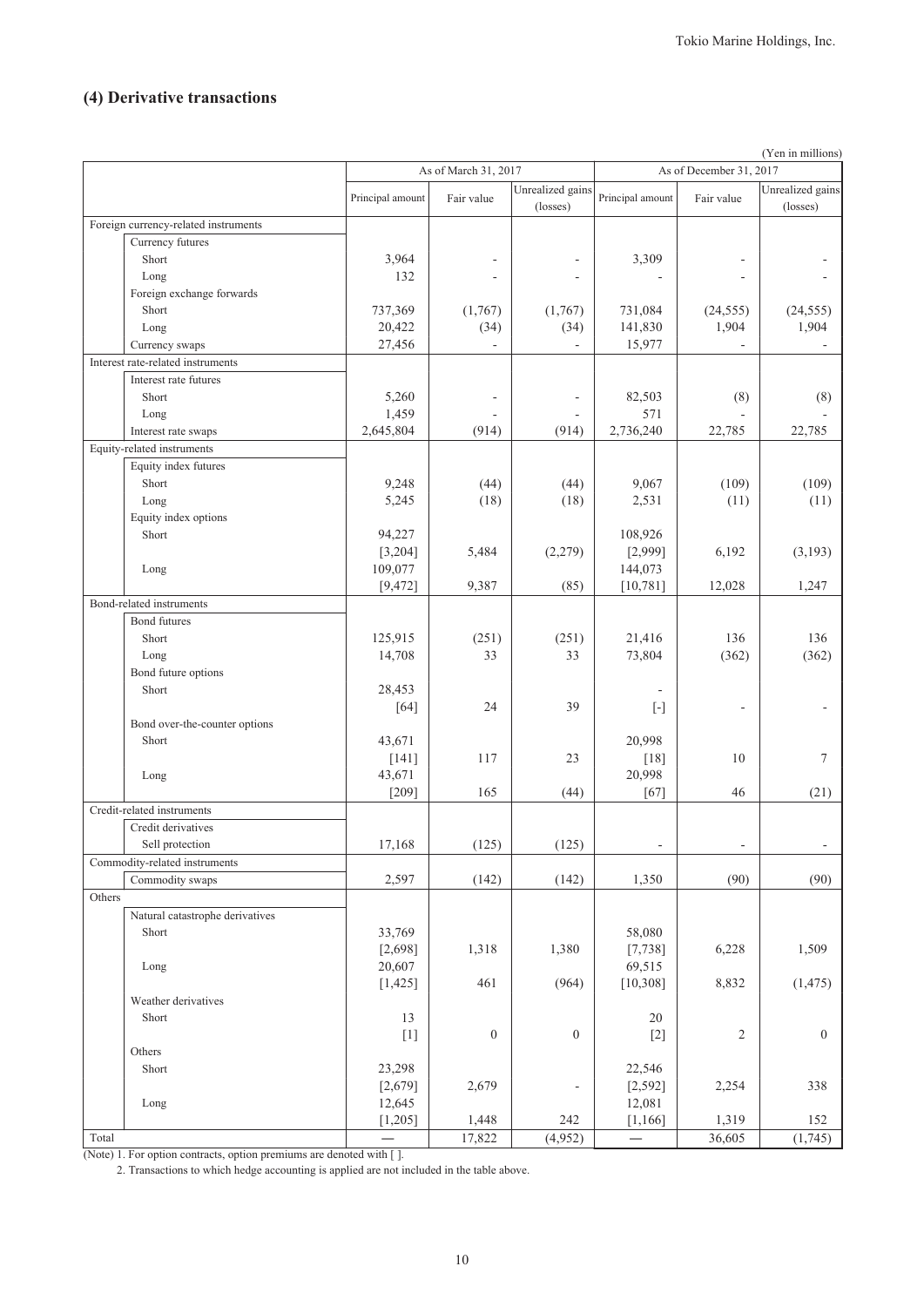# **(5) Financial results of major consolidated subsidiaries**

## **Reference : Tokio Marine & Nichido Fire Insurance Co., Ltd. (non-consolidated)**

Balance sheet

|                                                            |                      |                      |                         |                      | (Yen in millions) |
|------------------------------------------------------------|----------------------|----------------------|-------------------------|----------------------|-------------------|
|                                                            | As of March 31, 2017 |                      | As of December 31, 2017 |                      | Increase          |
|                                                            | Amount               | Composition<br>ratio | Amount                  | Composition<br>ratio | (Decrease)        |
| <b>Assets</b>                                              |                      | $\frac{0}{0}$        |                         | $\frac{0}{0}$        |                   |
| Cash and bank deposits                                     | 179,160              | 1.88                 | 251,293                 | 2.55                 | 72,133            |
| Call loans                                                 | 220,800              | 2.32                 |                         |                      | (220, 800)        |
| Receivables under resale agreements                        | 34,999               | 0.37                 | 4,999                   | 0.05                 | (29,999)          |
| Monetary receivables bought                                | 44,271               | 0.46                 | 45,849                  | 0.47                 | 1,578             |
| Money trusts                                               | 101,650              | 1.07                 | 162,058                 | 1.64                 | 60,407            |
| Securities                                                 | 7,441,093            | 78.13                | 8,098,540               | 82.16                | 657,446           |
| Loans                                                      | 606,487              | 6.37                 | 451,028                 | 4.58                 | (155, 459)        |
| Tangible fixed assets                                      | 207,908              | 2.18                 | 205,230                 | 2.08                 | (2,677)           |
| Intangible fixed assets                                    | 523                  | 0.01                 | 523                     | 0.01                 | (0)               |
| Other assets                                               | 682,206              | 7.16                 | 631,864                 | 6.41                 | (50, 341)         |
| Prepaid pension costs                                      | 6,303                | 0.07                 | 7,001                   | 0.07                 | 697               |
| Customers' liabilities under acceptances and guarantees    | 2,465                | 0.03                 | 2,345                   | 0.02                 | (119)             |
| Allowance for doubtful accounts                            | (3,405)              | (0.04)               | (3,109)                 | (0.03)               | 295               |
| <b>Total assets</b>                                        | 9,524,466            | 100.00               | 9,857,627               | 100.00               | 333,160           |
| <b>Liabilities</b>                                         |                      |                      |                         |                      |                   |
| Insurance liabilities                                      | 5,389,029            | 56.58                | 5,450,439               | 55.29                | 61,410            |
| Outstanding claims                                         | 899,652              |                      | 940,037                 |                      | 40,384            |
| Underwriting reserves                                      | 4,489,376            |                      | 4,510,402               |                      | 21,025            |
| Corporate bonds                                            | 15,190               | 0.16                 | 11,450                  | 0.12                 | (3,740)           |
| Other liabilities                                          | 865,852              | 9.09                 | 701,118                 | 7.11                 | (164, 734)        |
| Income taxes payable                                       | 38,198               |                      | 5,244                   |                      | (32, 954)         |
| Lease obligations                                          | 2,510                |                      | 2,964                   |                      | 454               |
| Asset retirement obligations                               | 3,345                |                      | 3,382                   |                      | 37                |
| Other liabilities                                          | 821,798              |                      | 689,526                 |                      | (132, 271)        |
| Provision for retirement benefits                          | 203,252              | 2.13                 | 208,493                 | 2.12                 | 5,241             |
| Provision for employees' bonus                             | 21,266               | 0.22                 | 7,817                   | 0.08                 | (13, 448)         |
| Reserves under special laws                                | 86,090               | 0.90                 | 90,085                  | 0.91                 | 3,994             |
| Price fluctuation reserve                                  | 86,090               |                      | 90,085                  |                      | 3,994             |
| Deferred tax liabilities                                   | 147,475              | 1.55                 | 264,322                 | 2.68                 | 116,847           |
| Acceptances and guarantees                                 | 2,465                | 0.03                 | 2,345                   | 0.02                 | (119)             |
| <b>Total liabilities</b>                                   | 6,730,622            | 70.67                | 6,736,073               | 68.33                | 5,450             |
| <b>Net assets</b>                                          |                      |                      |                         |                      |                   |
| Share capital                                              | 101,994              | 1.07                 | 101,994                 | 1.03                 |                   |
| Capital surplus                                            | 133,625              | 1.40                 | 133,625                 | 1.36                 | $\theta$          |
| Additional paid-in capital                                 | 123,521              |                      | 123,521                 |                      |                   |
| Other capital surplus                                      | 10,104               |                      | 10,104                  |                      | $\theta$          |
| Retained earnings                                          | 1,111,511            | 11.67                | 1,125,679               | 11.42                | 14,167            |
| Surplus reserve                                            | 81,099               |                      | 81,099                  |                      |                   |
| Other retained earnings                                    | 1,030,411            |                      | 1,044,579               |                      | 14,167            |
| Reserve for special depreciation                           | 20                   |                      | 20                      |                      |                   |
| Advanced depreciation reserve for fixed assets             | 25,409               |                      | 25,409                  |                      |                   |
| Special reserves                                           | 235,426              |                      | 235,426                 |                      |                   |
| Retained earnings carried forward                          | 769,556              |                      | 783,724                 |                      | 14,167            |
| Total shareholders' equity                                 | 1,347,131            | 14.14                | 1,361,299               | 13.81                | 14,167            |
| Unrealized gains (losses) on available-for-sale securities | 1,456,974            | 15.30                | 1,773,134               | 17.99                | 316,159           |
| Deferred gains (losses) on hedge transactions              | (10,262)             | (0.11)               | (12, 879)               | (0.13)               | (2,617)           |
| Total valuation and translation adjustments                | 1,446,712            | 15.19                | 1,760,254               | 17.86                | 313,542           |
| <b>Total net assets</b>                                    | 2,793,844            | 29.33                | 3,121,554               | 31.67                | 327,710           |
| <b>Total liabilities and net assets</b>                    | 9,524,466            | 100.00               | 9,857,627               | 100.00               | 333,160           |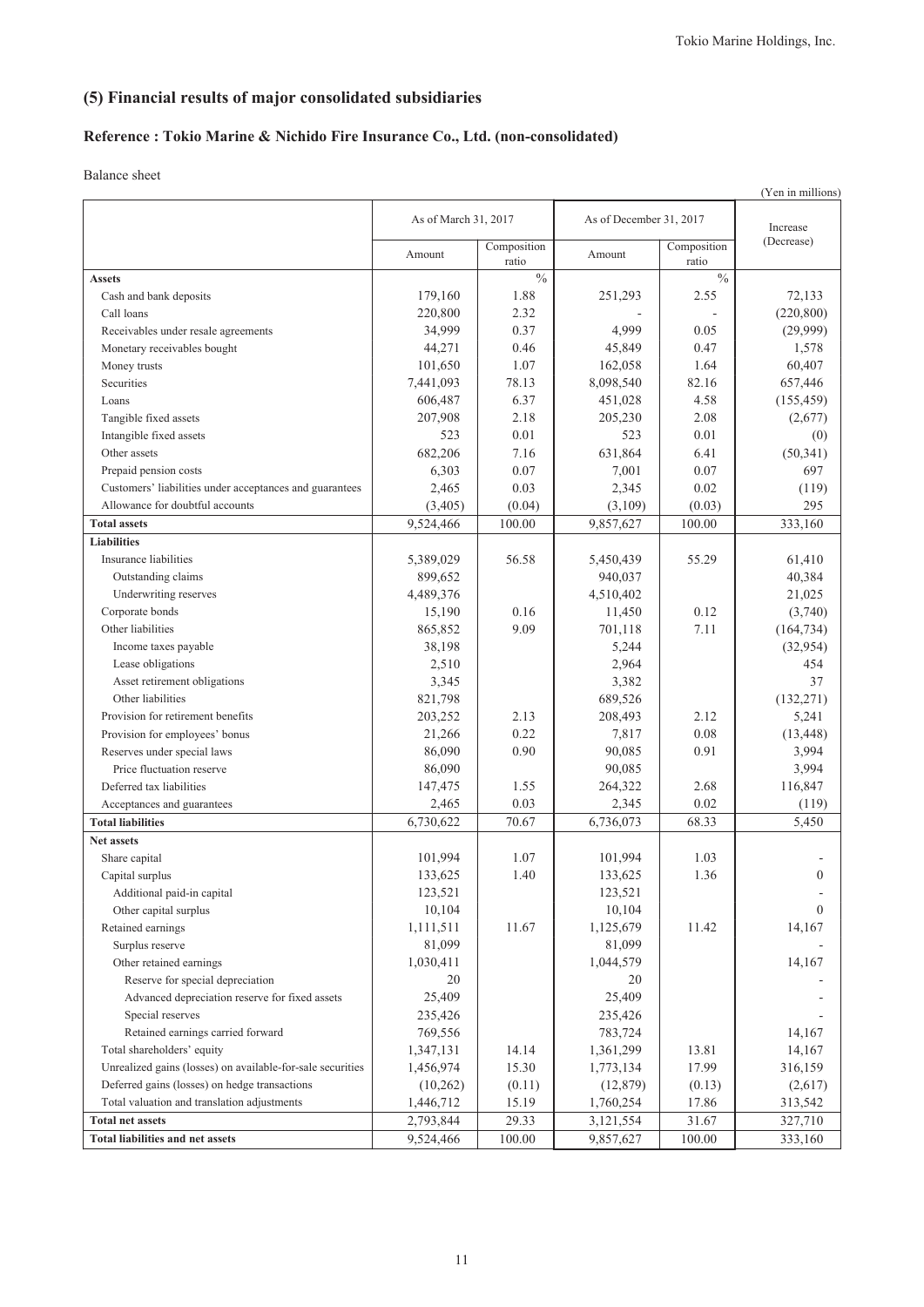Statement of income

|                                                      |                    |                    | (Yen in millions) |
|------------------------------------------------------|--------------------|--------------------|-------------------|
|                                                      | Nine months ended  | Nine months ended  |                   |
|                                                      | December 31, 2016  | December 31, 2017  | Increase          |
|                                                      | (April 1, 2016 to  | (April 1, 2017 to  | (Decrease)        |
|                                                      | December 31, 2016) | December 31, 2017) |                   |
| <b>Ordinary</b> income                               | 1,893,562          | 1,970,174          | 76,612            |
| <b>Underwriting income</b>                           | 1,708,400          | 1,720,960          | 12,560            |
| Net premiums written                                 | 1,582,064          | 1,613,099          | 31,034            |
| Deposit premiums from policyholders                  | 90,273             | 75,231             | (15,041)          |
| Investment income on deposit premiums                | 35,933             | 32,393             | (3,539)           |
| <b>Investment</b> income                             | 173,945            | 241,680            | 67,734            |
| Interest and dividends                               | 124,211            | 185,102            | 60,891            |
| Gains on money trusts                                | 119                | 4,856              | 4,737             |
| Gains on sales of securities                         | 81,210             | 79,018             | (2,192)           |
| Transfer of investment income on deposit premiums    | (35, 933)          | (32, 393)          | 3,539             |
| Other ordinary income                                | 11,216             | 7,533              | (3,683)           |
| <b>Ordinary</b> expenses                             | 1,648,696          | 1,719,154          | 70,457            |
| <b>Underwriting expenses</b>                         | 1,407,623          | 1,476,293          | 68,669            |
| Net claims paid                                      | 881,861            | 921,425            | 39,564            |
| Loss adjustment expenses                             | 77,088             | 78,412             | 1,324             |
| Agency commissions and brokerage                     | 280,345            | 286,451            | 6,106             |
| Maturity refunds to policyholders                    | 135,890            | 127,161            | (8, 729)          |
| Provision for outstanding claims                     | 14,320             | 41,466             | 27,146            |
| Provision for underwriting reserves                  | 15,621             | 21,025             | 5,404             |
| <b>Investment expenses</b>                           | 13,579             | 10,111             | (3, 467)          |
| Losses on money trusts                               | 3,236              | 6,145              | 2,909             |
| Losses on sales of securities                        | 3,168              | 230                | (2,938)           |
| Impairment losses on securities                      | 785                | 1,188              | 402               |
| Operating and general administrative expenses        | 223,027            | 227,858            | 4,830             |
| Other ordinary expenses                              | 4,465              | 4,891              | 425               |
| Interest expenses                                    | 4,144              | 4,510              | 366               |
| Ordinary profit                                      | 244,865            | 251,020            | 6,154             |
| <b>Extraordinary gains</b>                           | 9,253              | 1,423              | (7,829)           |
| Gains on disposal of fixed assets                    | 7,756              | 29                 | (7, 727)          |
| Gains on liquidation of subsidiaries and affiliates  | 1,496              | 1,394              | (102)             |
| <b>Extraordinary losses</b>                          | 5,318              | 11,837             | 6,519             |
| Losses on disposal of fixed assets                   | 931                | 709                | (221)             |
| Impairment losses on fixed assets                    | 625                | $\theta$           | (625)             |
| Provision for reserves under special laws            | 3,760              | 3,994              | 233               |
| Provision for price fluctuation reserve              | 3,760              | 3,994              | 233               |
| Impairment losses on investment in subsidiaries and  |                    |                    |                   |
| affiliates                                           | $\overline{a}$     | 7,133              | 7,133             |
| Losses on liquidation of subsidiaries and affiliates | $\boldsymbol{0}$   |                    | (0)               |
| Income before income taxes                           | 248,800            | 240,606            | (8, 194)          |
| Income taxes - current                               | 51,009             | 43,299             | (7,709)           |
| Income taxes - deferred                              | 4,758              | (4,249)            | (9,007)           |
| <b>Total income taxes</b>                            | 55,767             | 39,050             | (16, 717)         |
| Net income                                           | 193,033            | 201,556            | 8,522             |
|                                                      |                    |                    |                   |
| Underwriting profit                                  | 99.706             | 40,811             | (58, 894)         |
| Loss ratio (W/P basis)                               | $60.6~\%$          | 62.0 %             | 1.4 $%$           |
| Expense ratio (W/P basis)                            | 30.5               | 30.3               | (0.2)             |
| Combined ratio (W/P basis)                           | 91.1               | 92.3               | 1.2               |
| Loss ratio (private sector, E/I basis)               | 57.7               | 62.5               | 4.7               |
| Expense ratio (private sector)                       | 32.2               | 32.0               | (0.2)             |
| Combined ratio (private sector)                      | 89.9               | 94.4               | 4.5               |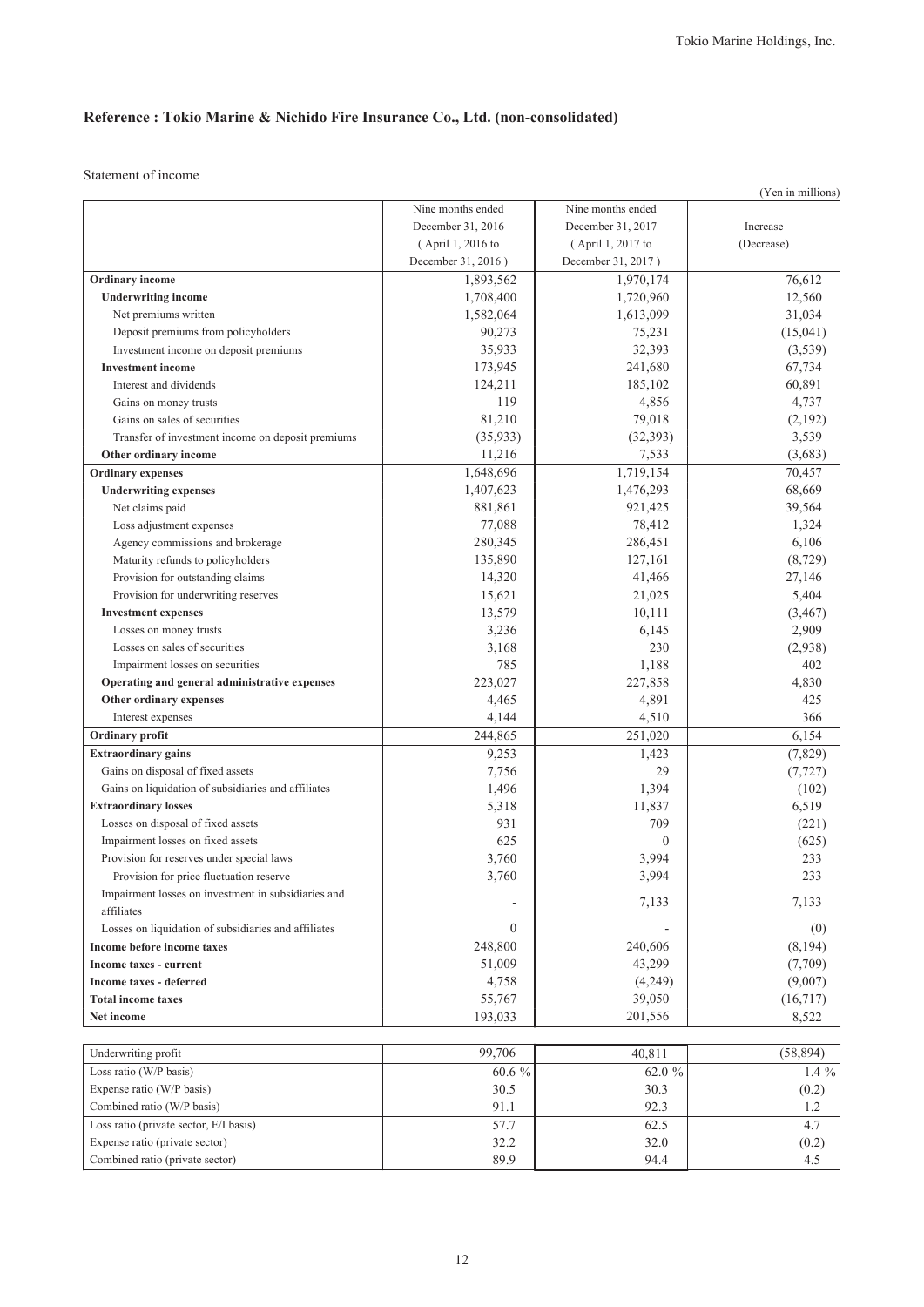### Underwriting

Direct premiums written excluding deposit premiums from policyholders

| (Yen in millions)                   |           |                                                                             |               |                                                                             |                   |                |  |
|-------------------------------------|-----------|-----------------------------------------------------------------------------|---------------|-----------------------------------------------------------------------------|-------------------|----------------|--|
|                                     |           | Nine months ended December 31, 2016<br>(April 1, 2016 to December 31, 2016) |               | Nine months ended December 31, 2017<br>(April 1, 2017 to December 31, 2017) |                   |                |  |
|                                     | Amount    | Composition ratio<br>Rate of change                                         |               |                                                                             | Composition ratio | Rate of change |  |
|                                     |           | $\frac{0}{0}$                                                               | $\frac{0}{0}$ |                                                                             | $\frac{0}{0}$     | $\frac{0}{0}$  |  |
| Fire and allied lines               | 249,607   | 14.4                                                                        | (9.1)         | 256,748                                                                     | 14.5              | 2.9            |  |
| Hull and cargo                      | 45,483    | 2.6                                                                         | (13.7)        | 47,593                                                                      | 2.7               | 4.6            |  |
| Personal accident                   | 140,318   | 8.1                                                                         | (0.4)         | 135,832                                                                     | 7.7               | (3.2)          |  |
| Voluntary automobile                | 789,169   | 45.7                                                                        | 2.0           | 799,520                                                                     | 45.2              | 1.3            |  |
| Compulsory automobile liability     | 204,759   | 11.9                                                                        | 1.3           | 197,526                                                                     | 11.2              | (3.5)          |  |
| Others                              | 298,545   | 17.3                                                                        | 6.6           | 330,660                                                                     | 18.7              | 10.8           |  |
| Total                               | 1,727,885 | 100.0                                                                       | 0.2           | 1,767,882                                                                   | 100.0             | 2.3            |  |
| Deposit premiums from policyholders | 90,273    | $\overline{\phantom{0}}$                                                    | (6.1)         | 75,231                                                                      | ۰                 | (16.7)         |  |

### Net premiums written

| (Yen in millions)               |           |                                                                             |                |                                                                             |                   |                |  |  |
|---------------------------------|-----------|-----------------------------------------------------------------------------|----------------|-----------------------------------------------------------------------------|-------------------|----------------|--|--|
|                                 |           | Nine months ended December 31, 2016<br>(April 1, 2016 to December 31, 2016) |                | Nine months ended December 31, 2017<br>(April 1, 2017 to December 31, 2017) |                   |                |  |  |
|                                 | Amount    | Composition ratio                                                           | Rate of change | Amount                                                                      | Composition ratio | Rate of change |  |  |
|                                 |           | $\frac{0}{0}$                                                               | $\frac{0}{0}$  |                                                                             | $\frac{0}{0}$     | $\frac{0}{0}$  |  |  |
| Fire and allied lines           | 198,463   | 12.5                                                                        | (13.1)         | 205,119                                                                     | 12.7              | 3.4            |  |  |
| Hull and cargo                  | 43,335    | 2.7                                                                         | (13.1)         | 43,203                                                                      | 2.7               | (0.3)          |  |  |
| Personal accident               | 136,120   | 8.6                                                                         | (0.6)          | 131,646                                                                     | 8.2               | (3.3)          |  |  |
| Voluntary automobile            | 786,675   | 49.7                                                                        | 2.0            | 797,277                                                                     | 49.4              | 1.3            |  |  |
| Compulsory automobile liability | 209,043   | 13.2                                                                        | (2.7)          | 216,240                                                                     | 13.4              | 3.4            |  |  |
| Others                          | 208,427   | 13.2                                                                        | 2.4            | 219.611                                                                     | 13.6              | 5.4            |  |  |
| Total                           | 1,582,064 | 100.0                                                                       | (1.4)          | 1,613,099                                                                   | 100.0             | 2.0            |  |  |

### Net claims paid

|                                 |                                                                             |                |               |                                                                             |                | (Yen in millions) |
|---------------------------------|-----------------------------------------------------------------------------|----------------|---------------|-----------------------------------------------------------------------------|----------------|-------------------|
|                                 | Nine months ended December 31, 2016<br>(April 1, 2016 to December 31, 2016) |                |               | Nine months ended December 31, 2017<br>(April 1, 2017 to December 31, 2017) |                |                   |
|                                 | Amount                                                                      | Rate of change | Loss ratio    | Amount                                                                      | Rate of change | Loss ratio        |
|                                 |                                                                             | $\frac{0}{0}$  | $\frac{0}{0}$ |                                                                             | $\frac{0}{0}$  | $\frac{0}{0}$     |
| Fire and allied lines           | 110,273                                                                     | (10.4)         | 57.7          | 118,442                                                                     | 7.4            | 59.9              |
| Hull and cargo                  | 25,161                                                                      | (10.8)         | 62.2          | 25,649                                                                      | 1.9            | 62.9              |
| Personal accident               | 59,791                                                                      | (3.2)          | 48.7          | 60,522                                                                      | 1.2            | 51.2              |
| Voluntary automobile            | 414,418                                                                     | (0.4)          | 58.2          | 428,559                                                                     | 3.4            | 59.4              |
| Compulsory automobile liability | 160,949                                                                     | (1.0)          | 84.0          | 156,012                                                                     | (3.1)          | 78.6              |
| Others                          | 111,266                                                                     | 12.4           | 56.5          | 132,238                                                                     | 18.8           | 63.4              |
| Total                           | 881,861                                                                     | (1.0)          | 60.6          | 921,425                                                                     | 4.5            | 62.0              |

(Note) Loss ratio is calculated on W/P basis.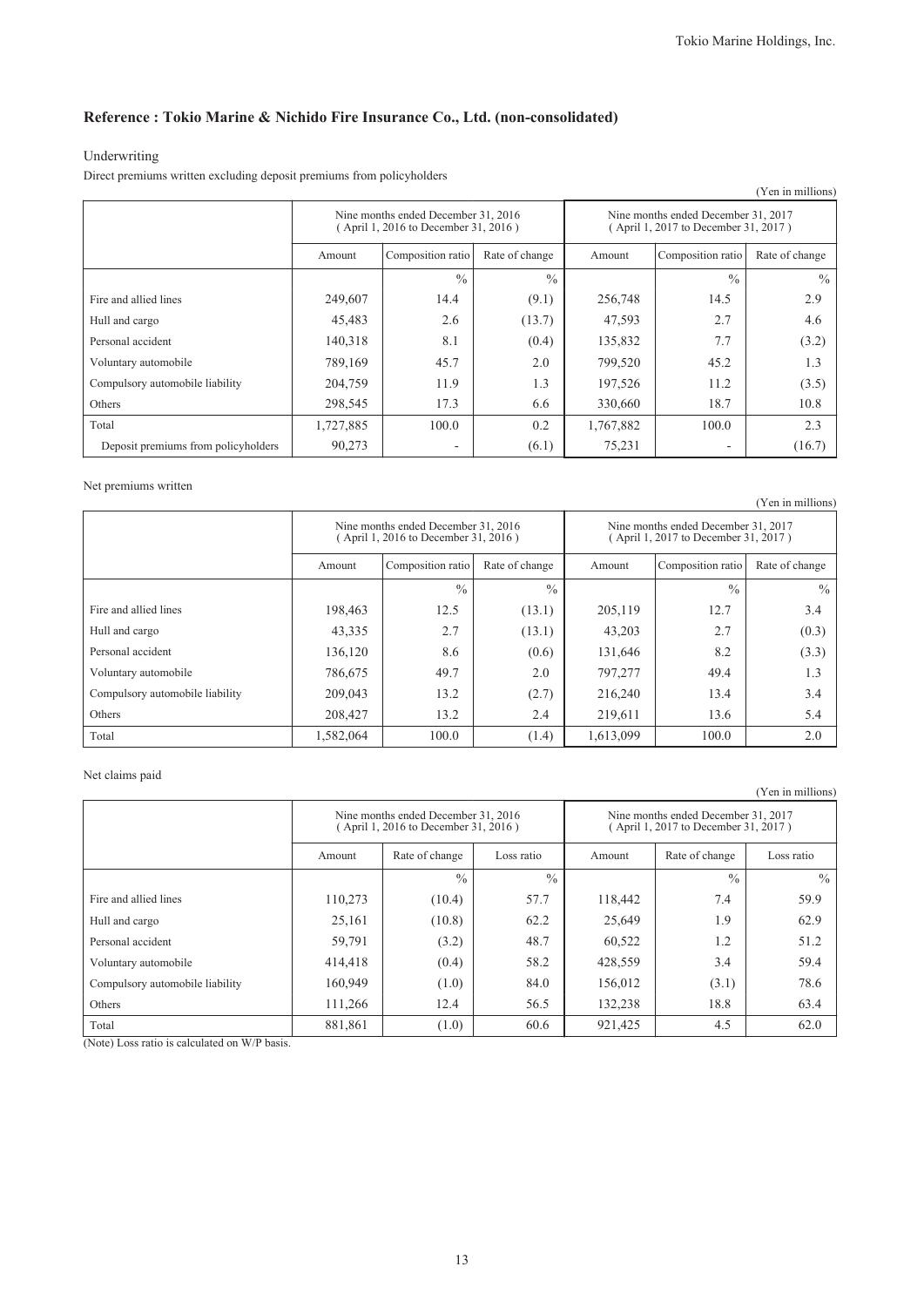Solvency margin ratio (non-consolidated)

|                           |                                                                                                                                                |                      | (Yen in millions)       |
|---------------------------|------------------------------------------------------------------------------------------------------------------------------------------------|----------------------|-------------------------|
|                           |                                                                                                                                                | As of March 31, 2017 | As of December 31, 2017 |
|                           | (A) Total amount of solvency margin                                                                                                            | 4,898,941            | 5,394,740               |
|                           | Shareholders' equity less adjusting items                                                                                                      | 1,331,170            | 1,361,299               |
|                           | Price fluctuation reserve                                                                                                                      | 86,090               | 90,085                  |
|                           | Contingency reserve                                                                                                                            | 3,178                | 3,442                   |
|                           | Catastrophe loss reserve                                                                                                                       | 1,084,279            | 1,110,398               |
|                           | General allowance for doubtful accounts                                                                                                        | 263                  | 233                     |
|                           | Unrealized gains (losses) on available-for-sale securities and deferred gains (losses)<br>on hedge transactions (before tax effect deductions) | 1,811,890            | 2,206,202               |
|                           | Unrealized gains (losses) on land                                                                                                              | 190,461              | 209,658                 |
|                           | Excess of policyholders' contract deposits                                                                                                     | ۰                    |                         |
|                           | Subordinated debt, etc.                                                                                                                        |                      |                         |
|                           | Amounts within "Excess of policyholders' contract deposits" and<br>"Subordinated debt, etc." not calculated into the margin                    |                      |                         |
| Deductions                |                                                                                                                                                | 10,014               |                         |
| Others                    |                                                                                                                                                | 401,622              | 413,419                 |
| (B) Total amount of risks | $(R_1 + R_2)^2 + (R_3 + R_4)^2 + R_5 + R_6$                                                                                                    | 1,138,044            | 1,243,791               |
|                           | $(R_1)$<br>General insurance risk                                                                                                              | 173,456              | 177,445                 |
|                           | $(R_2)$<br>Third sector insurance risk                                                                                                         |                      |                         |
|                           | $(R_2)$<br>Assumed interest rate risk                                                                                                          | 23,020               | 22,575                  |
|                           | $(R_4)$<br>Asset management risk                                                                                                               | 915,169              | 1,024,026               |
|                           | (R <sub>5</sub> )<br>Business administration risk                                                                                              | 25,403               | 27,574                  |
|                           | $(R_6)$<br>Catastrophe risk                                                                                                                    | 158,550              | 154,680                 |
| (C) Solvency margin ratio | $[(A) / {(B)} \times 1/2] \times 100$                                                                                                          | 860.9%               | 867.4%                  |

(Note) Solvency margin ratio as of December 31, 2017 is calculated by methods which the Company regards as reasonable in accordance with the Insurance Business Act and other related regulations. Simplified methods are applied; for example, the Catastrophe risk is calculated partially based on data as of September 30, 2017.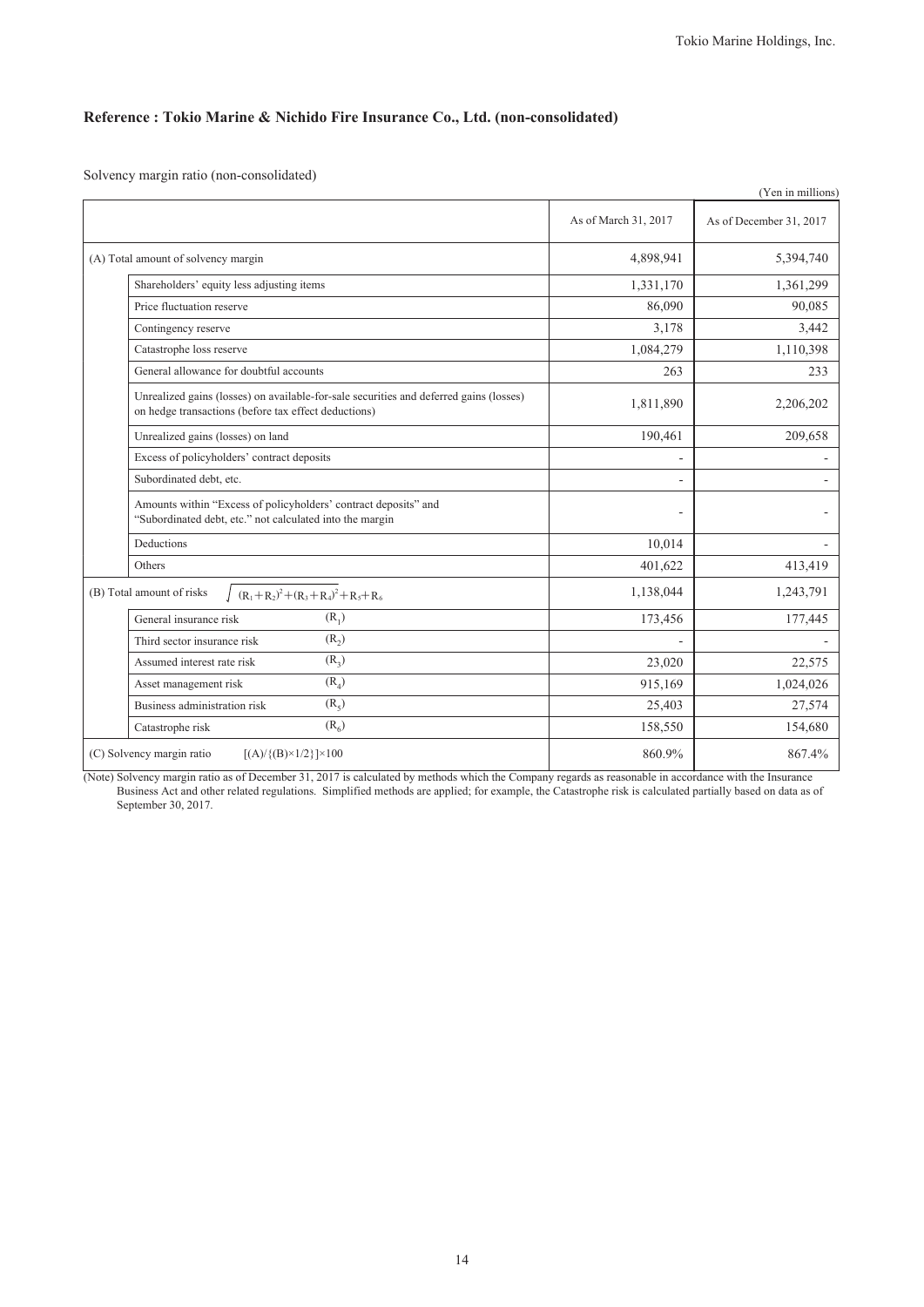Balance sheet

|                                                            |                      |                      |                         |                      | (Yen in millions) |
|------------------------------------------------------------|----------------------|----------------------|-------------------------|----------------------|-------------------|
|                                                            | As of March 31, 2017 |                      | As of December 31, 2017 | Increase             |                   |
|                                                            | Amount               | Composition<br>ratio | Amount                  | Composition<br>ratio | (Decrease)        |
| <b>Assets</b>                                              |                      | $\frac{0}{0}$        |                         | $\frac{0}{0}$        |                   |
| Cash and bank deposits                                     | 39,852               | 9.54                 | 51,817                  | 12.47                | 11,964            |
| Securities                                                 | 310,291              | 74.25                | 301,167                 | 72.47                | (9, 124)          |
| Loans                                                      | 275                  | 0.07                 | 249                     | 0.06                 | (25)              |
| Tangible fixed assets                                      | 28,960               | 6.93                 | 28,772                  | 6.92                 | (187)             |
| Intangible fixed assets                                    | 91                   | 0.02                 | 91                      | 0.02                 |                   |
| Other assets                                               | 24,084               | 5.76                 | 20,514                  | 4.94                 | (3,569)           |
| Prepaid pension costs                                      | 1,569                | 0.38                 | 1,489                   | 0.36                 | (79)              |
| Deferred tax assets                                        | 12,902               | 3.09                 | 11,583                  | 2.79                 | (1,319)           |
| Allowance for doubtful accounts                            | (109)                | (0.03)               | (106)                   | (0.03)               | 2                 |
| <b>Total assets</b>                                        | 417,919              | 100.00               | 415,580                 | 100.00               | (2, 339)          |
| <b>Liabilities</b>                                         |                      |                      |                         |                      |                   |
| Insurance liabilities                                      | 293,812              | 70.30                | 296,047                 | 71.24                | 2,235             |
| Outstanding claims                                         | 48,262               |                      | 48,839                  |                      | 576               |
| Underwriting reserves                                      | 245,549              |                      | 247,208                 |                      | 1,658             |
| Other liabilities                                          | 16,497               | 3.95                 | 14,258                  | 3.43                 | (2, 238)          |
| Income taxes payable                                       | 1,632                |                      | 560                     |                      | (1,071)           |
| Lease obligations                                          | 1                    |                      |                         |                      | (1)               |
| Asset retirement obligations                               | 11                   |                      | 11                      |                      | (0)               |
| Other liabilities                                          | 14,852               |                      | 13,687                  |                      | (1,165)           |
| Provision for retirement benefits                          | 2,156                | 0.52                 | 2,373                   | 0.57                 | 216               |
| Provision for employees' bonus                             | 540                  | 0.13                 |                         |                      | (540)             |
| Reserves under special laws                                | 1,104                | 0.26                 | 1,252                   | 0.30                 | 148               |
| Price fluctuation reserve                                  | 1,104                |                      | 1,252                   |                      | 148               |
| <b>Total liabilities</b>                                   | 314,110              | 75.16                | 313,931                 | 75.54                | (179)             |
| Net assets                                                 |                      |                      |                         |                      |                   |
| Share capital                                              | 20,389               | 4.88                 | 20,389                  | 4.91                 |                   |
| Capital surplus                                            | 15,518               | 3.71                 | 15,518                  | 3.73                 |                   |
| Additional paid-in capital                                 | 12,620               |                      | 12,620                  |                      |                   |
| Other capital surplus                                      | 2,898                |                      | 2,898                   |                      |                   |
| Retained earnings                                          | 32,077               | 7.68                 | 23,871                  | 5.74                 | (8,205)           |
| Surplus reserve                                            | 7,769                |                      | 7,769                   |                      |                   |
| Other retained earnings                                    | 24,307               |                      | 16,102                  |                      | (8,205)           |
| Special reserves                                           | 8,840                |                      | 8,840                   |                      |                   |
| Advanced depreciation reserve for fixed assets             | 1,778                |                      | 1,778                   |                      |                   |
| Retained earnings carried forward                          | 13,689               |                      | 5,484                   |                      | (8,205)           |
| Total shareholders' equity                                 | 67,985               | 16.27                | 59,779                  | 14.38                | (8,205)           |
| Unrealized gains (losses) on available-for-sale securities | 35,823               | 8.57                 | 41,868                  | 10.07                | 6,045             |
| Total valuation and translation adjustments                | 35,823               | 8.57                 | 41,868                  | 10.07                | 6,045             |
| <b>Total net assets</b>                                    | 103,808              | 24.84                | 101,648                 | 24.46                | (2,160)           |
| <b>Total liabilities and net assets</b>                    | 417,919              | 100.00               | 415,580                 | 100.00               | (2, 339)          |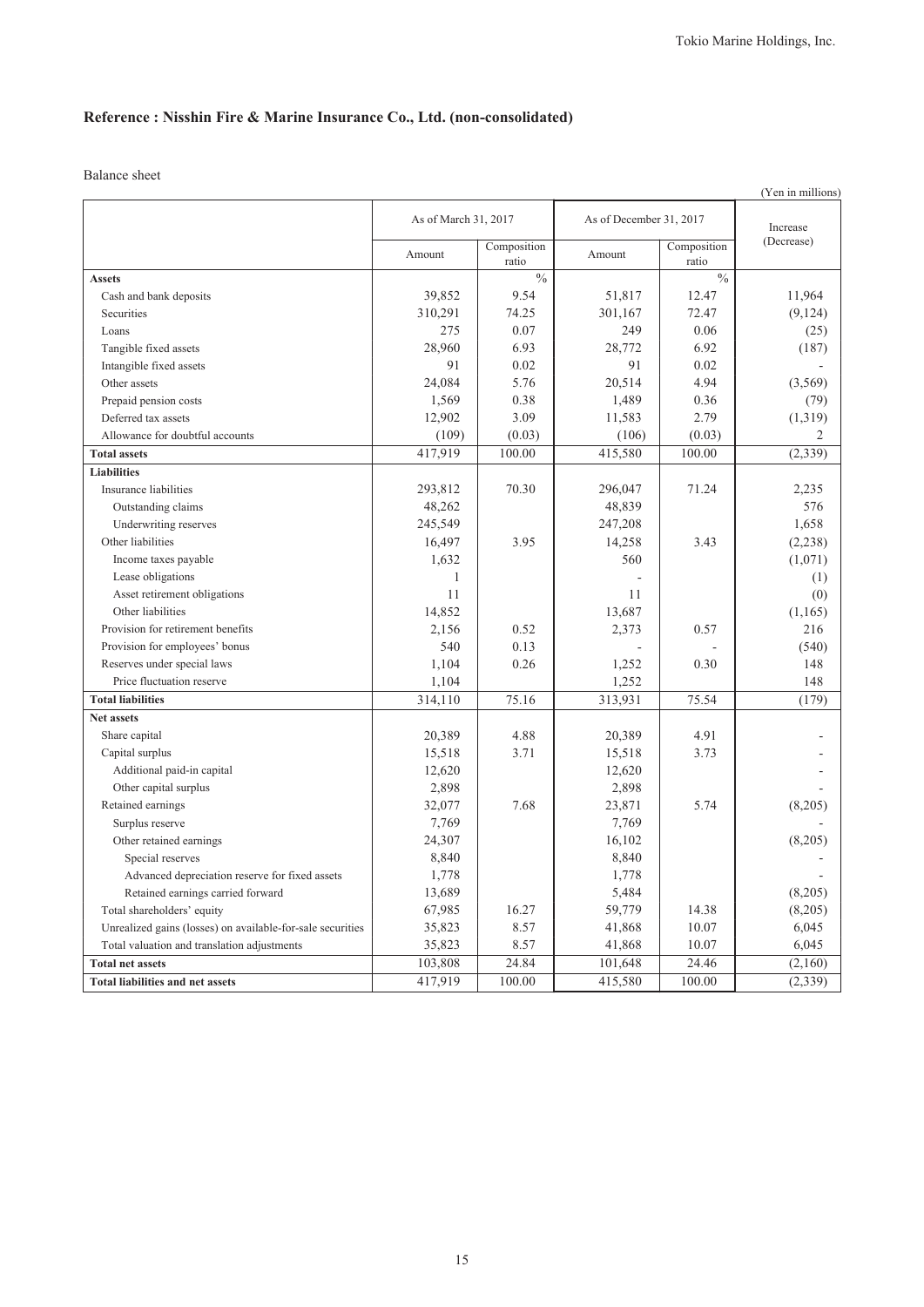Statement of income

|                                                                         |                                         |                                         | (Yen in millions) |
|-------------------------------------------------------------------------|-----------------------------------------|-----------------------------------------|-------------------|
|                                                                         | Nine months ended                       | Nine months ended                       |                   |
|                                                                         | December 31, 2016                       | December 31, 2017                       | Increase          |
|                                                                         | (April 1, 2016 to<br>December 31, 2016) | (April 1, 2017 to<br>December 31, 2017) | (Decrease)        |
| Ordinary income                                                         | 111,742                                 | 112,395                                 | 653               |
| <b>Underwriting income</b>                                              | 110,083                                 | 110,226                                 | 143               |
| Net premiums written                                                    | 105,940                                 | 107,485                                 | 1,544             |
| Deposit premiums from policyholders                                     | 1,529                                   | 1,395                                   | (133)             |
| Investment income on deposit premiums                                   | 1,537                                   | 1,335                                   | (202)             |
| Reversal of underwriting reserves                                       | 1,063                                   |                                         | (1,063)           |
| <b>Investment</b> income                                                | 1,603                                   | 2,098                                   | 494               |
| Interest and dividends                                                  | 2,979                                   | 2,945                                   | (33)              |
| Gains on sales of securities                                            | 138                                     | 312                                     | 174               |
| Gains on redemption of securities                                       |                                         | 134                                     | 134               |
| Transfer of investment income on deposit premiums                       | (1, 537)                                | (1, 335)                                | 202               |
| Other ordinary income                                                   | 55                                      | 70                                      | 15                |
| <b>Ordinary</b> expenses                                                | 106,227                                 | 108,608                                 | 2,381             |
| <b>Underwriting expenses</b>                                            | 88,076                                  | 90,633                                  | 2,556             |
| Net claims paid                                                         | 54,557                                  | 56,143                                  | 1,586             |
| Loss adjustment expenses                                                | 7,509                                   | 7,249                                   | (260)             |
| Agency commissions and brokerage                                        |                                         | 18,165                                  | 626               |
|                                                                         | 17,538                                  |                                         |                   |
| Maturity refunds to policyholders                                       | 7,240<br>1,060                          | 5,334                                   | (1,905)<br>863    |
| Provision for outstanding claims<br>Provision for underwriting reserves |                                         | 1,924                                   |                   |
|                                                                         |                                         | 1,658                                   | 1,658             |
| <b>Investment expenses</b>                                              | 186                                     | 321                                     | 135               |
| Losses on sales of securities                                           | $\overline{2}$                          | 97                                      | 94                |
| Impairment losses on securities                                         | 30                                      |                                         | (30)              |
| Losses on redemption of securities                                      | 36                                      | 12                                      | (23)              |
| Operating and general administrative expenses                           | 17,426                                  | 17,576                                  | 149               |
| Other ordinary expenses                                                 | 537                                     | 77                                      | (460)             |
| Ordinary profit                                                         | 5,515                                   | 3,786                                   | (1,728)           |
| <b>Extraordinary gains</b>                                              | $\overline{2}$                          | 16                                      | 14                |
| Gains on disposal of fixed assets                                       | $\overline{2}$                          | 16                                      | 14                |
| <b>Extraordinary losses</b>                                             | 176                                     | 242                                     | 66                |
| Losses on disposal of fixed assets                                      | 71                                      | 6                                       | (64)              |
| Impairment losses on fixed assets                                       |                                         | 87                                      | 87                |
| Provision for reserves under special laws                               | 104                                     | 148                                     | 43                |
| Provision for price fluctuation reserve                                 | 104                                     | 148                                     | 43                |
| Income before income taxes                                              | 5,341                                   | 3,560                                   | (1,780)           |
| Income taxes - current                                                  | 1,834                                   | 1,935                                   | 100               |
| Income taxes - deferred                                                 | (326)                                   | (1,070)                                 | (743)             |
| <b>Total income taxes</b>                                               | 1,508                                   | 865                                     | (642)             |
| Net income                                                              | 3,832                                   | 2,695                                   | (1,137)           |
|                                                                         |                                         |                                         |                   |
| Underwriting profit                                                     | 5,192                                   | 2,700                                   | (2, 492)          |
| Loss ratio (W/P basis)                                                  | 58.6 %                                  | 59.0 %                                  | $0.4~\%$          |
| Expense ratio (W/P basis)                                               | 32.8                                    | 33.0                                    | 0.3               |
| Combined ratio (W/P basis)                                              | 91.3                                    | 92.0                                    | 0.6               |
| Loss ratio (private sector, E/I basis)                                  | 55.1                                    | 57.9                                    | 2.8               |
| Expense ratio (private sector)                                          | 34.2                                    | 34.4                                    | 0.1               |
| Combined ratio (private sector)                                         | 89.3                                    | 92.3                                    | 3.0               |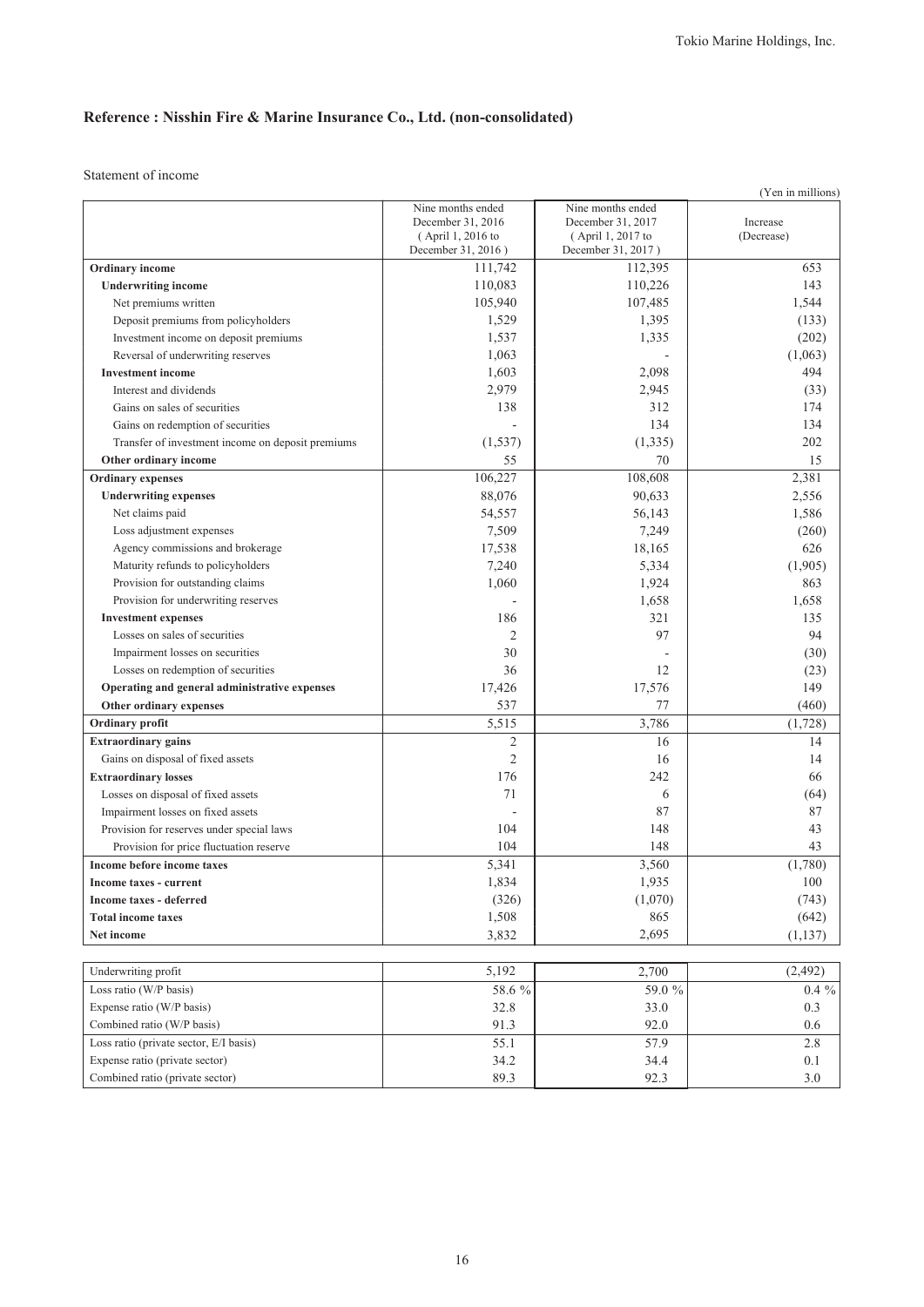### Underwriting

Direct premiums written excluding deposit premiums from policyholders

|                                     |                                                                             |                   |                |                                                                             |                   | (Yen in millions) |
|-------------------------------------|-----------------------------------------------------------------------------|-------------------|----------------|-----------------------------------------------------------------------------|-------------------|-------------------|
|                                     | Nine months ended December 31, 2016<br>(April 1, 2016 to December 31, 2016) |                   |                | Nine months ended December 31, 2017<br>(April 1, 2017 to December 31, 2017) |                   |                   |
|                                     | Amount                                                                      | Composition ratio | Rate of change | Amount                                                                      | Composition ratio | Rate of change    |
|                                     |                                                                             | $\frac{0}{0}$     | $\frac{0}{0}$  |                                                                             | $\frac{0}{0}$     | $\frac{0}{0}$     |
| Fire and allied lines               | 18,999                                                                      | 16.8              | (6.8)          | 20,687                                                                      | 18.1              | 8.9               |
| Hull and cargo                      | ٠                                                                           |                   | ۰              |                                                                             |                   |                   |
| Personal accident                   | 7,046                                                                       | 6.2               | (2.5)          | 5,871                                                                       | 5.1               | (16.7)            |
| Voluntary automobile                | 64,374                                                                      | 56.9              | 0.1            | 64,098                                                                      | 56.2              | (0.4)             |
| Compulsory automobile liability     | 15,209                                                                      | 13.4              | (6.4)          | 14,244                                                                      | 12.5              | (6.3)             |
| Others                              | 7,585                                                                       | 6.7               | 1.4            | 9,138                                                                       | 8.0               | 20.5              |
| Total                               | 113,215                                                                     | 100.0             | (2.1)          | 114,040                                                                     | 100.0             | 0.7               |
| Deposit premiums from policyholders | 1,529                                                                       |                   | (11.7)         | 1,395                                                                       |                   | (8.7)             |

### Net premiums written

|                                 |                                                                             |                                     |               |                                                                             |                   | (Yen in millions) |
|---------------------------------|-----------------------------------------------------------------------------|-------------------------------------|---------------|-----------------------------------------------------------------------------|-------------------|-------------------|
|                                 | Nine months ended December 31, 2016<br>(April 1, 2016 to December 31, 2016) |                                     |               | Nine months ended December 31, 2017<br>(April 1, 2017 to December 31, 2017) |                   |                   |
|                                 | Amount                                                                      | Composition ratio<br>Rate of change |               | Amount                                                                      | Composition ratio | Rate of change    |
|                                 |                                                                             | $\frac{0}{0}$                       | $\frac{0}{0}$ |                                                                             | $\frac{0}{0}$     | $\frac{0}{0}$     |
| Fire and allied lines           | 12,640                                                                      | 11.9                                | 9.0           | 14,312                                                                      | 13.3              | 13.2              |
| Hull and cargo                  | 4                                                                           | 0.0                                 | (73.3)        |                                                                             | 0.0               | (48.2)            |
| Personal accident               | 6,982                                                                       | 6.6                                 | (2.3)         | 5,809                                                                       | 5.4               | (16.8)            |
| Voluntary automobile            | 64,248                                                                      | 60.6                                | 0.1           | 63,955                                                                      | 59.5              | (0.5)             |
| Compulsory automobile liability | 14,713                                                                      | 13.9                                | (6.0)         | 14,493                                                                      | 13.5              | (1.5)             |
| Others                          | 7,349                                                                       | 6.9                                 | 1.4           | 8,910                                                                       | 8.3               | 21.2              |
| Total                           | 105,940                                                                     | 100.0                               | 0.1           | 107,485                                                                     | 100.0             | 1.5               |

### Net claims paid

|                                 |                                                                             |                |               |                                                                             |                | (Yen in millions) |
|---------------------------------|-----------------------------------------------------------------------------|----------------|---------------|-----------------------------------------------------------------------------|----------------|-------------------|
|                                 | Nine months ended December 31, 2016<br>(April 1, 2016 to December 31, 2016) |                |               | Nine months ended December 31, 2017<br>(April 1, 2017 to December 31, 2017) |                |                   |
|                                 | Amount                                                                      | Rate of change | Loss ratio    | Amount                                                                      | Rate of change | Loss ratio        |
|                                 |                                                                             | $\frac{0}{0}$  | $\frac{0}{0}$ |                                                                             | $\frac{0}{0}$  | $\frac{0}{0}$     |
| Fire and allied lines           | 6,922                                                                       | (18.5)         | 58.1          | 8,465                                                                       | 22.3           | 61.9              |
| Hull and cargo                  | 8                                                                           | (56.8)         | 196.3         | 8                                                                           | (8.7)          | 370.8             |
| Personal accident               | 2,850                                                                       | (12.7)         | 44.7          | 2,940                                                                       | 3.2            | 55.3              |
| Voluntary automobile            | 30,672                                                                      | (0.2)          | 56.2          | 30,540                                                                      | (0.4)          | 56.1              |
| Compulsory automobile liability | 11,359                                                                      | (1.9)          | 84.2          | 10,856                                                                      | (4.4)          | 81.3              |
| Others                          | 2.743                                                                       | (5.7)          | 41.8          | 3,332                                                                       | 21.5           | 41.3              |
| Total                           | 54,557                                                                      | (4.3)          | 58.6          | 56,143                                                                      | 2.9            | 59.0              |

(Note) Loss ratio is calculated on W/P basis.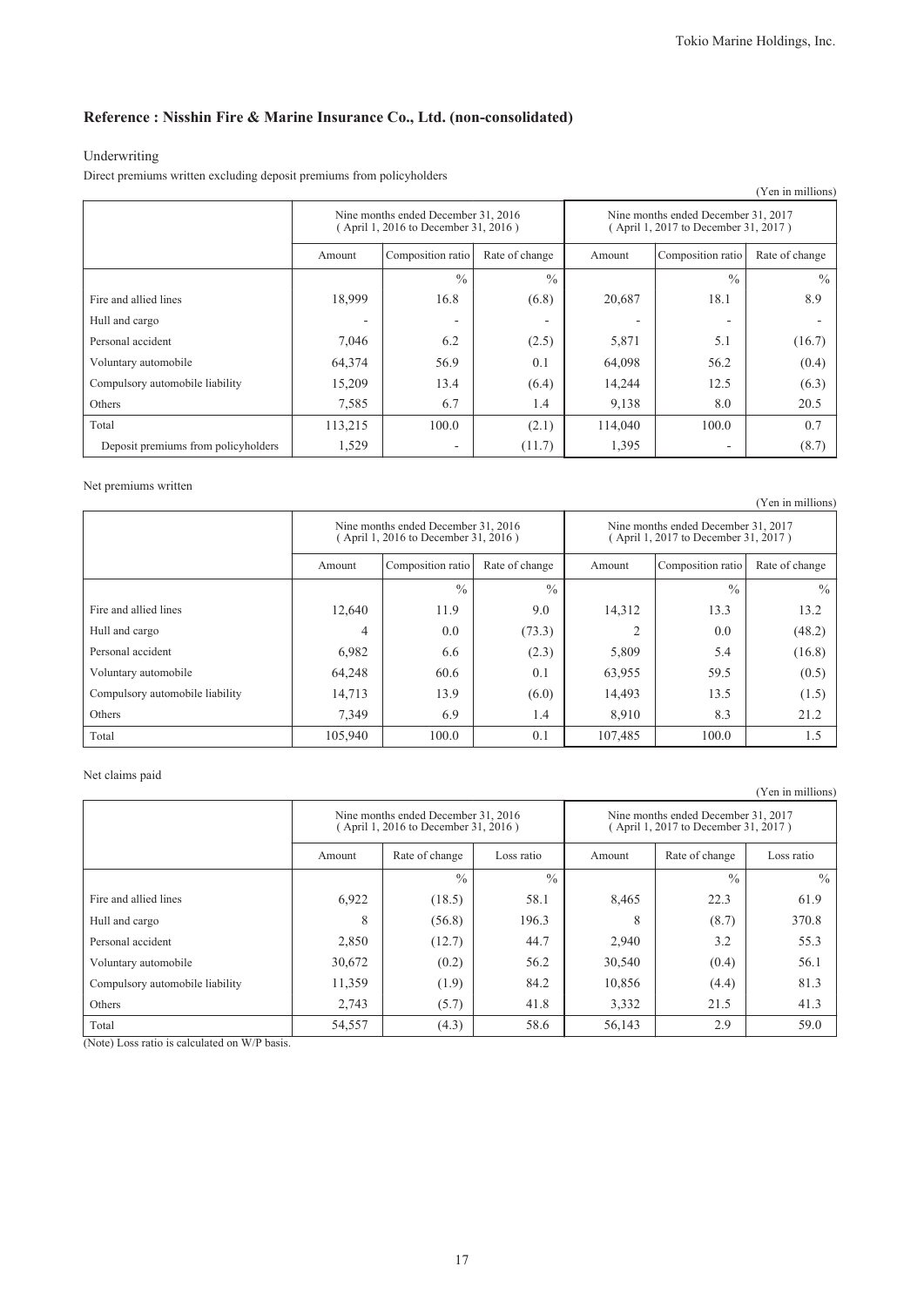Solvency margin ratio (non-consolidated)

|                                                                                                                                                |                      | (Yen in millions)       |
|------------------------------------------------------------------------------------------------------------------------------------------------|----------------------|-------------------------|
|                                                                                                                                                | As of March 31, 2017 | As of December 31, 2017 |
| (A) Total amount of solvency margin                                                                                                            | 168,146              | 183,598                 |
| Shareholders' equity less adjusting items                                                                                                      | 57,084               | 59,779                  |
| Price fluctuation reserve                                                                                                                      | 1,104                | 1,252                   |
| Contingency reserve                                                                                                                            |                      |                         |
| Catastrophe loss reserve                                                                                                                       | 60,938               | 64,701                  |
| General allowance for doubtful accounts                                                                                                        | 5                    | $\overline{2}$          |
| Unrealized gains (losses) on available-for-sale securities and deferred gains (losses)<br>on hedge transactions (before tax effect deductions) | 43,617               | 51,208                  |
| Unrealized gains (losses) on land                                                                                                              | 40                   | 260                     |
| Excess of policyholders' contract deposits                                                                                                     | $\overline{a}$       |                         |
| Subordinated debt, etc.                                                                                                                        |                      |                         |
| Amounts within "Excess of policyholders' contract deposits" and<br>"Subordinated debt, etc." not calculated into the margin                    |                      |                         |
| Deductions                                                                                                                                     |                      |                         |
| Others                                                                                                                                         | 5,356                | 6,393                   |
| $(R_1+R_2)^2+(R_3+R_4)^2+R_5+R_6$<br>(B) Total amount of risks                                                                                 | 25,370               | 26,132                  |
| $(R_1)$<br>General insurance risk                                                                                                              | 12,180               | 12,263                  |
| $(R_2)$<br>Third sector insurance risk                                                                                                         | L.                   |                         |
| $(R_2)$<br>Assumed interest rate risk                                                                                                          | 1,045                | 998                     |
| $(R_4)$<br>Asset management risk                                                                                                               | 13,476               | 14,828                  |
| $(R_5)$<br>Business administration risk                                                                                                        | 649                  | 670                     |
| $(R_6)$<br>Catastrophe risk                                                                                                                    | 5,766                | 5,440                   |
| (C) Solvency margin ratio<br>$[(A)/{(B)} \times 1/2] \times 100$                                                                               | 1,325.5%             | 1,405.1%                |

(Note) Solvency margin ratio as of December 31, 2017 is calculated by methods which the Company regards as reasonable in accordance with the Insurance Business Act and other related regulations. Simplified methods are applied; for example, the Catastrophe risk is calculated partially based on data as of September 30, 2017.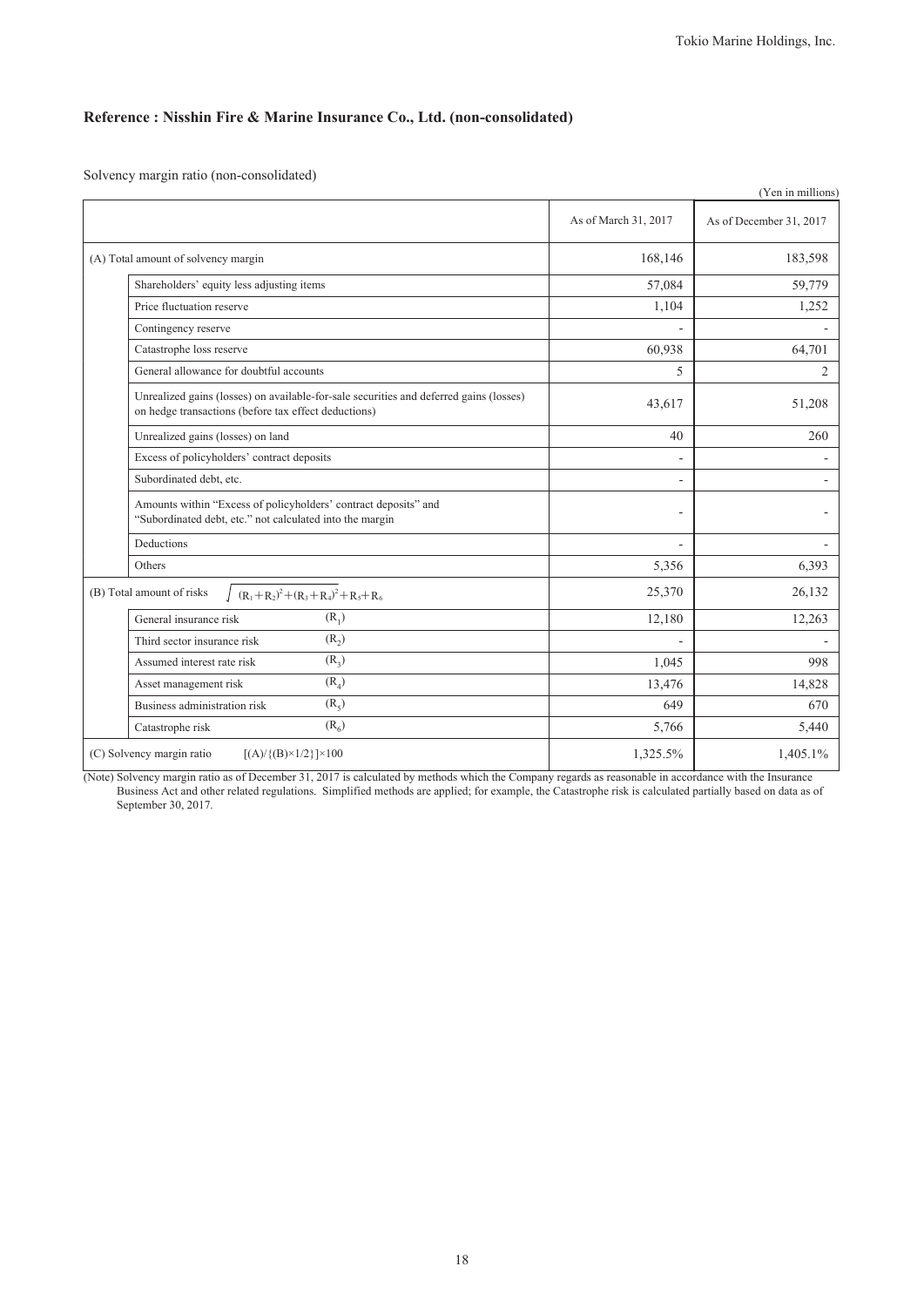# **Reference : E.design Insurance Co., Ltd. (non-consolidated)**

### Balance sheet

| (Yen in millions)                                  |                      |                      |                         |                      |            |
|----------------------------------------------------|----------------------|----------------------|-------------------------|----------------------|------------|
|                                                    | As of March 31, 2017 |                      | As of December 31, 2017 |                      | Increase   |
|                                                    | Amount               | Composition<br>ratio | Amount                  | Composition<br>ratio | (Decrease) |
| <b>Assets</b>                                      |                      | $\frac{0}{0}$        |                         | $\frac{0}{0}$        |            |
| Cash and bank deposits                             | 32,622               | 73.30                | 35,685                  | 80.10                | 3,062      |
| Tangible fixed assets                              | 138                  | 0.31                 | 127                     | 0.29                 | (10)       |
| Intangible fixed assets                            | $\theta$             | 0.00                 | $\theta$                | 0.00                 |            |
| Other assets                                       | 11,743               | 26.39                | 8,738                   | 19.61                | (3,005)    |
| Deferred assets under Article 113 of the Insurance | 7,653                |                      | 4,783                   |                      | (2,870)    |
| <b>Business Act</b>                                |                      |                      |                         |                      |            |
| Other assets                                       | 4,090                |                      | 3,955                   |                      | (135)      |
| <b>Total assets</b>                                | 44,505               | 100.00               | 44,551                  | 100.00               | 46         |
| <b>Liabilities</b>                                 |                      |                      |                         |                      |            |
| Insurance liabilities                              | 27,097               | 60.89                | 30,115                  | 67.60                | 3,017      |
| Outstanding claims                                 | 11,604               |                      | 14,006                  |                      | 2,402      |
| Underwriting reserves                              | 15,492               |                      | 16,108                  |                      | 615        |
| Other liabilities                                  | 4,214                | 9.47                 | 3,110                   | 6.98                 | (1, 103)   |
| Income taxes payable                               | 35                   |                      | 21                      |                      | (14)       |
| Lease obligations                                  | 34                   |                      | 27                      |                      | (6)        |
| Asset retirement obligations                       | 49                   |                      | 49                      |                      | $\theta$   |
| Other liabilities                                  | 4,094                |                      | 3,011                   |                      | (1,083)    |
| Provision for retirement benefits                  | 132                  | 0.30                 | 171                     | 0.38                 | 38         |
| Provision for employees' bonus                     | 152                  | 0.34                 | 68                      | 0.15                 | (83)       |
| Deferred tax liabilities                           | $\mathbf{1}$         | 0.00                 | 1                       | 0.00                 | (0)        |
| <b>Total liabilities</b>                           | 31,597               | 71.00                | 33,466                  | 75.12                | 1,868      |
| <b>Net assets</b>                                  |                      |                      |                         |                      |            |
| Share capital                                      | 25,903               | 58.20                | 26,653                  | 59.83                | 749        |
| Capital surplus                                    | 25,903               | 58.20                | 26,653                  | 59.83                | 749        |
| Additional paid-in capital                         | 25,903               |                      | 26,653                  |                      | 749        |
| Retained earnings                                  | (38, 899)            | (87.40)              | (42, 222)               | (94.77)              | (3, 322)   |
| Other retained earnings                            | (38, 899)            |                      | (42, 222)               |                      | (3,322)    |
| Retained earnings carried forward                  | (38, 899)            |                      | (42, 222)               |                      | (3,322)    |
| Total shareholders' equity                         | 12,907               | 29.00                | 11,085                  | 24.88                | (1,822)    |
| <b>Total net assets</b>                            | 12,907               | 29.00                | 11,085                  | 24.88                | (1,822)    |
| <b>Total liabilities and net assets</b>            | 44,505               | 100.00               | 44,551                  | 100.00               | 46         |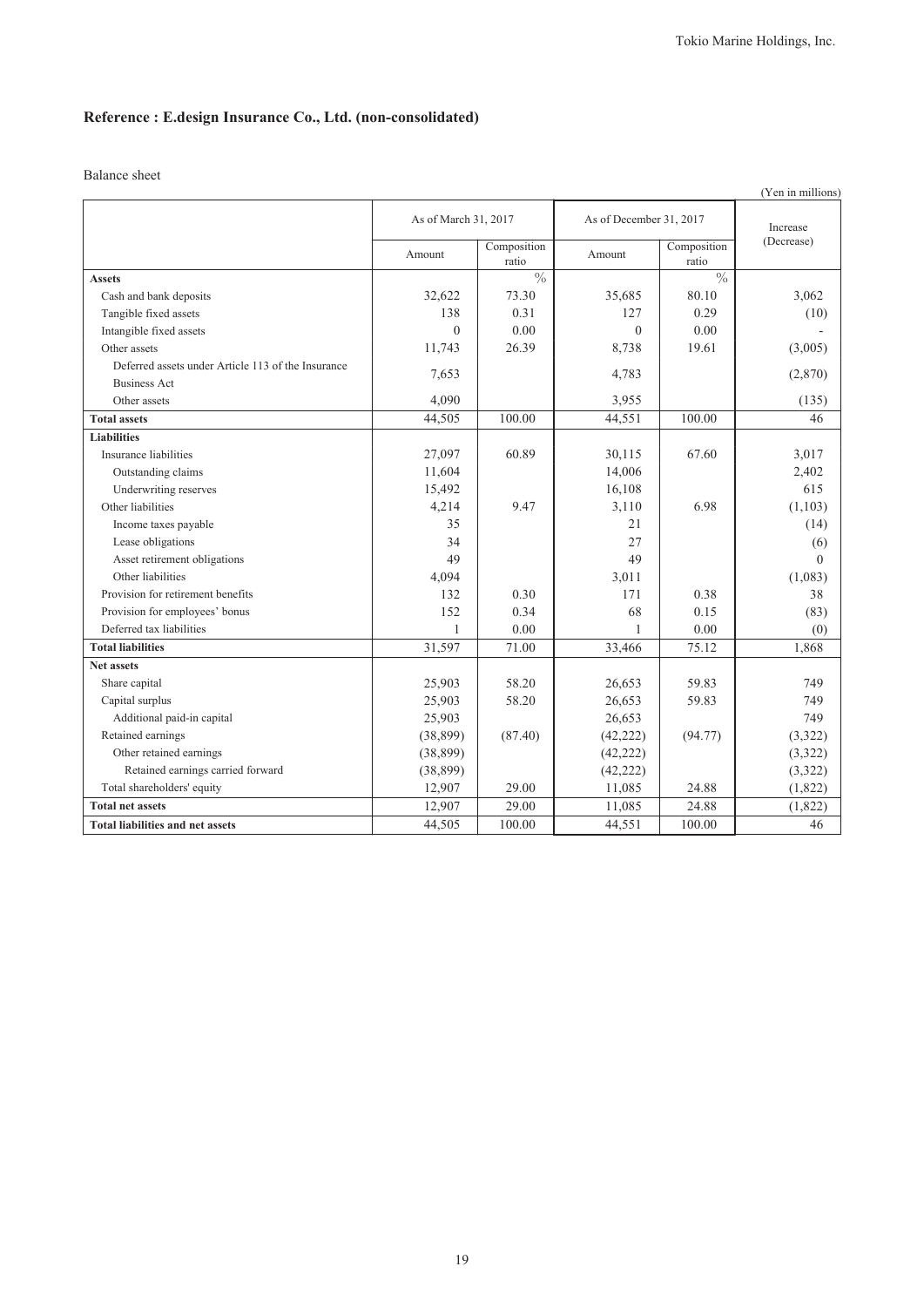# **Reference : E.design Insurance Co., Ltd. (non-consolidated)**

Statement of income

| (Yen in millions)                                    |                    |                    |                |  |  |
|------------------------------------------------------|--------------------|--------------------|----------------|--|--|
|                                                      | Nine months ended  | Nine months ended  |                |  |  |
|                                                      | December 31, 2016  | December 31, 2017  | Increase       |  |  |
|                                                      | (April 1, 2016 to  | (April 1, 2017 to  | (Decrease)     |  |  |
|                                                      | December 31, 2016) | December 31, 2017) |                |  |  |
| Ordinary income                                      | 18,655             | 20,863             | 2,208          |  |  |
| <b>Underwriting income</b>                           | 18,651             | 20,868             | 2,216          |  |  |
| Net premiums written                                 | 18,641             | 20,858             | 2,216          |  |  |
| Investment income on deposit premiums                | 10                 | 10                 | (0)            |  |  |
| <b>Investment</b> income                             | (5)                | (8)                | (2)            |  |  |
| Interest and dividends                               | $\overline{4}$     | 1                  | (2)            |  |  |
| Transfer of investment income on deposit premiums    | (10)               | (10)               | $\overline{0}$ |  |  |
| Other ordinary income                                | 9                  | 3                  | (6)            |  |  |
| <b>Ordinary</b> expenses                             | 23,697             | 24,176             | 479            |  |  |
| <b>Underwriting expenses</b>                         | 15,566             | 16,132             | 566            |  |  |
| Net claims paid                                      | 10,059             | 11,645             | 1,586          |  |  |
| Loss adjustment expenses                             | 1,223              | 1,440              | 216            |  |  |
| Agency commissions and brokerage                     | 13                 | 28                 | 14             |  |  |
| Provision for outstanding claims                     | 2,804              | 2,402              | (401)          |  |  |
| Provision for underwriting reserves                  | 1,464              | 615                | (849)          |  |  |
| Operating and general administrative expenses        | 5,258              | 5,173              | (85)           |  |  |
| Other ordinary expenses                              | 2,873              | 2,871              | (1)            |  |  |
| Interest expenses                                    | $\overline{0}$     | $\theta$           | (0)            |  |  |
| Amortization of deferred assets under Article 113 of |                    |                    |                |  |  |
| the Insurance Business Act                           | 2,870              | 2,870              |                |  |  |
| Ordinary profit (loss)                               | (5,041)            | (3,312)            | 1,728          |  |  |
| <b>Extraordinary losses</b>                          |                    | $\Omega$           | $\Omega$       |  |  |
| Income (loss) before income taxes                    | (5,041)            | (3,313)            | 1,728          |  |  |
| <b>Income taxes - current</b>                        | 9                  | 9                  |                |  |  |
| <b>Income taxes - deferred</b>                       | $\boldsymbol{0}$   | (0)                | (1)            |  |  |
| <b>Total income taxes</b>                            | 9                  | 8                  | (1)            |  |  |
| Net income (loss)                                    | (5,051)            | (3,322)            | 1,729          |  |  |
|                                                      |                    |                    |                |  |  |
| Underwriting profit (loss)                           | (2,172)            | (437)              | 1,735          |  |  |
| Loss ratio (W/P basis)                               | 60.5 %             | 62.7 %             | 2.2 %          |  |  |
| Expense ratio (W/P basis)                            | 28.3               | 24.9               | (3.3)          |  |  |
| Combined ratio (W/P basis)                           | 88.8               | 87.7               | (1.1)          |  |  |
| Loss ratio (private sector, E/I basis)               | 82.5               | 76.8               | (5.7)          |  |  |
| Expense ratio (private sector)                       | 28.6               | 25.2               | (3.4)          |  |  |
| Combined ratio (private sector)                      | 111.2              | 102.1              | (9.1)          |  |  |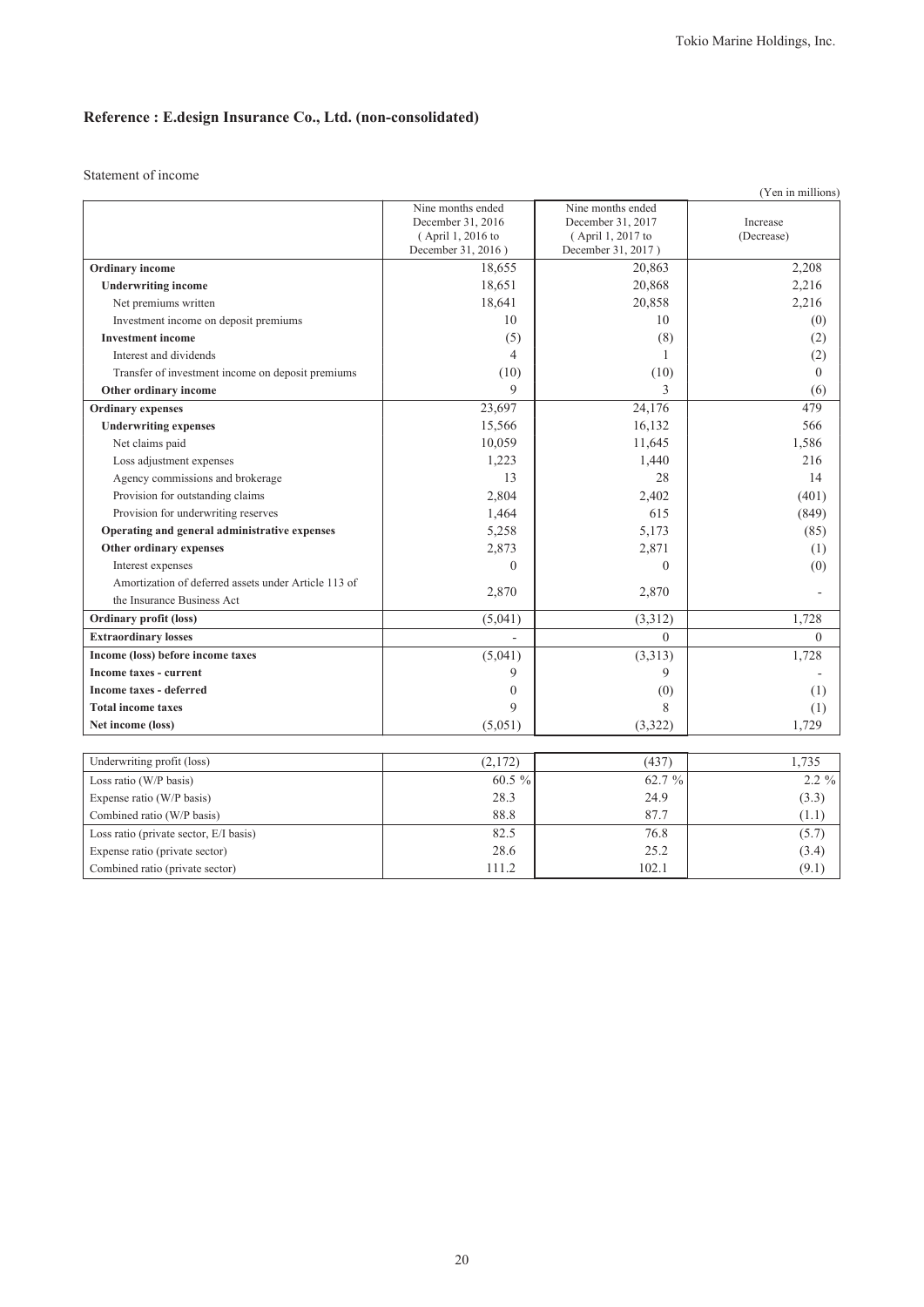Balance sheet

|                                                            |                      |                      |                         |                      | (Yen in millions) |
|------------------------------------------------------------|----------------------|----------------------|-------------------------|----------------------|-------------------|
|                                                            | As of March 31, 2017 |                      | As of December 31, 2017 | Increase             |                   |
|                                                            | Amount               | Composition<br>ratio | Amount                  | Composition<br>ratio | (Decrease)        |
| <b>Assets</b>                                              |                      | $\frac{0}{0}$        |                         | $\frac{0}{0}$        |                   |
| Cash and bank deposits                                     | 152,726              | 2.08                 | 85,061                  | 1.17                 | (67, 665)         |
| Call loans                                                 |                      |                      | 1                       | 0.00                 |                   |
| Receivables under securities borrowing transactions        | 21,809               | 0.30                 | 30,267                  | 0.42                 | 8,458             |
| Monetary receivables bought                                | 160,996              | 2.20                 | 143,997                 | 1.98                 | (16,999)          |
| Securities                                                 | 6,765,267            | 92.24                | 6,784,335               | 93.41                | 19,067            |
| Domestic government bonds                                  | 5,747,646            |                      | 5,892,632               |                      | 144,985           |
| Domestic municipal bonds                                   | 11,593               |                      | 17,048                  |                      | 5,454             |
| Domestic corporate bonds                                   | 97.734               |                      | 167,180                 |                      | 69,446            |
| Domestic equity securities                                 | 258                  |                      | 258                     |                      |                   |
| Foreign securities                                         | 479,769              |                      | 473,149                 |                      | (6,620)           |
| Others                                                     | 428,265              |                      | 234,066                 |                      | (194, 198)        |
| Loans                                                      | 84,666               | 1.15                 | 88,367                  | 1.22                 | 3,700             |
| Policy loans                                               | 84,666               |                      | 88,367                  |                      | 3,700             |
| Tangible fixed assets                                      | 1,352                | 0.02                 | 1,209                   | 0.02                 | (143)             |
| Intangible fixed assets                                    | 27                   | 0.00                 | 27                      | 0.00                 |                   |
| Agency accounts receivable                                 | 268                  | 0.00                 | 280                     | 0.00                 | 12                |
| Reinsurance accounts receivable                            | 3,356                | 0.05                 | 1,968                   | 0.03                 | (1,388)           |
| Other assets                                               | 144,943              | 1.98                 | 128,417                 | 1.77                 | (16, 526)         |
| Allowance for doubtful accounts                            | (780)                | (0.01)               | (773)                   | (0.01)               | 7                 |
| <b>Total assets</b>                                        | 7,334,636            | 100.00               | 7,263,160               | 100.00               | (71, 475)         |
| <b>Liabilities</b>                                         |                      |                      |                         |                      |                   |
| Insurance liabilities                                      | 5,905,770            | 80.52                | 6,126,412               | 84.35                | 220,642           |
| Outstanding claims                                         | 48,736               |                      | 58,581                  |                      | 9,845             |
| Underwriting reserves                                      | 5,753,886            |                      | 5,966,963               |                      | 213,076           |
| Reserve for dividends to policyholders                     | 103,147              |                      | 100,867                 |                      | (2,279)           |
| Agency accounts payable                                    | 8,728                | 0.12                 | 5,598                   | 0.08                 | (3,129)           |
| Reinsurance accounts payable                               | 3,046                | 0.04                 | 2,246                   | 0.03                 | (800)             |
| Other liabilities                                          | 1,103,516            | 15.05                | 793,839                 | 10.93                | (309, 676)        |
| Payables under securities lending transactions             | 951,334              |                      | 636,388                 |                      | (314, 946)        |
| Income taxes payable                                       | 838                  |                      | 552                     |                      | (285)             |
| Lease obligations                                          | 212                  |                      | 156                     |                      | (56)              |
| Other liabilities                                          | 151,130              |                      | 156,742                 |                      | 5,612             |
| Provision for retirement benefits                          | 5,560                | 0.08                 | 6,303                   | 0.09                 | 743               |
| Reserves under special laws<br>Price fluctuation reserve   | 6,451                | 0.09                 | 7,565                   | 0.10                 | 1,114             |
| Deferred tax liabilities                                   | 6,451<br>4,158       | 0.06                 | 7,565<br>10,843         | 0.15                 | 1,114<br>6,685    |
| <b>Total liabilities</b>                                   | 7,037,231            | 95.95                | 6,952,809               | 95.73                | (84, 421)         |
| Net assets                                                 |                      |                      |                         |                      |                   |
| Share capital                                              | 55,000               | 0.75                 | 55,000                  | 0.76                 |                   |
| Capital surplus                                            | 55,095               | 0.75                 | 55,095                  | 0.76                 |                   |
| Additional paid-in capital                                 | 41,860               |                      | 41,860                  |                      |                   |
| Other capital surplus                                      | 13,235               |                      | 13,235                  |                      |                   |
| Retained earnings                                          | 32,390               | 0.44                 | 30,375                  | 0.42                 | (2,015)           |
| Surplus reserve                                            | 10,300               |                      | 13,000                  |                      | 2,700             |
| Other retained earnings                                    | 22,090               |                      | 17,375                  |                      | (4,715)           |
| Retained earnings carried forward                          | 22,090               |                      | 17,375                  |                      | (4,715)           |
| Total shareholders' equity                                 | 142,486              | 1.94                 | 140,471                 | 1.93                 | (2,015)           |
| Unrealized gains (losses) on available-for-sale securities | 148,180              | 2.02                 | 163,345                 | 2.25                 | 15,164            |
| Deferred gains (losses) on hedge transactions              | 6,738                | 0.09                 | 6,534                   | 0.09                 | (203)             |
| Total valuation and translation adjustments                | 154,918              | 2.11                 | 169,879                 | 2.34                 | 14,961            |
| <b>Total net assets</b>                                    | 297,405              | 4.05                 | 310,350                 | 4.27                 | 12,945            |
| <b>Total liabilities and net assets</b>                    | 7,334,636            | 100.00               | 7,263,160               | 100.00               | (71, 475)         |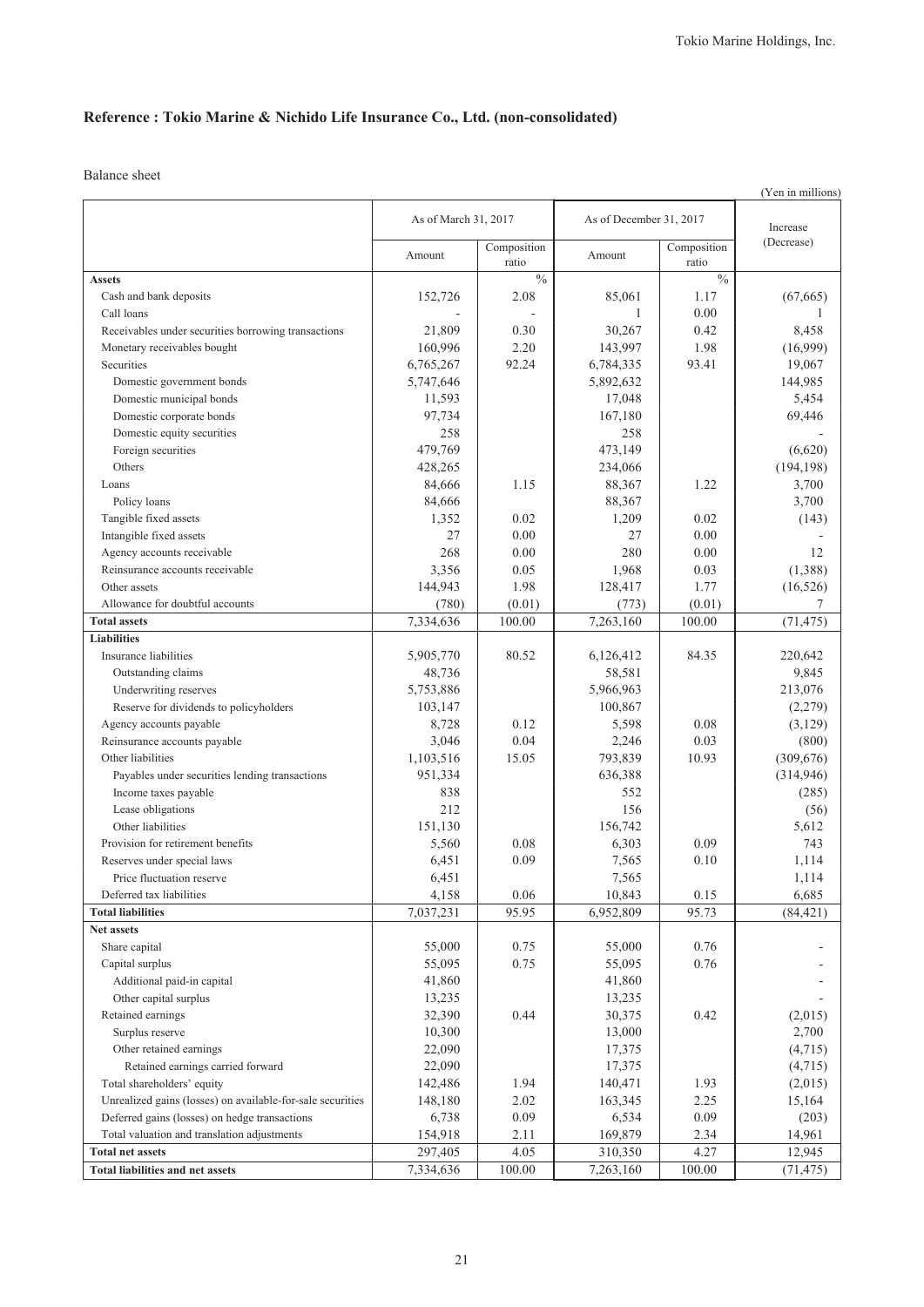Statement of income

|                                                      |                    |                    | (Yen in millions) |
|------------------------------------------------------|--------------------|--------------------|-------------------|
|                                                      | Nine months ended  | Nine months ended  |                   |
|                                                      | December 31, 2016  | December 31, 2017  | Increase          |
|                                                      | (April 1, 2016 to  | (April 1, 2017 to  | (Decrease)        |
|                                                      | December 31, 2016) | December 31, 2017) |                   |
| <b>Ordinary</b> income                               | 729,309            | 805,132            | 75,822            |
| Insurance premiums and other                         | 617,151            | 645,490            | 28,338            |
| Insurance premiums                                   | 603,353            | 635,805            | 32,451            |
| <b>Investment income</b>                             | 108,533            | 156,399            | 47,866            |
| Interest and dividends                               | 70,443             | 72,561             | 2,118             |
| Gains on sales of securities                         | 3,629              | 5,524              | 1,894             |
| Foreign exchange gains                               | 10,519             | 40,862             | 30,343            |
| Investment gains on separate accounts                | 23,910             | 37,411             | 13,501            |
| Other ordinary income                                | 3,624              | 3,242              | (382)             |
| <b>Ordinary</b> expenses                             | 708,355            | 786,947            | 78,592            |
| Insurance claims and other                           | 485,361            | 418,518            | (66, 843)         |
| Insurance claims                                     | 38,060             | 35,680             | (2,379)           |
| Annuity payments                                     | 44,220             | 46,908             | 2,688             |
| <b>Benefits</b>                                      | 210,583            | 143,770            | (66, 812)         |
| Surrender benefits                                   | 163,256            | 168,711            | 5,454             |
| Other refunds                                        | 11,013             | 12,411             | 1,398             |
| Provision for underwriting reserves and other        | 110,799            | 222,923            | 112,123           |
| Provision for outstanding claims                     | 6,994              | 9,845              | 2,851             |
| Provision for underwriting reserves                  | 103,804            | 213,076            | 109,271           |
| Interest on reserve for dividends to policyholders   | $\Omega$           | $\Omega$           | $\theta$          |
| <b>Investment expenses</b>                           | 13,899             | 48.049             | 34,149            |
| Interest expenses                                    | 541                | 1,060              | 519               |
| Losses on sales of securities                        | 3,286              | 1,296              | (1,990)           |
| Losses on derivatives                                | 10,048             | 45,690             | 35,641            |
| <b>Operating expenses</b>                            | 91,595             | 90,380             | (1,214)           |
| Other ordinary expenses                              | 6,698              | 7,076              | 377               |
| Ordinary profit                                      | 20,953             | 18,184             | (2,769)           |
| <b>Extraordinary losses</b>                          | 614                | 1,117              | 503               |
| Provision for reserve for dividends to policyholders | 3,508              | 682                | (2,826)           |
| Income before income taxes                           | 16,830             | 16,384             | (445)             |
| Income taxes - current                               | 4,962              | 4,033              | (929)             |
| <b>Income taxes - deferred</b>                       | 7                  | 866                | 859               |
| <b>Total income taxes</b>                            | 4,969              | 4,900              | (69)              |
| Net income                                           | 11,861             | 11,484             | (376)             |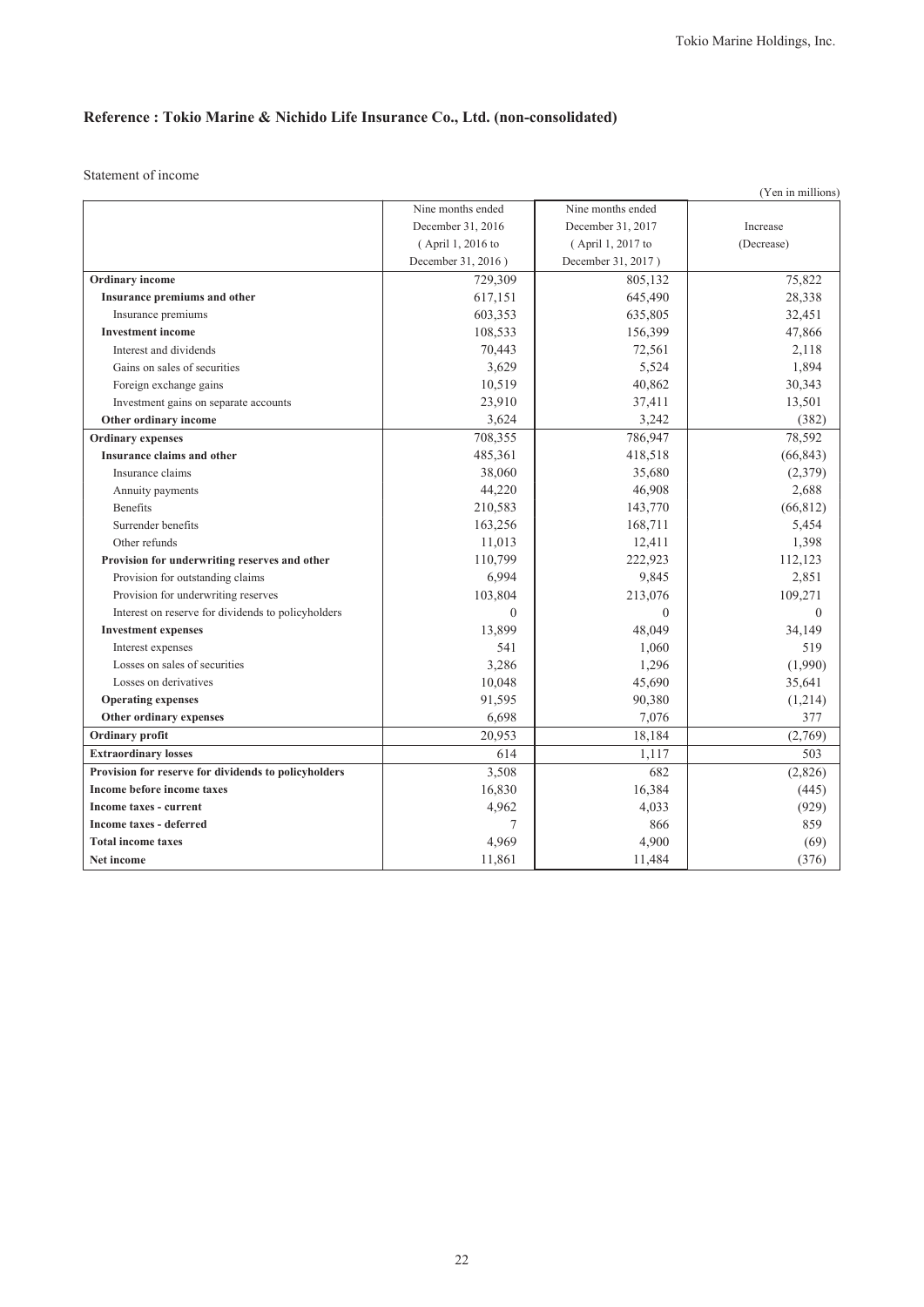Breakdown of ordinary profit (Core operating profit)

|                                                            |         |                                                                                   |                                                                                   | (Yen in millions)      |
|------------------------------------------------------------|---------|-----------------------------------------------------------------------------------|-----------------------------------------------------------------------------------|------------------------|
|                                                            |         | Nine months ended<br>December 31, 2016<br>(April 1, 2016 to<br>December 31, 2016) | Nine months ended<br>December 31, 2017<br>(April 1, 2017 to<br>December 31, 2017) | Increase<br>(Decrease) |
| Core operating profit                                      | А       | 24,059                                                                            | 23,845                                                                            | (213)                  |
| Capital gains                                              |         | 14,149                                                                            | 46,387                                                                            | 32,238                 |
| Gains on sales of securities                               |         | 3,629                                                                             | 5,524                                                                             | 1,894                  |
| Foreign exchange gains                                     |         | 10,519                                                                            | 40,862                                                                            | 30,343                 |
| Capital losses                                             |         | 15,385                                                                            | 48,578                                                                            | 33,193                 |
| Losses on sales of securities                              |         | 3,286                                                                             | 1,296                                                                             | (1,990)                |
| Losses on derivatives                                      |         | 11,539                                                                            | 47,166                                                                            | 35,626                 |
| Other capital losses                                       |         | 559                                                                               | 116                                                                               | (443)                  |
| Net capital gains (losses)                                 | B       | (1,235)                                                                           | (2,191)                                                                           | (955)                  |
| Core operating profit including net capital gains (losses) | $A + B$ | 22,823                                                                            | 21,654                                                                            | (1,169)                |
| Non-recurring losses                                       |         | 1,869                                                                             | 3,469                                                                             | 1,600                  |
| Provision for contingency reserves                         |         | 1,849                                                                             | 3,422                                                                             | 1,573                  |
| Increase in specific allowance for doubtful accounts       |         | 20                                                                                | 47                                                                                | 26                     |
| Net non-recurring income (losses)                          | (1,869) | (3,469)                                                                           | (1,600)                                                                           |                        |
| Ordinary profit                                            | 20,953  | 18,184                                                                            | (2,769)                                                                           |                        |

(Note) 1. Net amount of interest received/paid on interest rate swaps of 1,490 million yen and 1,476 million yen presented as Gains/Losses on derivatives on the statement of income are included in Core operating profit for the nine months ended December 31, 2016 and December 31, 2017, respectively.

2. Other capital gains/losses represents decrease/increase in underwriting reserves for foreign-currency denominated insurance contracts due to exchange rate fluctuations, and they are included in Provision for underwriting reserves and Reversal of underwriting reserves on the statement of income.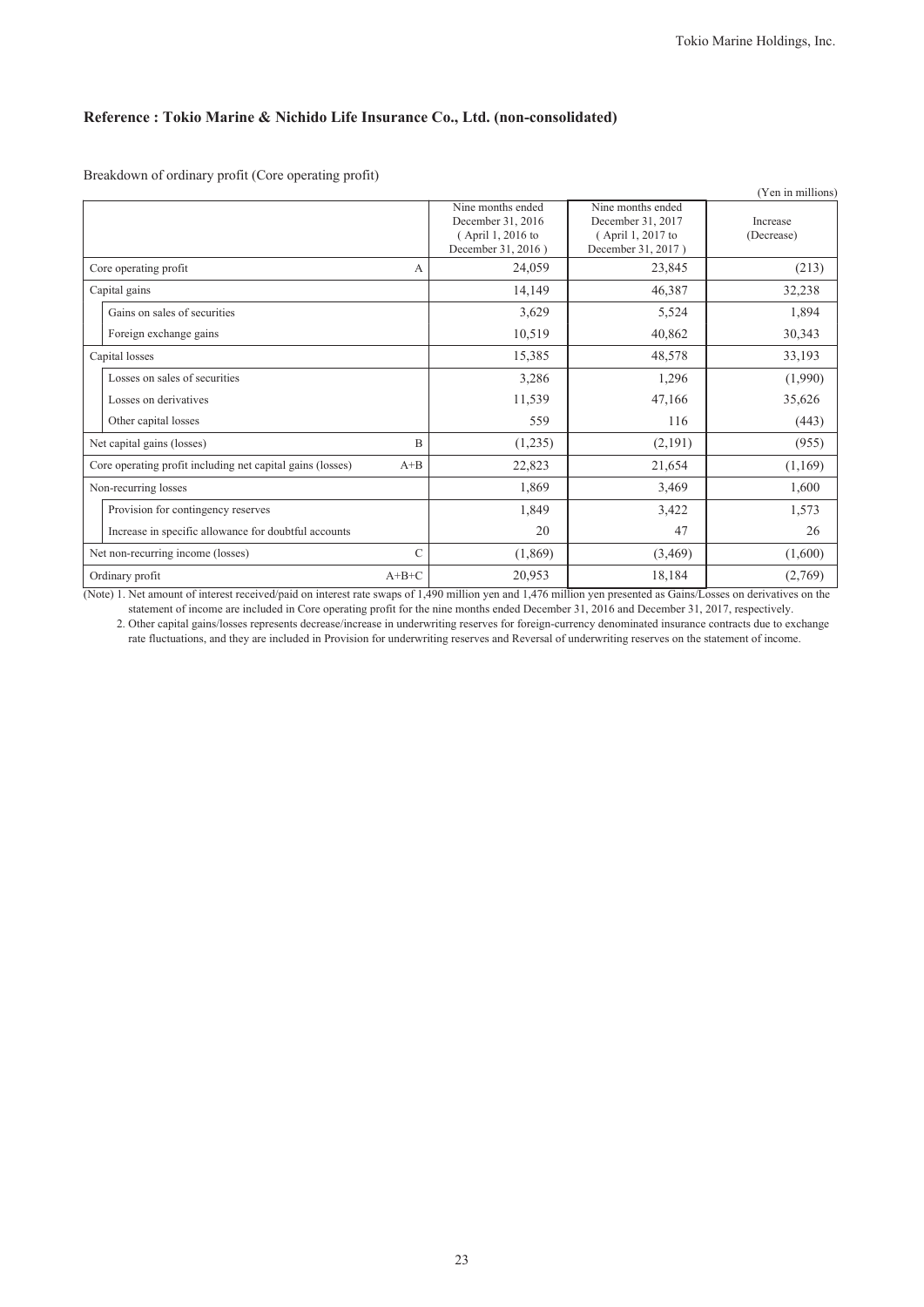## Amount of policies

Policies in force

| (Number in thousands, yen in 100 millions) |                      |                          |         |                          |                          |                          |         |                          |
|--------------------------------------------|----------------------|--------------------------|---------|--------------------------|--------------------------|--------------------------|---------|--------------------------|
|                                            | As of March 31, 2017 |                          |         |                          | As of December 31, 2017  |                          |         |                          |
|                                            | Number of policies   |                          | Amount  |                          | Number of policies       |                          | Amount  |                          |
|                                            |                      | $%$ to<br>March 31, 2016 |         | $%$ to<br>March 31, 2016 |                          | $%$ to<br>March 31, 2017 |         | $%$ to<br>March 31, 2017 |
| Individual insurance                       | 4.917                | 106.9                    | 266,187 | 108.2                    | 5,072                    | 103.1                    | 276.698 | 103.9                    |
| Individual annuities                       | 638                  | 90.5                     | 28,138  | 87.9                     | 588                      | 92.2                     | 25.625  | 91.1                     |
| Group insurance                            | ۰                    | $\overline{\phantom{a}}$ | 25,482  | 97.8                     | $\overline{\phantom{0}}$ |                          | 24,866  | 97.6                     |
| Group annuities                            | ۰                    | ۰                        | 33      | 98.0                     | $\overline{\phantom{0}}$ | -                        | 32      | 96.3                     |

### New policies

(Number in thousands, yen in 100 millions)

|                      | Nine months ended December 31, 2016<br>April 1, 2016 to December 31, 2016) |                             |                          |                             | Nine months ended December 31, 2017<br>(April 1, 2017 to December 31, 2017) |                             |                          |                             |
|----------------------|----------------------------------------------------------------------------|-----------------------------|--------------------------|-----------------------------|-----------------------------------------------------------------------------|-----------------------------|--------------------------|-----------------------------|
|                      | Number of policies                                                         |                             | Amount                   |                             | Number of policies                                                          |                             | Amount                   |                             |
|                      |                                                                            | $%$ to<br>December 31, 2015 |                          | $%$ to<br>December 31, 2015 |                                                                             | $%$ to<br>December 31, 2016 |                          | $%$ to<br>December 31, 2016 |
| Individual insurance | 385                                                                        | 94.4                        | 24.825                   | 121.0                       | 326                                                                         | 84.6                        | 25.541                   | 102.9                       |
| Individual annuities | 13                                                                         | 24.5                        | 734                      | 27.0                        | -                                                                           | -                           | $\overline{\phantom{0}}$ |                             |
| Group insurance      | $\overline{\phantom{0}}$                                                   |                             | 265                      | 75.8                        | ۰                                                                           |                             | 163                      | 61.6                        |
| Group annuities      | ۰                                                                          | -                           | $\overline{\phantom{0}}$ | -                           | ۰                                                                           | -                           | -                        |                             |

### Annualized premiums

Policies in force

|       |                                                       |       |                      |       | (Yen in 100 millions)   |  |  |
|-------|-------------------------------------------------------|-------|----------------------|-------|-------------------------|--|--|
|       |                                                       |       | As of March 31, 2017 |       | As of December 31, 2017 |  |  |
|       |                                                       |       | % to March 31, 2016  |       | % to March 31, 2017     |  |  |
|       | Individual insurance                                  | 6,369 | 112.7                | 6,723 | 105.6                   |  |  |
|       | Individual annuities                                  | 1.944 | 83.9                 | 1,707 | 87.8                    |  |  |
| Total |                                                       | 8,313 | 104.4                | 8,430 | 101.4                   |  |  |
|       | Medical coverage,<br>accelerated death benefits, etc. | 1,632 | 111.7                | 1,732 | 106.1                   |  |  |
|       | Medical and cancer                                    | 1,401 | 111.3                | 1,484 | 105.9                   |  |  |

### New policies

(Yen in 100 millions)

|                      |                                                       | Nine months ended December 31, 2016<br>(April 1, 2016 to December 31, 2016) |                        | Nine months ended December 31, 2017<br>(April 1, 2017 to December 31, 2017) |                          |  |
|----------------------|-------------------------------------------------------|-----------------------------------------------------------------------------|------------------------|-----------------------------------------------------------------------------|--------------------------|--|
|                      |                                                       |                                                                             | % to December 31, 2015 |                                                                             | $%$ to December 31, 2016 |  |
| Individual insurance |                                                       | 724                                                                         | 104.5                  | 699                                                                         | 96.5                     |  |
| Individual annuities |                                                       | 40                                                                          | 33.3                   | ۰                                                                           |                          |  |
| Total                |                                                       | 765                                                                         | 93.8                   | 699                                                                         | 91.3                     |  |
|                      | Medical coverage,<br>accelerated death benefits, etc. | 178                                                                         | 96.2                   | 163                                                                         | 91.8                     |  |
|                      | Medical and cancer                                    | 153                                                                         | 91.1                   | 136                                                                         | 88.5                     |  |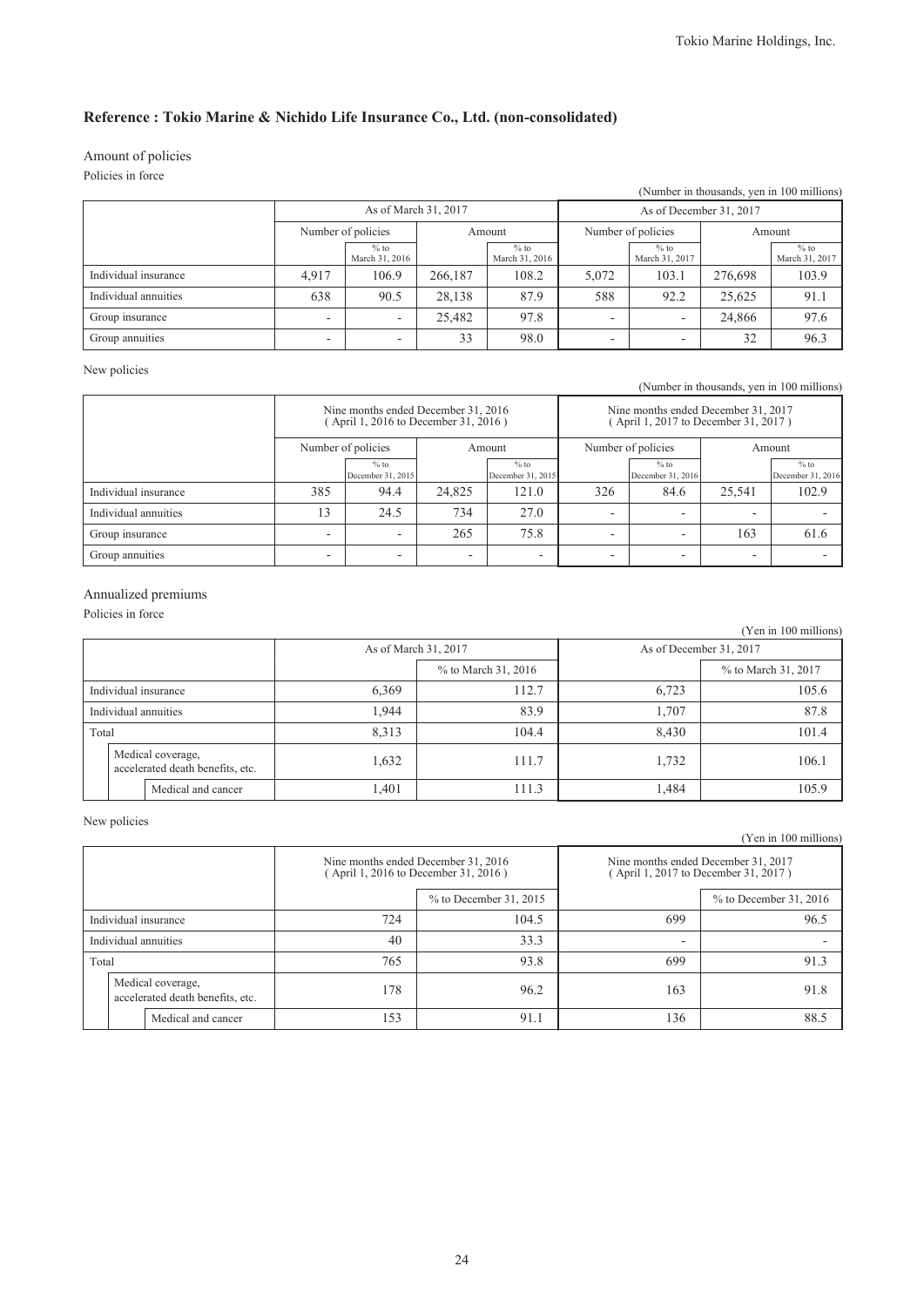Solvency margin ratio (non-consolidated)

|                                                                                                                                                             |                      | (Yen in millions)       |
|-------------------------------------------------------------------------------------------------------------------------------------------------------------|----------------------|-------------------------|
|                                                                                                                                                             | As of March 31, 2017 | As of December 31, 2017 |
| (A) Total amount of solvency margin                                                                                                                         | 747,165              | 797,890                 |
| Shareholders' equity less adjusting items                                                                                                                   | 128,986              | 137,983                 |
| Price fluctuation reserve                                                                                                                                   | 6,451                | 7,565                   |
| Contingency reserve                                                                                                                                         | 47,350               | 50,773                  |
| General allowance for doubtful accounts                                                                                                                     | 488                  | 438                     |
| Unrealized gains (losses) on available-for-sale securities and deferred gains (losses)<br>on hedge transactions (before tax effect deductions) $\times$ 90% | 185,225              | 204,181                 |
| Unrealized gains (losses) on land $\times$ 85%                                                                                                              | L,                   |                         |
| Excess of continued Zillmerized reserve                                                                                                                     | 310,471              | 318,188                 |
| Subordinated debt, etc.                                                                                                                                     | 100,000              | 100,000                 |
| Amounts within "Excess of continued Zillmerized reserve" and "Subordinated debt.<br>etc." not calculated into the margin                                    | (130, 891)           | (124, 931)              |
| Deductions                                                                                                                                                  |                      |                         |
| Others                                                                                                                                                      | 99,082               | 103,691                 |
| (B) Total amount of risks<br>$(R_1 + R_8)^2 + (R_2 + R_3 + R_7)^2 + R_4$                                                                                    | 52,072               | 62,208                  |
| $(R_1)$<br>Insurance risk                                                                                                                                   | 15,965               | 16,320                  |
| (R <sub>8</sub> )<br>Third sector insurance risk                                                                                                            | 5,284                | 5,687                   |
| $(R_2)$<br>Assumed interest rate risk                                                                                                                       | 4,969                | 4,989                   |
| $(R_7)$<br>Minimum guarantee risk                                                                                                                           | 3,008                | 2,829                   |
| $(R_2)$<br>Asset management risk                                                                                                                            | 38,082               | 48,684                  |
| $(R_4)$<br>Business administration risk                                                                                                                     | 1,346                | 1,570                   |
| (C) Solvency margin ratio<br>$[(A)/{(B)} \times 1/2] \times 100$                                                                                            | 2,869.7%             | 2,565.2%                |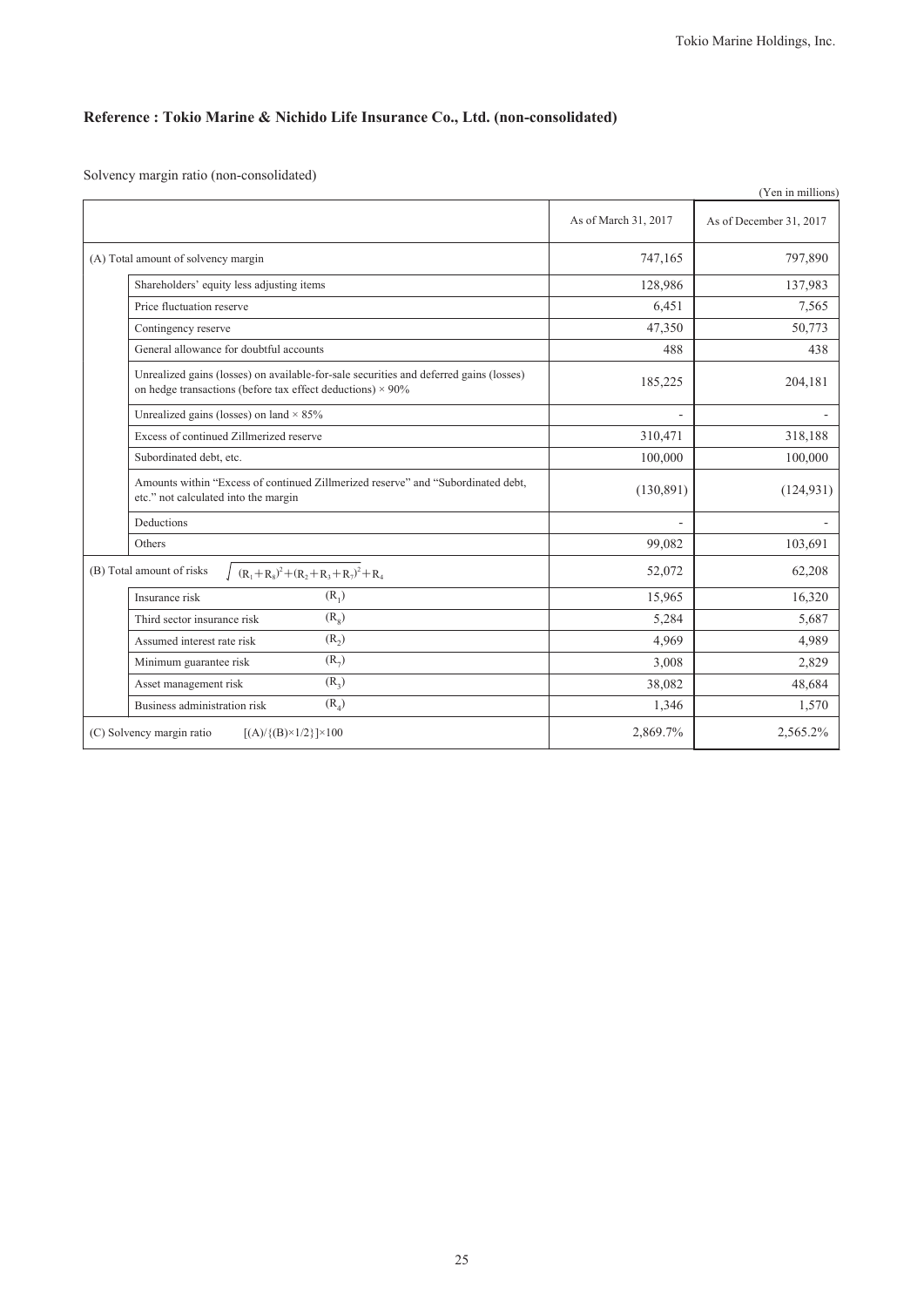## **Glossary of terminology**

● Underwriting profit

Underwriting profit = Underwriting income - (Underwriting expenses + Operating and general administrative expenses on underwriting)  $\pm$  other miscellaneous income and expenses (\*)

\* Mainly consist of income taxes related to compulsory automobile liability insurance.

• Loss ratio (W/P basis)

Loss ratio (W/P basis) = (Net claims paid + Loss adjustment expenses) / Net premiums written  $\times$  100

• Expense ratio (W/P basis)

Expense ratio (W/P basis) = (Agency commissions and brokerage + Operating and general administrative expenses on underwriting) / Net premiums written  $\times$  100

• Combined ratio (W/P basis)

Combined ratio (W/P basis) = Loss ratio (W/P basis) + Expense ratio (W/P basis)

 $\bullet$  Loss ratio (private sector  $(*1)$ , E/I basis)

Loss ratio (private sector,  $E/I$  basis) = (Net claims paid + Outstanding claims as of the end of current period -Outstanding claims as of the end of previous fiscal year + Loss adjustment expenses) / Earned premiums (\*2)  $\times$  100

- \*1 Excluding earthquake insurance under the Law concerning Earthquake Insurance and compulsory automobile liability insurance.
- \*2 Earned premiums = Net premiums written Unearned premiums as of the end of current period (\*3) + Unearned premiums as of the end of previous fiscal year (\*3)
- \*3 Unearned premiums are premiums corresponding to the remaining duration of insurance policies at the end of the period.
- Expense ratio (private sector)

Expense ratio (private sector) =  $(Agency$  commissions and brokerage + Operating and general administrative expenses on underwriting) / Net premiums written  $\times$  100

• Combined ratio (private sector)

Combined ratio (private sector) = Loss ratio (private sector, E/I basis) + Expense ratio (private sector)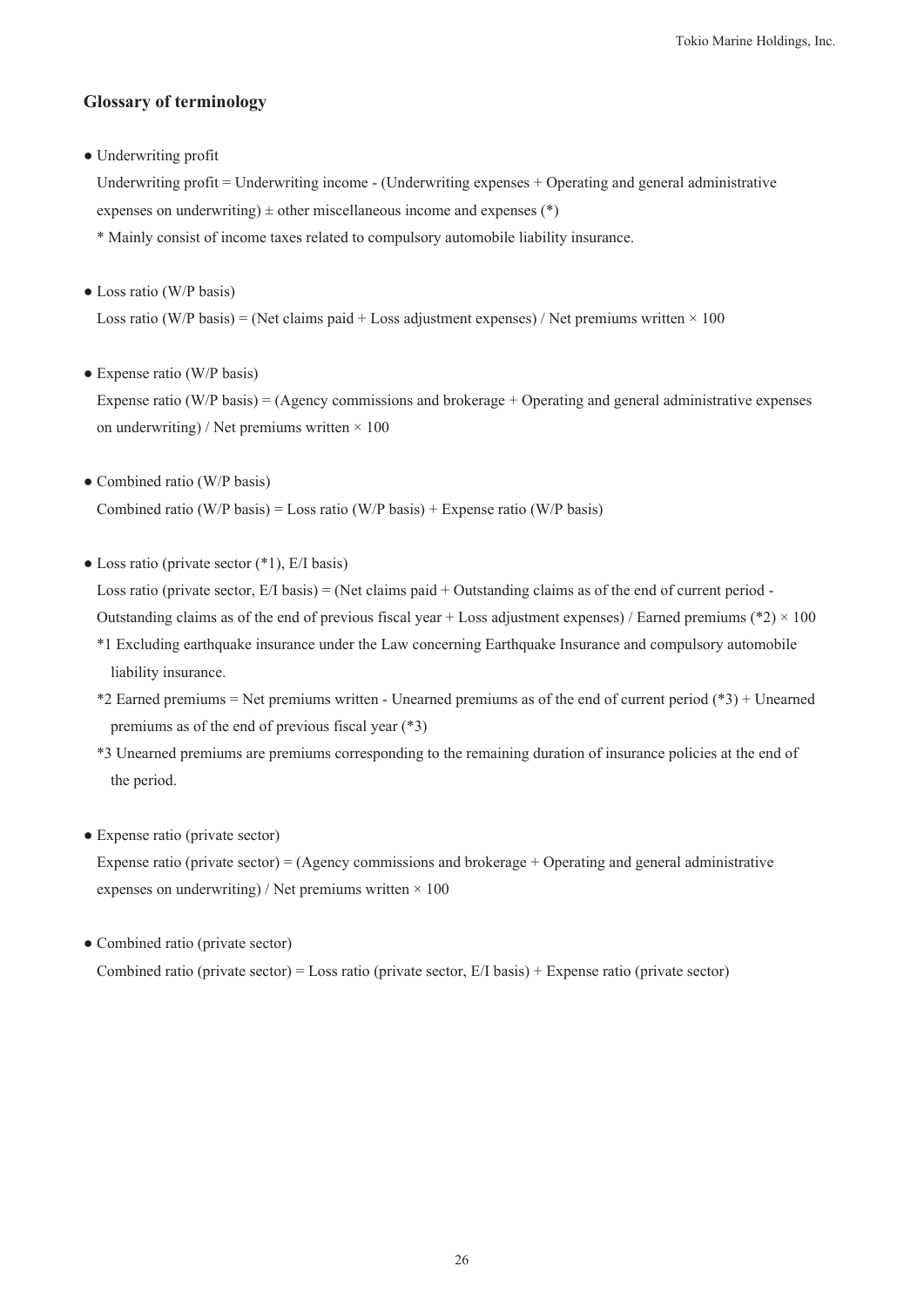- Amount of Policies in force
	- Individual insurance and group insurance

Total amount of death benefits under policies in force at the end of the period.

- Individual annuities
	- ① Individual annuities whose payments have not yet commenced: amount of funds for annuity payments that is expected to have accrued at the commencement of annuity payments.
	- ② Individual annuities whose payments have already commenced: amount of underwriting reserves.
- Group annuities

Amount of underwriting reserves.

- Amount of New policies
	- Individual insurance and group insurance

Total amount of death benefits under new policies issued during the current period.

• Individual annuities

Amount of funds for annuity payments that is expected to have accrued at the commencement of annuity payments for new policies issued during the current period.

• Group annuities

First installment of premium payments.

● Annualized premiums

Annualized premiums are amount of premiums per year calculated by dividing aggregate amount of premiums by the duration of insurance policies.

● Medical coverage, accelerated death benefits, etc.

Medical coverage, accelerated death benefits, etc. includes coverage for medical expense (e.g. hospitalization and operation), accelerated death benefits (e.g. specific diseases and nursing care) and exemption of obligation to pay insurance premiums excluding those caused by disability but including those caused by specific diseases, nursing care, etc.

- Solvency margin ratio
	- In addition to reserves to cover claim payments, payments for maturity refunds of saving type insurance policies, etc., it is necessary for insurance companies to maintain sufficient solvency in order to cover risks that exceed normal estimates, e.g. occurrences of a major catastrophe, significant decline in value of assets held by insurance companies.
	- (C) Solvency margin ratio is the ratio of (A) Total amount of solvency margin (i.e. solvency of insurance companies in terms of their capital, reserves, etc.) to (B) Total amount of risks (i.e. risks that exceed normal estimates), which is calculated in accordance with the Insurance Business Act.